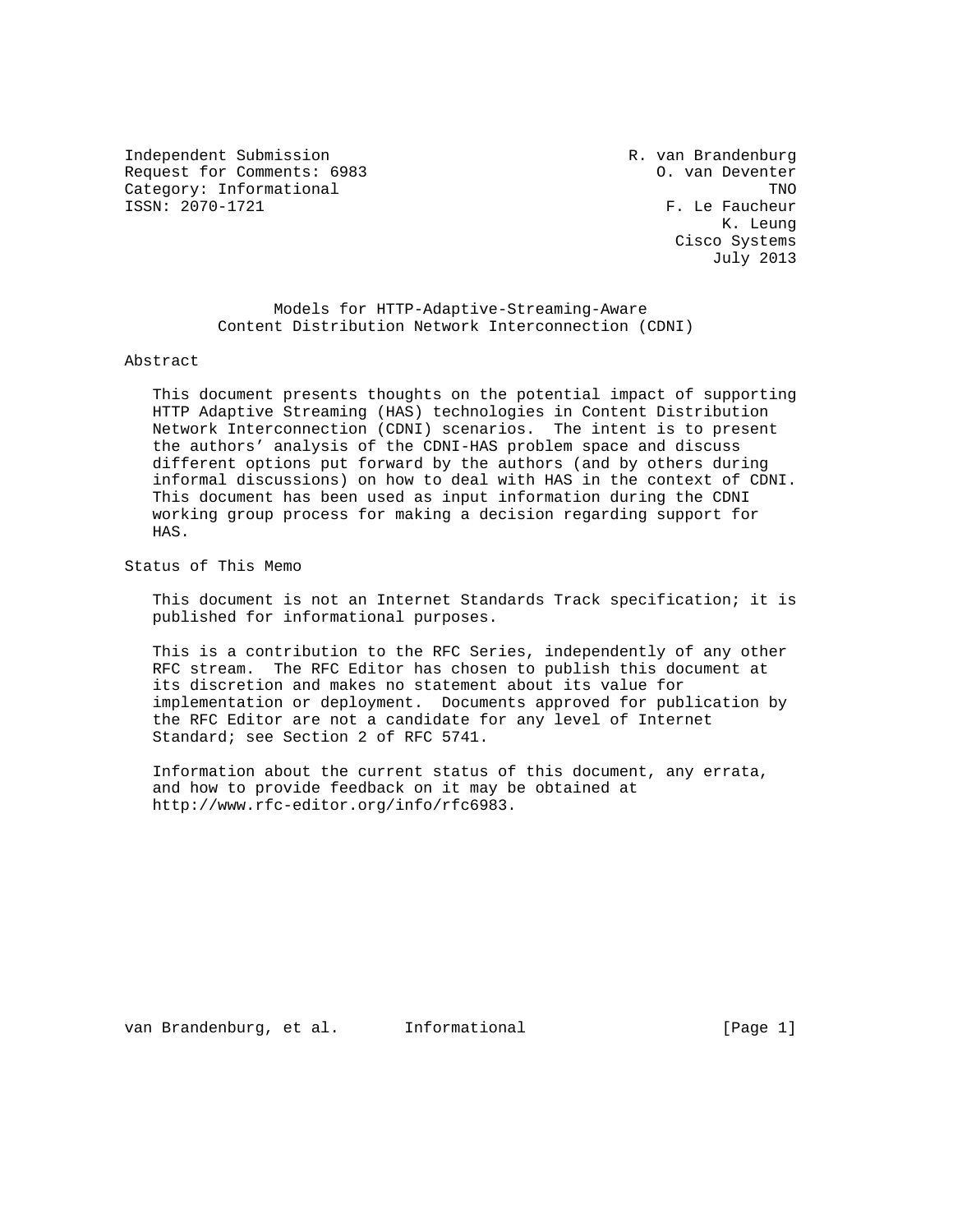Copyright Notice

 Copyright (c) 2013 IETF Trust and the persons identified as the document authors. All rights reserved.

 This document is subject to BCP 78 and the IETF Trust's Legal Provisions Relating to IETF Documents (http://trustee.ietf.org/license-info) in effect on the date of publication of this document. Please review these documents carefully, as they describe your rights and restrictions with respect to this document.

# Table of Contents

|  | 2. HTTP Adaptive Streaming Aspects Relevant to CDNI |
|--|-----------------------------------------------------|
|  |                                                     |
|  |                                                     |
|  |                                                     |
|  |                                                     |
|  | 2.2.3. Absolute URLs without Redirection 10         |
|  |                                                     |
|  | 2.3. Live Content versus VoD Content 11             |
|  |                                                     |
|  |                                                     |
|  | 3.1. File Management and Content Collections 13     |
|  |                                                     |
|  |                                                     |
|  | $3.1.2.1.$ Option 1.1: Do Nothing 13                |
|  | 3.1.2.2. Option 1.2: Allow Single-File              |
|  | Storage of Fragmented Content 14                    |
|  | 3.1.2.3. Option 1.3: Access Correlation Hint 14     |
|  |                                                     |
|  | 3.2. Content Acquisition of Content Collections 15  |
|  |                                                     |
|  |                                                     |
|  | $3.2.2.1.$ Option $2.1:$ No HAS Awareness 16        |
|  | 3.2.2.2. Option 2.2: Allow Single-File              |
|  | Acquisition of Fragmented Content 17                |
|  |                                                     |
|  |                                                     |

van Brandenburg, et al. Informational (Page 2)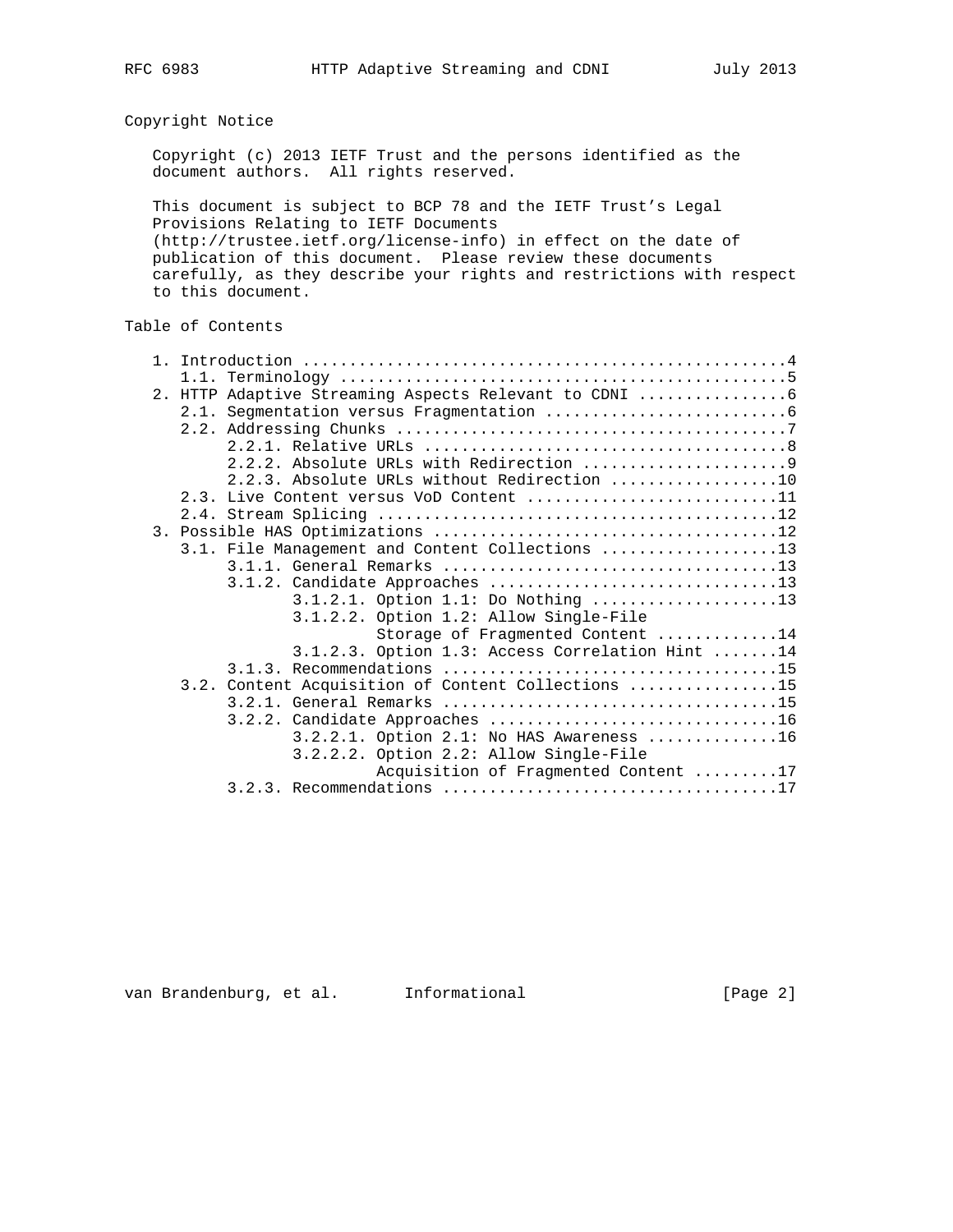|  | 3.3. Request Routing of HAS Content 17                                                           |
|--|--------------------------------------------------------------------------------------------------|
|  |                                                                                                  |
|  |                                                                                                  |
|  | 3.3.2.1. Option 3.1: No HAS Awareness 18                                                         |
|  | 3.3.2.2. Option 3.2: Manifest File Rewriting                                                     |
|  | by uCDN $\ldots \ldots \ldots \ldots \ldots \ldots \ldots \ldots \ldots \ldots \ldots \ldots 20$ |
|  | 3.3.2.3. Option 3.3: Two-Step Manifest File                                                      |
|  | Rewriting 21                                                                                     |
|  |                                                                                                  |
|  |                                                                                                  |
|  |                                                                                                  |
|  | 3.4.2. Candidate Approaches 24                                                                   |
|  | 3.4.2.1. Option 4.1: Do Nothing 24                                                               |
|  | 3.4.2.2. Option 4.2: CDNI Metadata Content                                                       |
|  | Collection ID 26                                                                                 |
|  | 3.4.2.3. Option 4.3: CDNI Logging Interface                                                      |
|  | Compression 28                                                                                   |
|  | 3.4.2.4. Option 4.4: Full HAS                                                                    |
|  | Awareness/Per-Session Logs 29                                                                    |
|  |                                                                                                  |
|  |                                                                                                  |
|  |                                                                                                  |
|  | 3.5.2. CDNI Considerations 33                                                                    |
|  | 3.5.3. Option 5.1: Do Nothing 34                                                                 |
|  | 3.5.4. Option 5.2: Flexible URL Signing by CSP 34                                                |
|  | 3.5.5. Option 5.3: Flexible URL Signing by uCDN 37                                               |
|  | 3.5.6. Option 5.4: Authorization Group ID and HTTP                                               |
|  |                                                                                                  |
|  | 3.5.7. Option 5.5: HAS Awareness with HTTP Cookie in CDN 38                                      |
|  | 3.5.8. Option 5.6: HAS Awareness with Manifest                                                   |
|  |                                                                                                  |
|  |                                                                                                  |
|  |                                                                                                  |
|  |                                                                                                  |
|  | 3.6.1. Option 6.1: No HAS Awareness 42                                                           |
|  | 3.6.2. Option 6.2: Purge Identifiers 42                                                          |
|  |                                                                                                  |
|  |                                                                                                  |
|  |                                                                                                  |
|  |                                                                                                  |
|  |                                                                                                  |
|  |                                                                                                  |
|  |                                                                                                  |

van Brandenburg, et al. Informational (Page 3)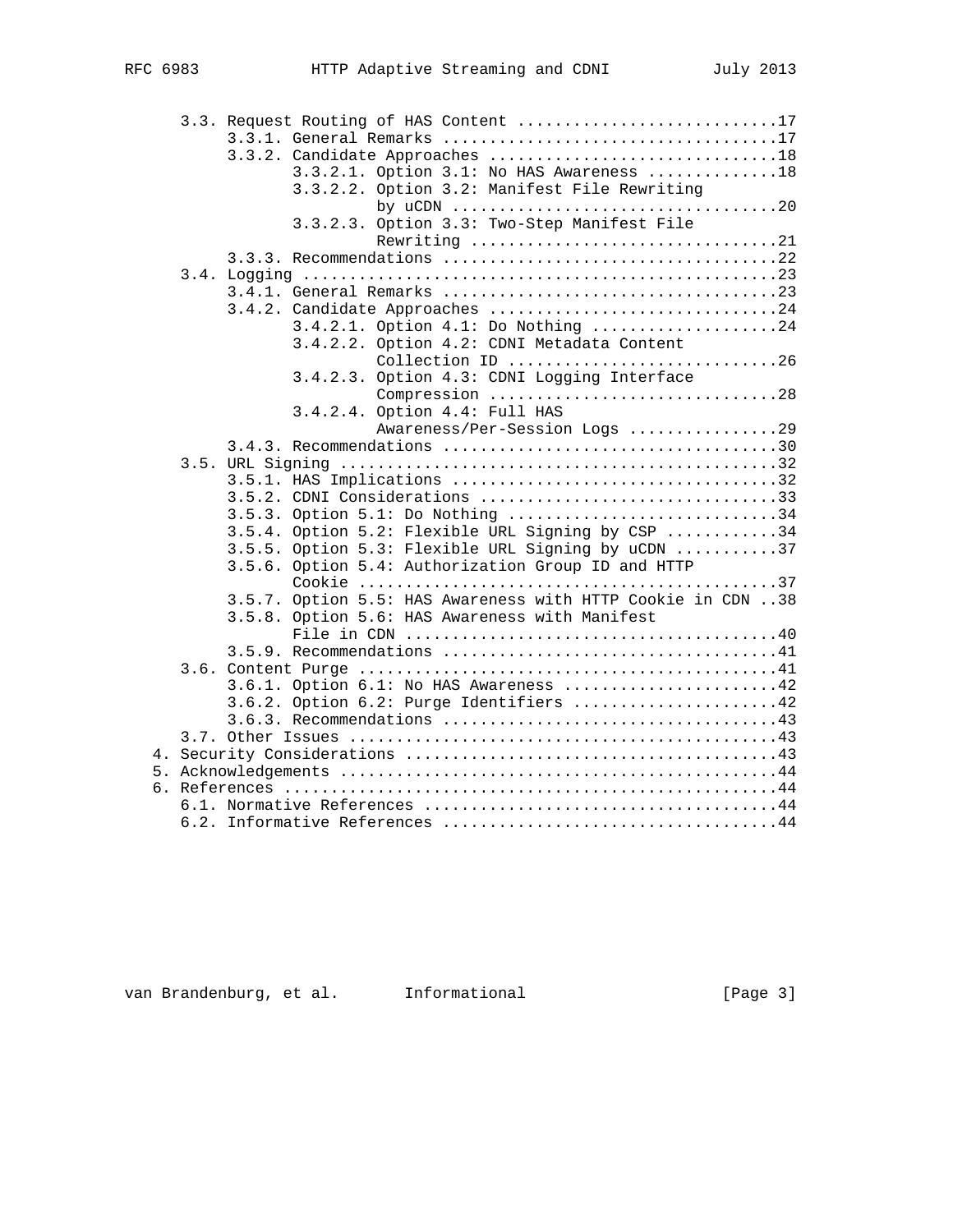# 1. Introduction

 [RFC6707] defines the problem space for Content Distribution Network Interconnection (CDNI) and the associated CDNI interfaces. This includes support, through interconnected Content Delivery Networks (CDNs), of content delivery to End Users using HTTP progressive download and HTTP Adaptive Streaming (HAS).

 HTTP Adaptive Streaming is an umbrella term for various HTTP-based streaming technologies that allow a client to adaptively switch between multiple bitrates, depending on current network conditions. A defining aspect of HAS is that, since it is based on HTTP, it is a pull-based mechanism, with a client actively requesting content segments instead of the content being pushed to the client by a server. Due to this pull-based nature, media servers delivering content using HAS often show different characteristics when compared with media servers delivering content using traditional streaming methods such as the Real-time Transport Protocol / Real Time Streaming Protocol (RTP/RTSP), the Real Time Messaging Protocol (RTMP), and the Multimedia Messaging Service (MMS).

 This document presents a discussion of the impact of the HAS operation on the CDNI interfaces, and what HAS-specific optimizations may be required or may be desirable. The scope of this document is to present the authors' analysis of the CDNI-HAS problem space and discuss different options put forward by the authors (and by others during informal discussions) on how to deal with HAS in the context of CDNI. The document concludes by presenting the authors' recommendations on how the CDNI WG should deal with HAS in its initial charter, with a focus on 'making it work' instead of including 'nice-to-have' optimizations that might delay the development of the CDNI WG deliverables identified in its initial charter.

 It should be noted that the document is not a WG document but has been used as input during the WG process for making its decision regarding support for HAS. We expect the analysis presented in the document to be useful in the future if and when the WG recharters and wants to reassess the level of HAS optimizations to be supported in CDNI scenarios.

van Brandenburg, et al. Informational (Page 4)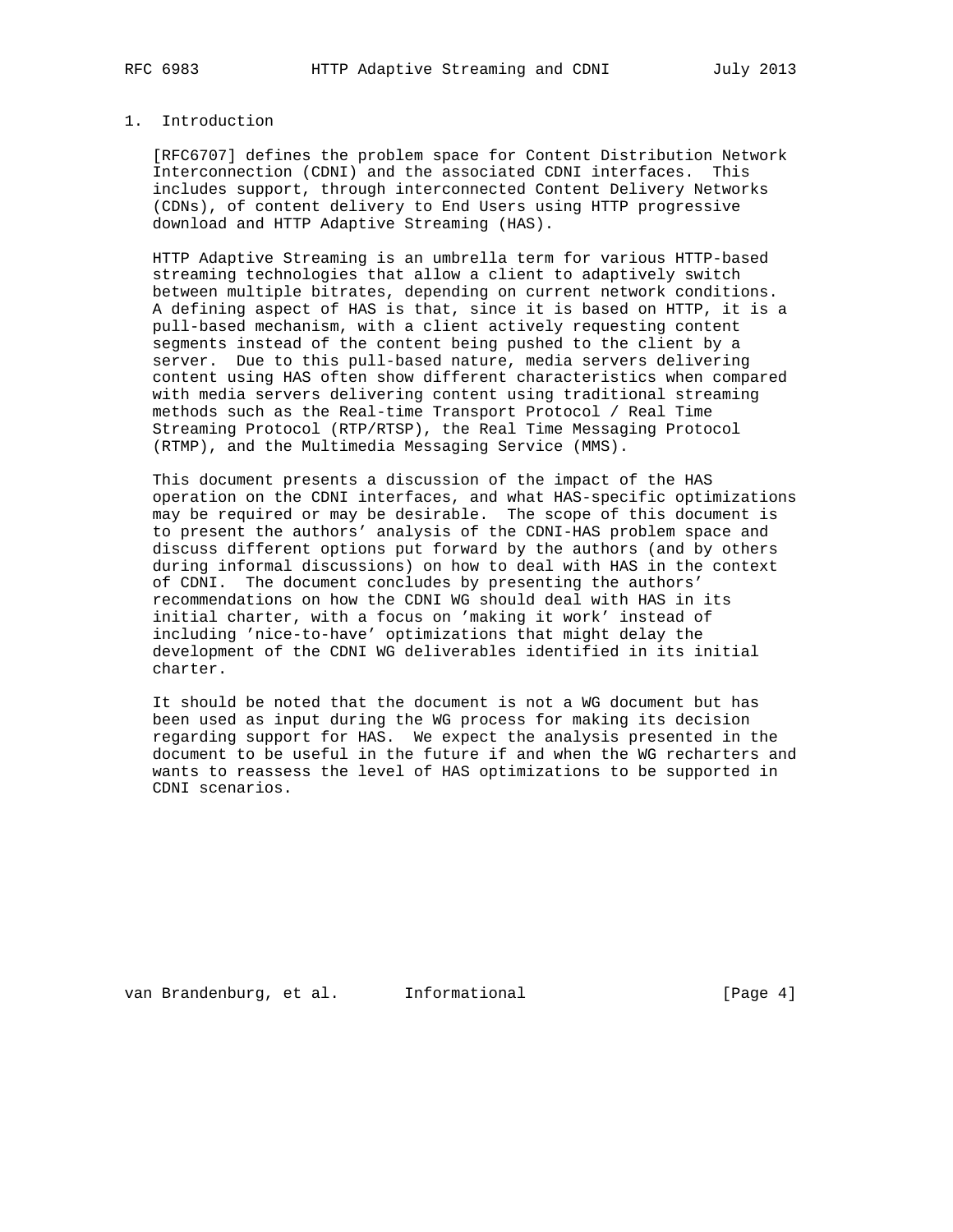#### 1.1. Terminology

 This document uses the terminology defined in [RFC6707] and [CDNI-FRAMEWORK].

 For convenience, the definitions of HAS-related terms are restated here:

- Content Item: A uniquely addressable content element in a CDN. A content item is defined by the fact that it has its own Content Metadata associated with it. An example of a content item is a video file/stream, an audio file/stream, or an image file.
- Chunk: A fixed-length element that is the result of a segmentation or fragmentation operation and that is independently addressable.
- Fragment: A specific form of chunk (see Section 2.1). A fragment is stored as part of a larger file that includes all chunks that are part of the chunk collection.
- Segment: A specific form of chunk (see Section 2.1). A segment is stored as a single file from a file-system perspective.
- Original Content: Non-chunked content that is the basis for a segmentation or fragmentation operation. Based on Original Content, multiple alternative representations (using different encoding methods, supporting different resolutions, and/or targeting different bitrates) may be derived, each of which may be fragmented or segmented.
- Chunk Collection: The set of all chunks that are the result of a single segmentation or fragmentation operation being performed on a single representation of the Original Content. A chunk collection is described in a Manifest File.
- Content Collection: The set of all chunk collections that are derived from the same Original Content. A content collection may consist of multiple chunk collections, each corresponding to a single representation of the Original Content. A content collection may be described by one or more Manifest Files.
- Manifest File: A Manifest File, also referred to as a Media Presentation Description (MPD) file, is a file that lists the way the content has been chunked (possibly for multiple encodings), as well as where the various chunks are located (in the case of segments) or how they can be addressed (in the case of fragments).

van Brandenburg, et al. Informational (Page 5)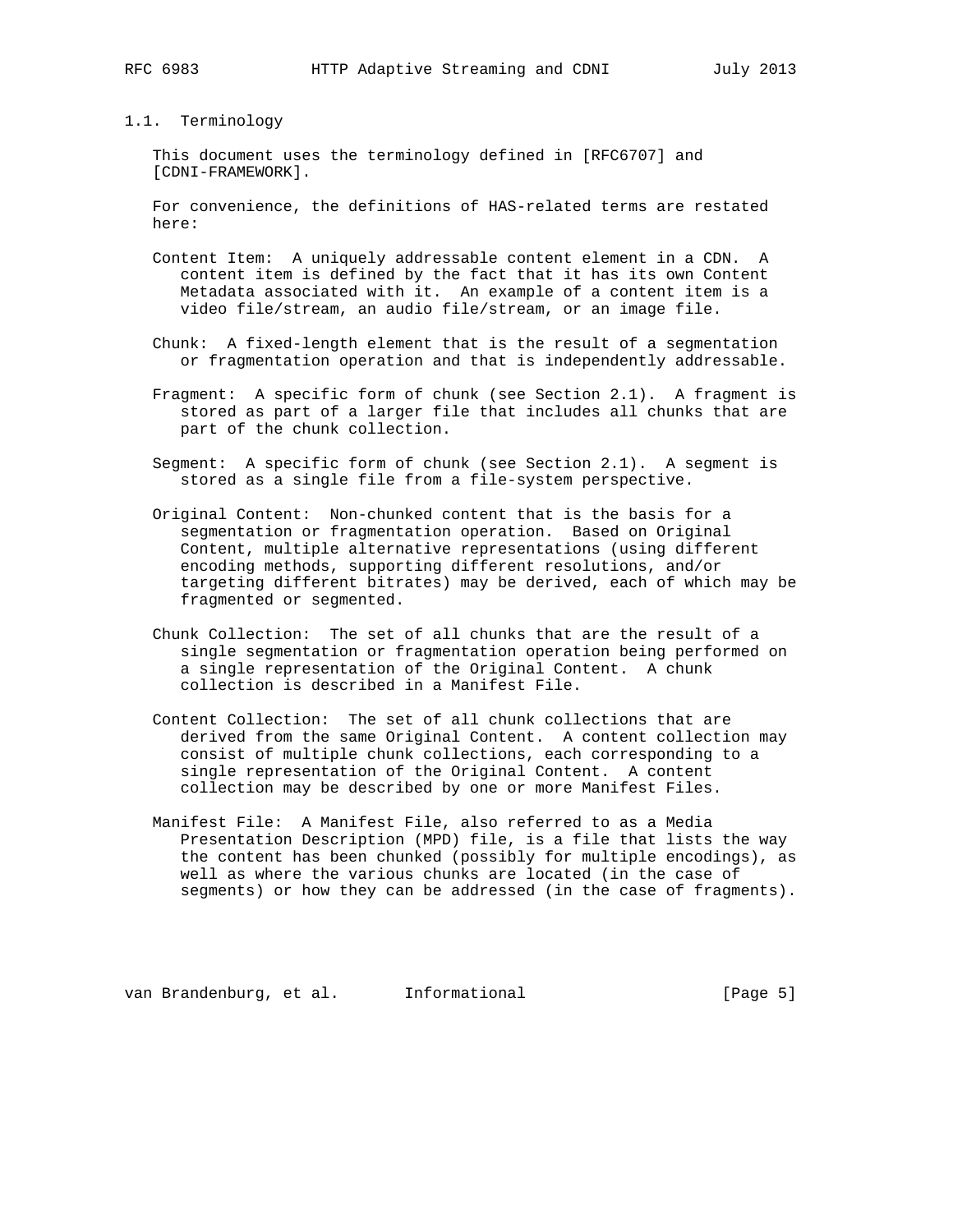#### 2. HTTP Adaptive Streaming Aspects Relevant to CDNI

 In the last couple of years, a wide variety of HAS-like protocols have emerged. Among them are proprietary solutions such as Apple's HTTP Live Streaming (HLS), Microsoft's HTTP Smooth Streaming (HSS), and Adobe's HTTP Dynamic Streaming (HDS), as well as various standardized solutions such as 3GPP Adaptive HTTP Streaming (AHS) and MPEG Dynamic Adaptive Streaming over HTTP (DASH). While all of these technologies share a common set of features, each has its own defining elements. This section looks at some of the common characteristics and some of the differences between these technologies and how those might be relevant to CDNI. In particular, Section 2.1 describes the various methods to store HAS content, and Section 2.2 lists three methods that are used to address HAS content in a CDN. After these generic HAS aspects are discussed, two special situations that need to be taken into account when discussing HAS are addressed: Section 2.3 discusses the differences between live content and Video on Demand (VoD) content, while Section 2.4 discusses the scenario where multiple streams are combined in a single Manifest File (e.g., for ad insertion purposes).

## 2.1. Segmentation versus Fragmentation

 All HAS implementations are based on a concept referred to as "chunking": the concept of having a server split content up in numerous fixed-duration chunks that are independently decodable. By sequentially requesting and receiving chunks, a client can recreate and play out the content. An advantage of this mechanism is that it allows a client to seamlessly switch between different encodings of the same Original Content at chunk boundaries. Before requesting a particular chunk, a client can choose between multiple alternative encodings of the same chunk, irrespective of the encoding of the chunks it has requested earlier.

 While every HAS implementation uses some form of chunking, not all implementations store the resulting chunks in the same way. In general, there are two distinct methods of performing chunking and storing the results: segmentation and fragmentation.

 - With segmentation -- which is, for example, mandatory in all versions of Apple's HLS prior to version 7 -- the chunks, in this case also referred to as segments, are stored completely independently from each other, with each segment being stored as a separate file from a file-system perspective. This means that each segment has its own unique URL with which it can be retrieved.

van Brandenburg, et al. Informational (Page 6)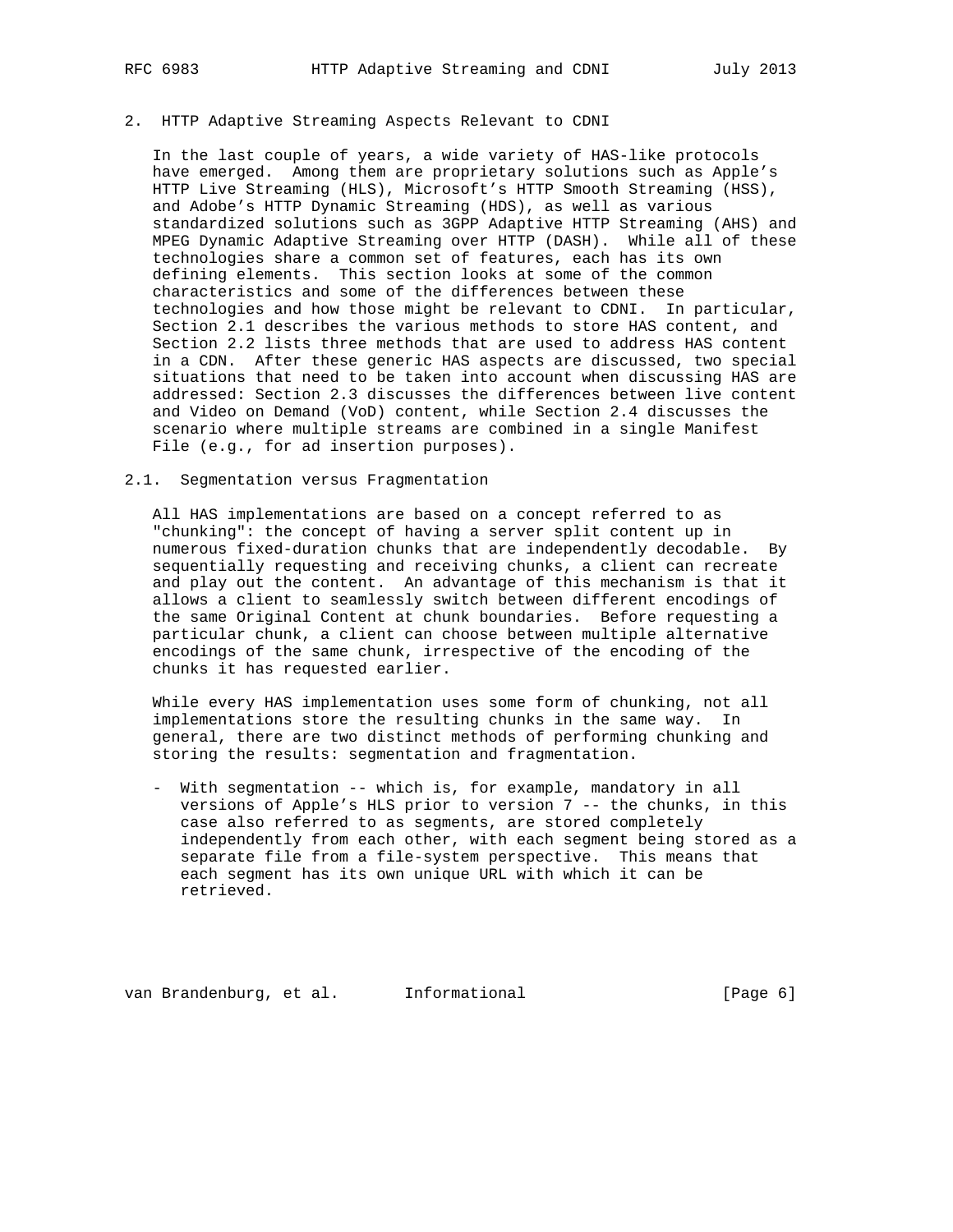- With fragmentation (or virtual segmentation) -- which is, for example, used in Microsoft's HTTP Smooth Streaming -- all chunks, or fragments, belonging to the same chunk collection are stored together as part of a single file. While there are a number of container formats that allow for storing this type of chunked content, fragmented MP4 is most commonly used. With fragmentation, a specific chunk is addressable by suffixing, to the common file URL, an identifier uniquely identifying the chunk that one is interested in, either by timestamp, by byte range, or in some other way.

 While one can argue about the merits of each of these two different methods of handling chunks, both have their advantages and drawbacks in a CDN environment. For example, fragmentation is often regarded as a method that introduces less overhead, from both a storage and processing perspective. Segmentation, on the other hand, is regarded as being more flexible and easier to cache. In practice, current HAS implementations increasingly support both methods.

#### 2.2. Addressing Chunks

 In order for a client to request chunks, in the form of either segments or fragments, it needs to know how the content has been chunked and where to find the chunks. For this purpose, most HAS protocols use a concept that is often referred to as a Manifest File (also known as a Media Presentation Description, or MPD), i.e., a file that lists the way the content has been chunked and where the various chunks are located (in the case of segments) or how they can be addressed (in the case of fragments). A Manifest File or set of Manifest Files may also identify the different representations, and thus chunk collections, available for the content.

 In general, a HAS client will first request and receive a Manifest File, and then, after parsing the information in the Manifest File, proceed with sequentially requesting the chunks listed in the Manifest File. Each HAS implementation has its own Manifest File format, and even within a particular format there are different methods available to specify the location of a chunk.

 Of course, managing the location of files is a core aspect of every CDN, and each CDN will have its own method of doing so. Some CDNs may be purely cache-based, with no higher-level knowledge of where each file resides at each instant in time. Other CDNs may have dedicated management nodes that, at each instant in time, do know at which servers each file resides. The CDNI interfaces designed by the CDNI WG will probably need to be agnostic to these kinds of CDN internal architecture decisions. In the case of HAS, there is a strict relationship between the location of the content in the CDN

van Brandenburg, et al. Informational (Page 7)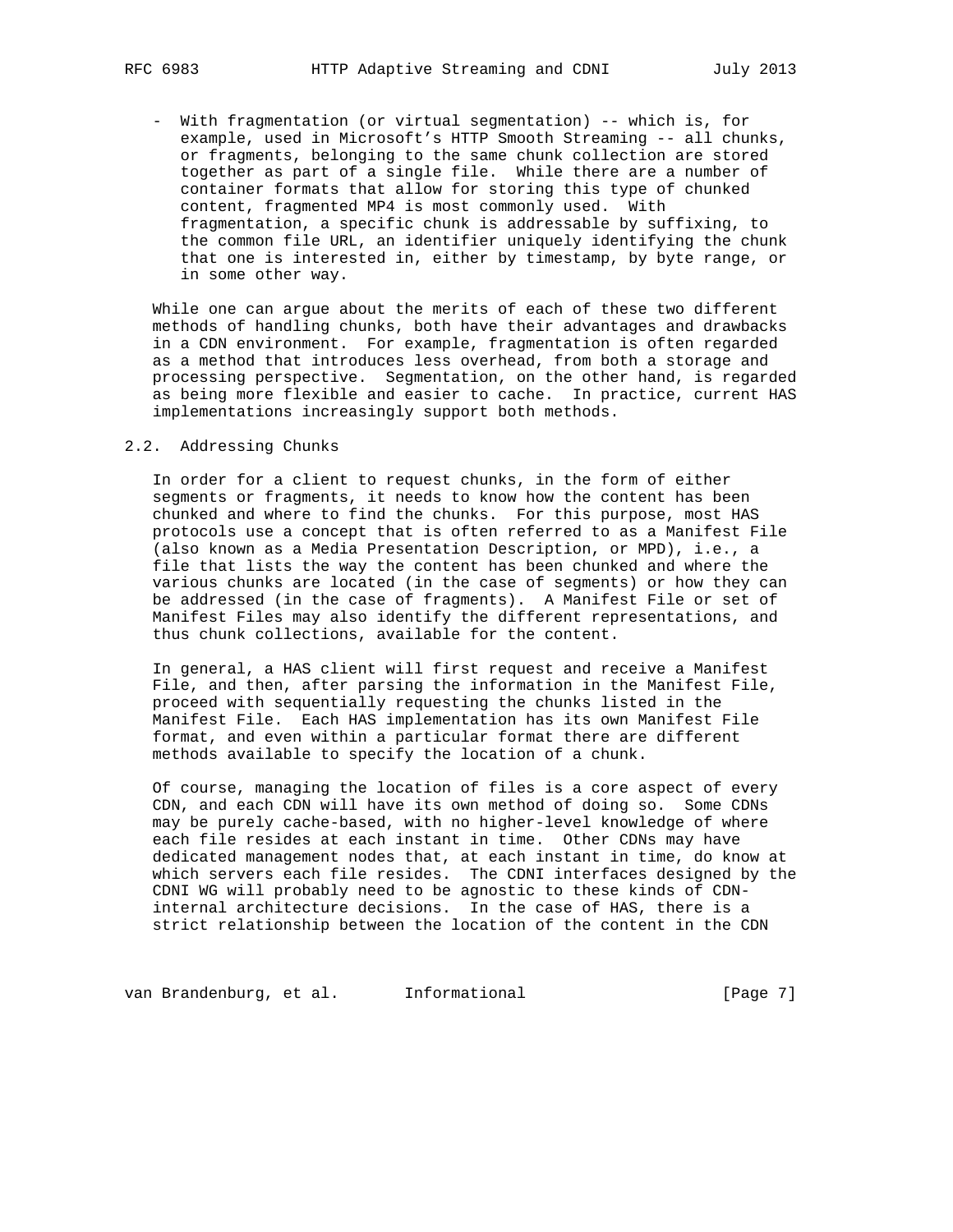(in this case chunks) and the content itself (the locations specified in the Manifest File). It is therefore useful to have an understanding of the different methods in use in CDNs today for specifying chunk locations in Manifest Files. The different methods for doing so are described in Sections 2.2.1 to 2.2.3.

 Although these sections are especially relevant for segmented content due to its inherent distributed nature, the discussed methods are also applicable to fragmented content. Furthermore, it should be noted that the methods detailed below for specifying locations of content items in Manifest Files do not relate only to temporally segmented content (e.g., segments and fragments) but are also relevant in situations where content is made available in multiple representations (e.g., in different qualities, encoding methods, resolutions, and/or bitrates). In this case, the content consists of multiple chunk collections, which may be described by either a single Manifest File or multiple interrelated Manifest Files. In the latter case, there may be a high-level Manifest File describing the various available bitrates, with URLs pointing to separate Manifest Files describing the details of each specific bitrate. For specifying the locations of the other Manifest Files, the same methods that are used for specifying chunk locations also apply.

 One final note relates to the delivery of the Manifest Files themselves. While in most situations the delivery of both the Manifest File and the chunks is handled by the CDN, there are scenarios imaginable in which the Manifest File is delivered by, for example, the Content Service Provider (CSP), and the Manifest File is therefore not visible to the CDN.

# 2.2.1. Relative URLs

 One method for specifying chunk locations in a Manifest File is through the use of relative URLs. A relative URL is a URL that does not include the HOST part of a URL but only includes (part of) the PATH part of a URL. In practice, a relative URL is used by the client as being relative to the location from which the Manifest File has been acquired. In these cases, a relative URL will take the form of a string that has to be appended to the location of the Manifest File to get the location of a specific chunk. This means that in the case where a Manifest File with relative URLs is used, all chunks will be delivered by the same Surrogate that delivered the Manifest File. A relative URL will therefore not include a hostname.

van Brandenburg, et al. Informational (Page 8)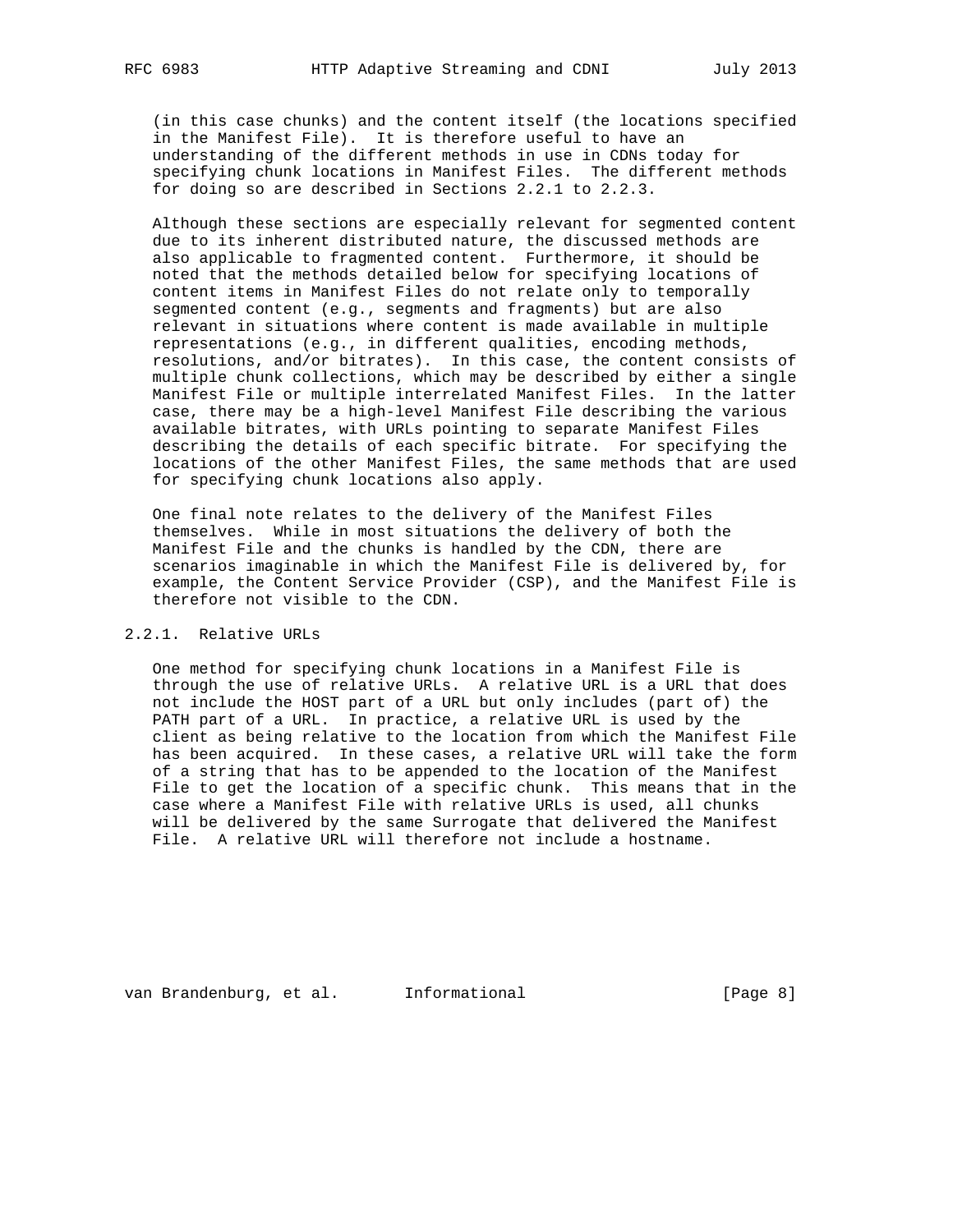For example, in the case where a Manifest File has been requested (and received) from:

http://surrogate.server.cdn.example.com/content\_1/manifest.xml

 a relative URL pointing to a specific segment referenced in the Manifest File might be:

segments/segment1\_1.ts

 which means that the client should take the location of the Manifest File and append the relative URL. In this case, the segment would then be requested from http://surrogate.server.cdn.example.com/ content\_1/segments/segment1\_1.ts.

 One drawback of using relative URLs is that it forces a CDN relying on HTTP-based request routing to deliver all segments belonging to a given content item with the same Surrogate that delivered the Manifest File for that content item, which results in limited flexibility. Another drawback is that relative URLs do not allow for fallback URLs; should the Surrogate that delivered the Manifest File break down, the client is no longer able to request chunks. The advantage of relative URLs is that it is very easy to transfer content between different Surrogates and even CDNs.

## 2.2.2. Absolute URLs with Redirection

 Another method for specifying locations of chunks (or other Manifest Files) in a Manifest File is through the use of an absolute URL. An absolute URL contains a fully formed URL (i.e., the client does not have to calculate the URL as in the case of the relative URL but can use the URL from the Manifest File directly).

 In the context of Manifest Files, there are two types of absolute URLs imaginable: absolute URLs with redirection and absolute URLs without redirection. The two methods differ in whether the URL points to a request routing node that will redirect the client to a Surrogate (absolute URLs with redirection) or point directly to a Surrogate hosting the requested content (absolute URLs without redirection).

 In the case of absolute URLs with redirection, a request for a chunk is handled by the Request Routing system of a CDN just as if it were a standalone (non-HAS) content request, which might include looking up the Surrogate (and/or CDN) best suited for delivering the requested chunk to the particular user and sending an HTTP redirect

van Brandenburg, et al. Informational (Page 9)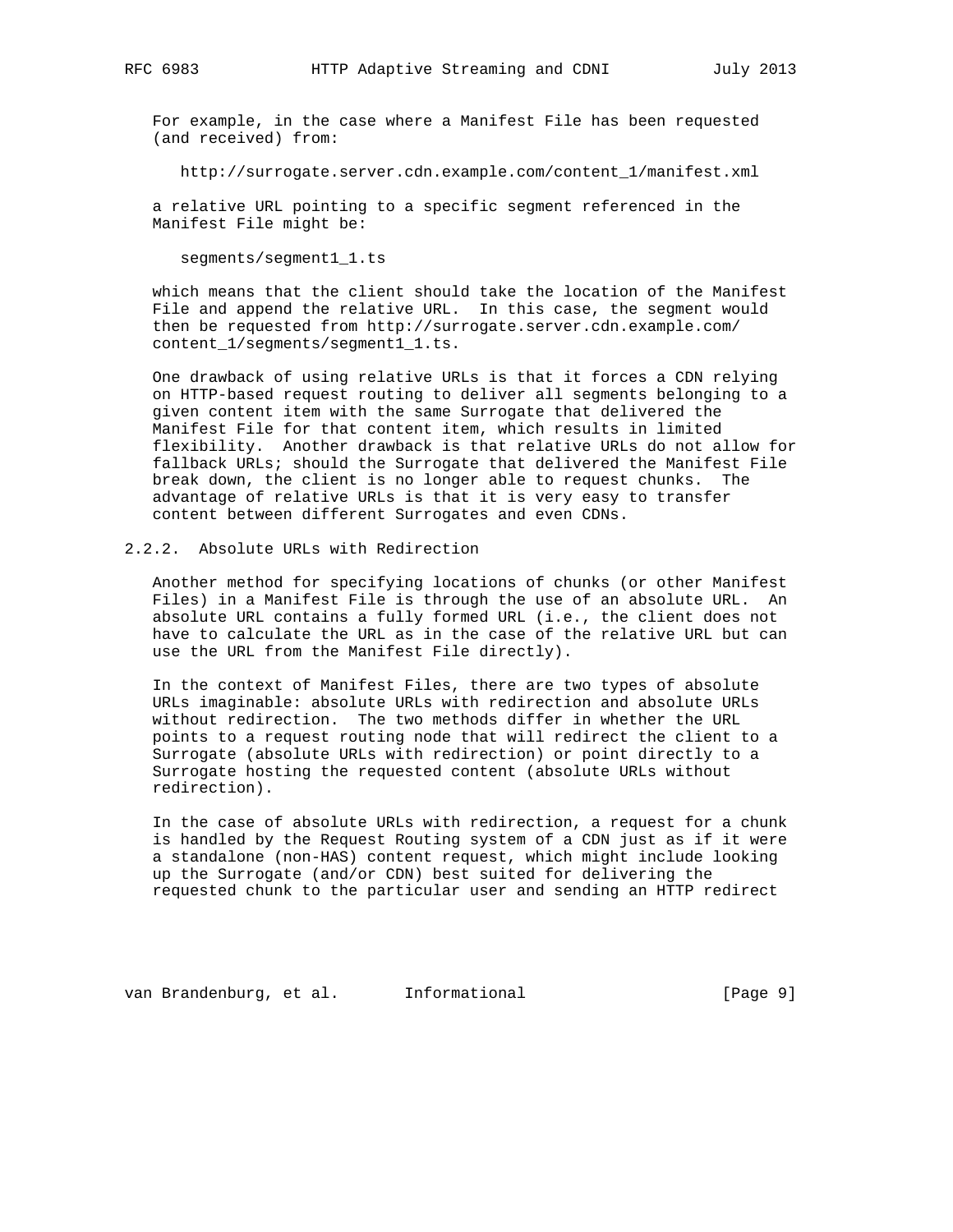to the user with the URL pointing to the requested chunk on the specified Surrogate (and/or CDN), or a DNS response pointing to the specific Surrogate.

An example of an absolute URL with redirection might look as follows:

 http://requestrouting.cdn.example.com/ content\_request?content=content\_1&segment=segment1\_1.ts

 As can be seen from this example URL, the URL includes a pointer to a general CDN Request Routing function and some arguments identifying the requested segment.

 The advantage of using absolute URLs with redirection is that they allow for maximum flexibility (since chunks can be distributed across Surrogates and CDNs in any imaginable way) without having to modify the Manifest File every time one or more chunks are moved (as is the case when absolute URLs without redirection are used). The downside of this method is that it can add significant load to a CDN Request Routing system, since it has to perform a redirect every time a client requests a new chunk.

#### 2.2.3. Absolute URLs without Redirection

 In the case of absolute URLs without redirection, the URL points directly to the specific chunk on the actual Surrogate that will deliver the requested chunk to the client. In other words, there will be no HTTP redirection operation taking place between the client requesting the chunk and the chunk being delivered to the client by the Surrogate.

An example of an absolute URL without redirection is the following:

http://surrogate1.cdn.example.com/content\_1/segments/segment1\_1.ts

 As can be seen from this example URL, the URL includes both the identifier of the requested segment (in this case segment1\_1.ts) and the server that is expected to deliver the segment (in this case surrogate1.cdn.example.com). With this, the client has enough information to directly request the specific segment from the specified Surrogate.

 The advantage of using absolute URLs without redirection is that it allows more flexibility compared to using relative URLs (since segments do not necessarily have to be delivered by the same server) while not requiring per-segment redirection (which would add significant load to the node doing the redirection). The drawback of

van Brandenburg, et al. 1nformational (Page 10)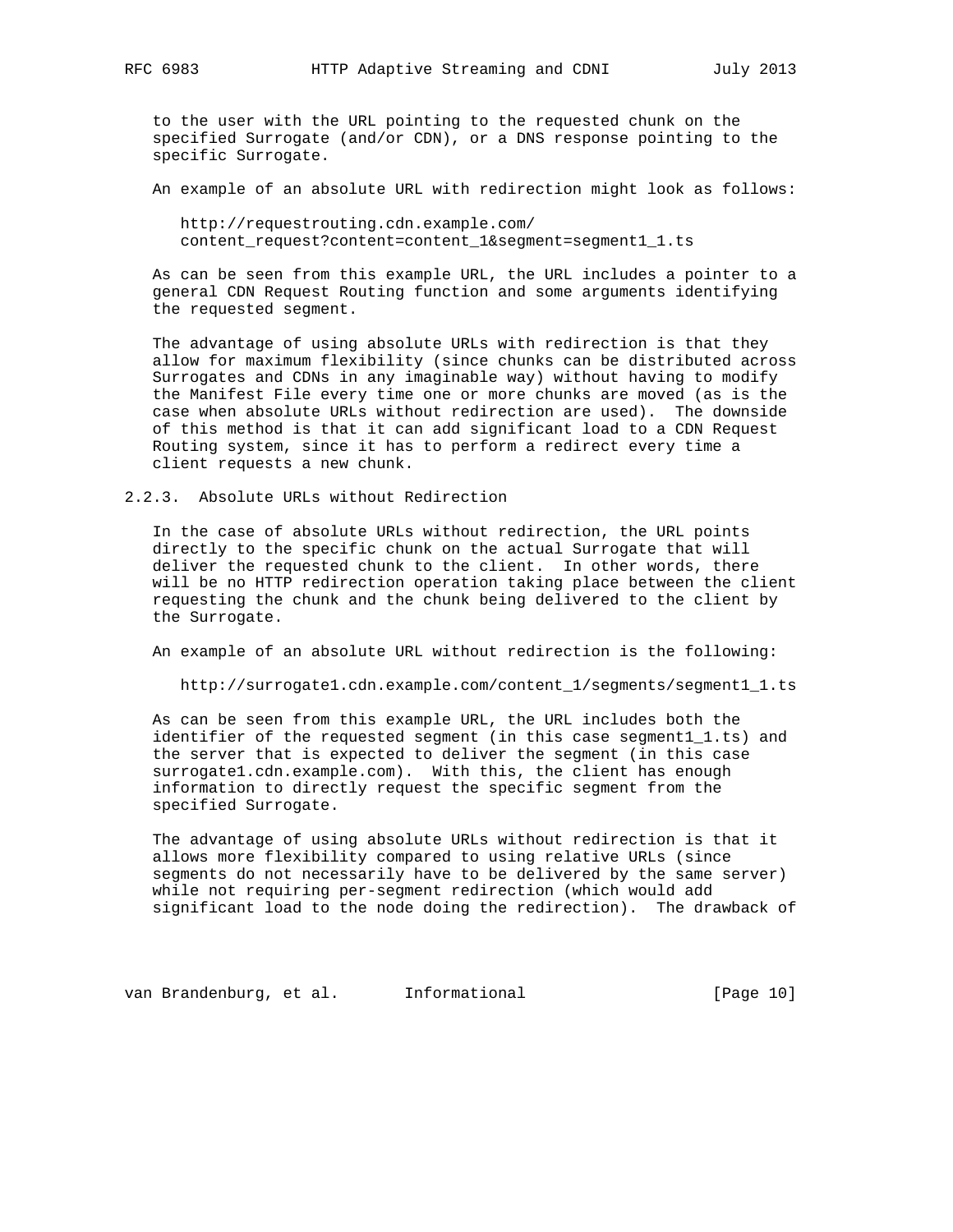this method is that it requires a modification of the Manifest File every time content is moved to a different location (either within a CDN or across CDNs).

2.3. Live Content versus VoD Content

 Though the formats and addresses of Manifest Files and chunk files do not typically differ significantly between live and Video-on-Demand (VoD) content, the time at which the Manifest Files and chunk files become available does differ significantly. For live content, chunk files and their corresponding Manifest Files are created and delivered in real time. This poses a number of potential issues for HAS optimization:

- With live content, chunk files are made available in real time. This limits the applicability of bundling for content acquisition purposes. Pre-positioning may still be employed; however, any significant latency in the pre-positioning may diminish the value of pre-positioning if a client requests the chunk prior to pre-positioning or if the pre-positioning request is serviced after the chunk playout time has passed.
- In the case of live content, Manifest Files must be updated for each chunk and therefore must be retrieved by the client prior to each chunk request. Any optimization schemes based on Manifest Files must therefore be prepared to optimize on a per-segment request basis. Manifest Files may also be polled multiple times prior to the actual availability of the next chunk.
- Since live Manifest Files are updated as new chunks become available, the cacheability of Manifest Files is limited. Though timestamping and reasonable Time-to-Live (TTL) settings can improve delivery performance, timely replication and delivery of updated Manifest Files are critical to ensuring uninterrupted playback.
- Manifest Files are typically updated after the corresponding chunk is available for delivery, to prevent premature requests for chunks that are not yet available. HAS optimization approaches that employ dynamic Manifest File generation must be synchronized with chunk creation to prevent playback errors.

van Brandenburg, et al. 1nformational (Page 11)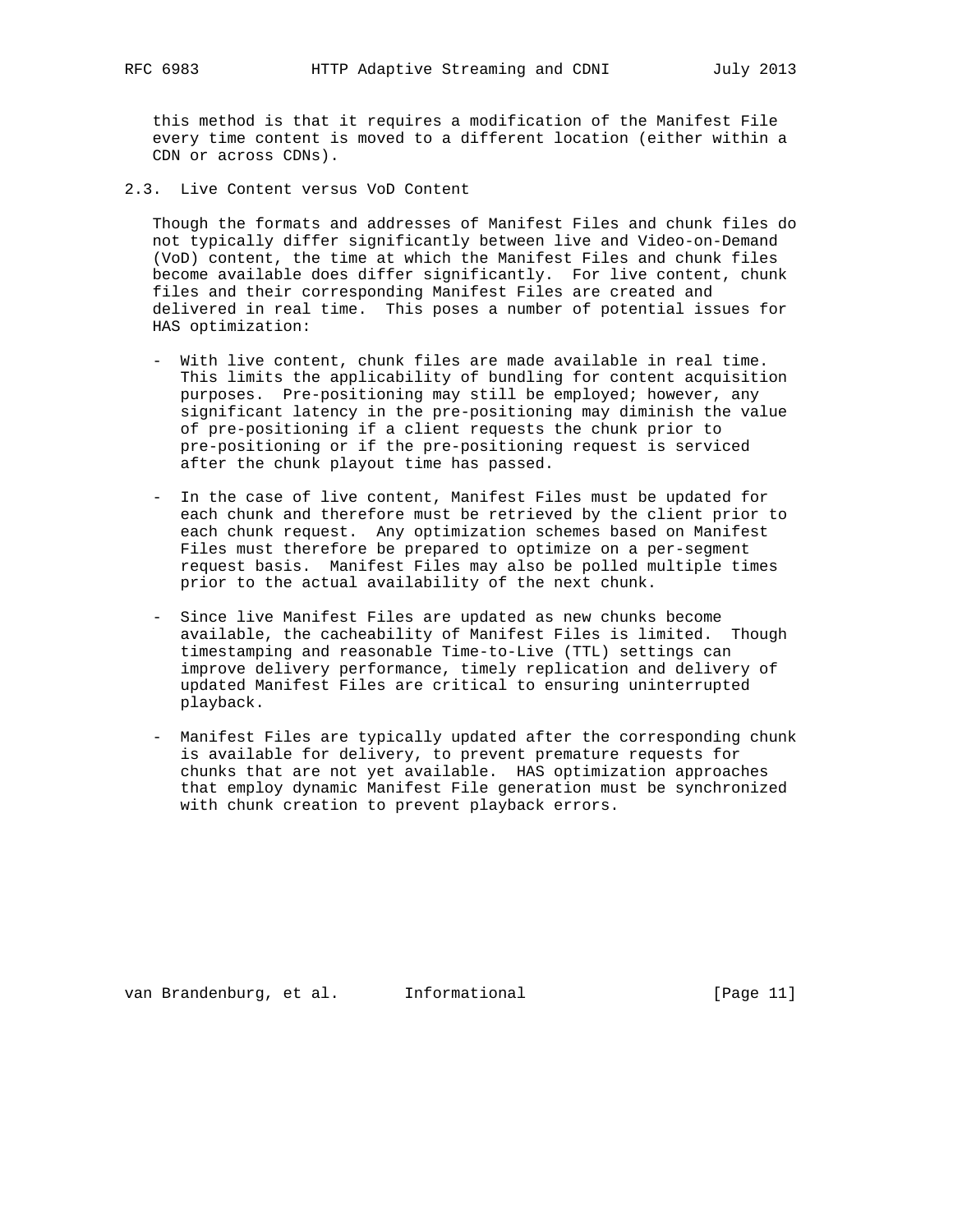#### 2.4. Stream Splicing

 Stream splicing is used to create media mashups, combining content from multiple sources. A common example in which content resides outside the CDNs is with advertisement insertion, for both VoD and live streams. Manifest Files that contain absolute URLs with redirection may contain chunk or nested Manifest File URLs that point to content not delivered via any of the interconnected CDNs.

 Furthermore, client and downstream proxy devices may depend on non-URL information provided in the Manifest File (e.g., comments or custom tags) for performing stream splicing. This often occurs outside the scope of the interconnected CDNs. HAS optimization schemes that employ dynamic Manifest File generation or rewriting must be cognizant of chunk URLs, nested Manifest File URLs, and other metadata that should not be modified or removed. Improper modification of these URLs or other metadata may cause playback interruptions and in the case of unplayed advertisements may result in loss of revenue for CSPs.

#### 3. Possible HAS Optimizations

 In the previous section, some of the unique properties of HAS were discussed. Furthermore, some of the CDN-specific design decisions with regards to addressing chunks have been detailed. In this section, the impact of supporting HAS in CDNI scenarios is discussed.

 There are a number of topics, or problem areas, that are of particular interest when considering the combination of HAS and CDNI. For each of these problem areas, it holds that there are a number of different ways in which the CDNI interfaces can deal with them. In general, it can be said that each problem area can either be solved in a way that minimizes the amount of HAS-specific changes to the CDNI interfaces or maximizes the flexibility and efficiency with which the CDNI interfaces can deliver HAS content. The goal for the CDNI WG should probably be to try to find the middle ground between these two extremes and try to come up with solutions that optimize the balance between efficiency and additional complexity.

 In order to allow the WG to make this decision, this section briefly describes each of the following problem areas, together with a number of different options for dealing with them. Section 3.1 discusses the problem of how to deal with file management of groups of files, or content collections. Section 3.2 deals with a related topic: how to do content acquisition of content collections between the Upstream CDN (uCDN) and Downstream CDN (dCDN). After that, Section 3.3 describes the various options for the request routing of HAS content, particularly related to Manifest Files. Section 3.4 talks about a

van Brandenburg, et al. 1nformational (Page 12)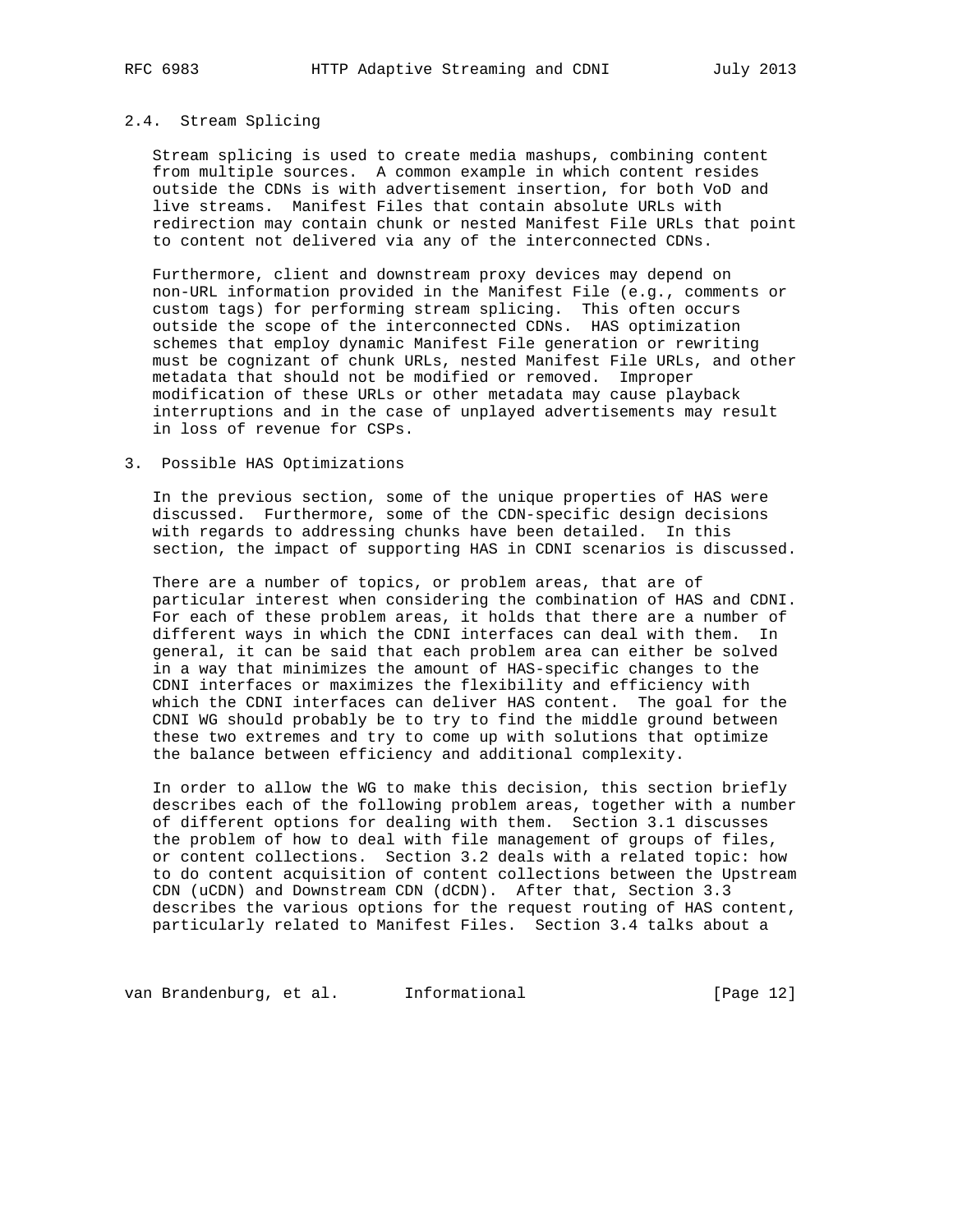number of possible optimizations for the logging of HAS content, while Section 3.5 discusses the options regarding URL signing. Finally, Section 3.6 describes different scenarios for dealing with the removal of HAS content from CDNs.

#### 3.1. File Management and Content Collections

## 3.1.1. General Remarks

 One of the unique properties of HAS content is that it does not consist of a single file or stream but of multiple interrelated files (segments, fragments, and/or Manifest Files). In this document, this group of files is also referred to as a content collection. Another important aspect is the difference between segments and fragments (see Section 2.1).

 Irrespective of whether segments or fragments are used, different CDNs might handle content collections differently from a file management perspective. For example, some CDNs might handle all files belonging to a content collection as individual files that are stored independently from each other. An advantage of this approach is that it makes it easy to cache individual chunks. Other CDNs might store all fragments belonging to a content collection in a bundle, as if they were a single file (e.g., by using a fragmented MP4 container). The advantage of this approach is that it reduces file management overhead.

 The following subsections look at the various ways with which the CDNI interfaces might deal with these differences in handling content collections from a file management perspective. The different options can be distinguished based on the level of HAS awareness they require on the part of the different CDNs and the CDNI interfaces.

## 3.1.2. Candidate Approaches

#### 3.1.2.1. Option 1.1: Do Nothing

 This option assumes no HAS awareness in both the involved CDNs and the CDNI interfaces. This means that the uCDN uses individual files, and the dCDN is not explicitly made aware of the relationship between chunks and doesn't know which files are part of the same content collection. In practice, this scenario would mean that the file management method used by the uCDN is simply imposed on the dCDN as well.

 This scenario also means that it is not possible for the dCDN to use any form of file bundling, such as the single-file mechanism, which can be used to store fragmented content as a single file (see

van Brandenburg, et al. 1nformational (Page 13)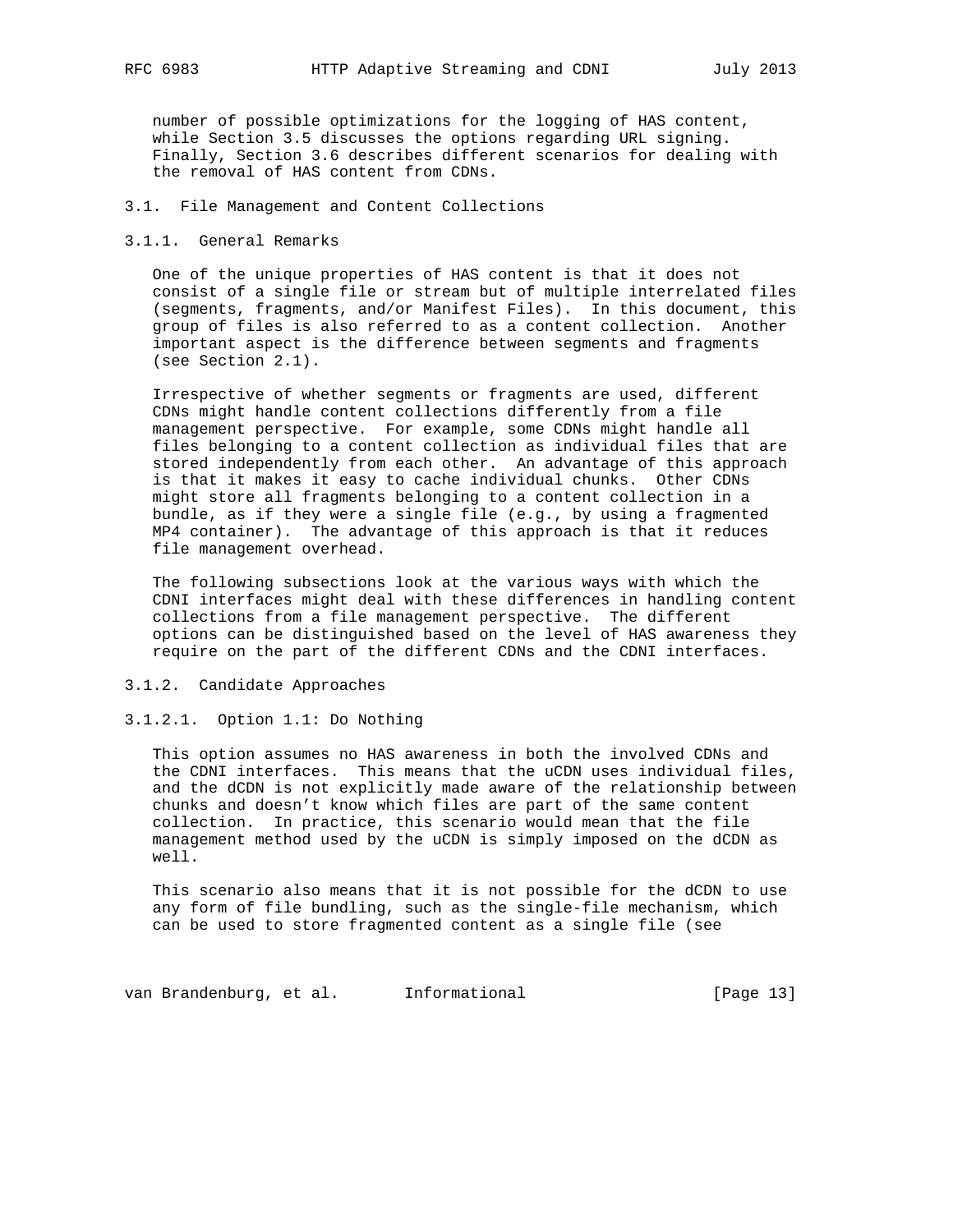Section 2.1). The one exception to this rule is the situation where the content is fragmented and the Manifest Files on the uCDN contain byte range requests, in which case the dCDN might be able to acquire fragmented content as a single file (see Section 3.2.2.2).

Effect on CDNI interfaces:

o None

Advantages/Drawbacks:

- + No HAS awareness necessary in CDNs; no changes to CDNI interfaces necessary
- The dCDN is forced to store chunks as individual files

3.1.2.2. Option 1.2: Allow Single-File Storage of Fragmented Content

 In some cases, the dCDN might prefer to store fragmented content as a single file on its Surrogates to reduce file management overhead. In order to do so, it needs to be able to either acquire the content as a single file (see Section 3.2.2.2) or to merge the different chunks together and place them in the same container (e.g., fragmented MP4). The downside of this method is that in order to do so, the dCDN needs to be fully HAS aware.

Effect on CDNI interfaces:

- o CDNI Metadata interface: Add fields for indicating the particular type of HAS (e.g., MPEG DASH or HLS) that is used and whether segments or fragments are used
- o CDNI Metadata interface: Add field for indicating the name and type of the Manifest File(s)

Advantages/Drawbacks:

- + Allows the dCDN to store fragmented content as a single file, reducing file management overhead
- Complex operation, requiring the dCDN to be fully HAS aware

3.1.2.3. Option 1.3: Access Correlation Hint

 An intermediary approach between the two extremes detailed in the previous two sections is one that uses an 'Access Correlation Hint'. This hint, which is added to the CDNI Metadata of all chunks of a particular content collection, indicates that those files are likely

van Brandenburg, et al. 1nformational (Page 14)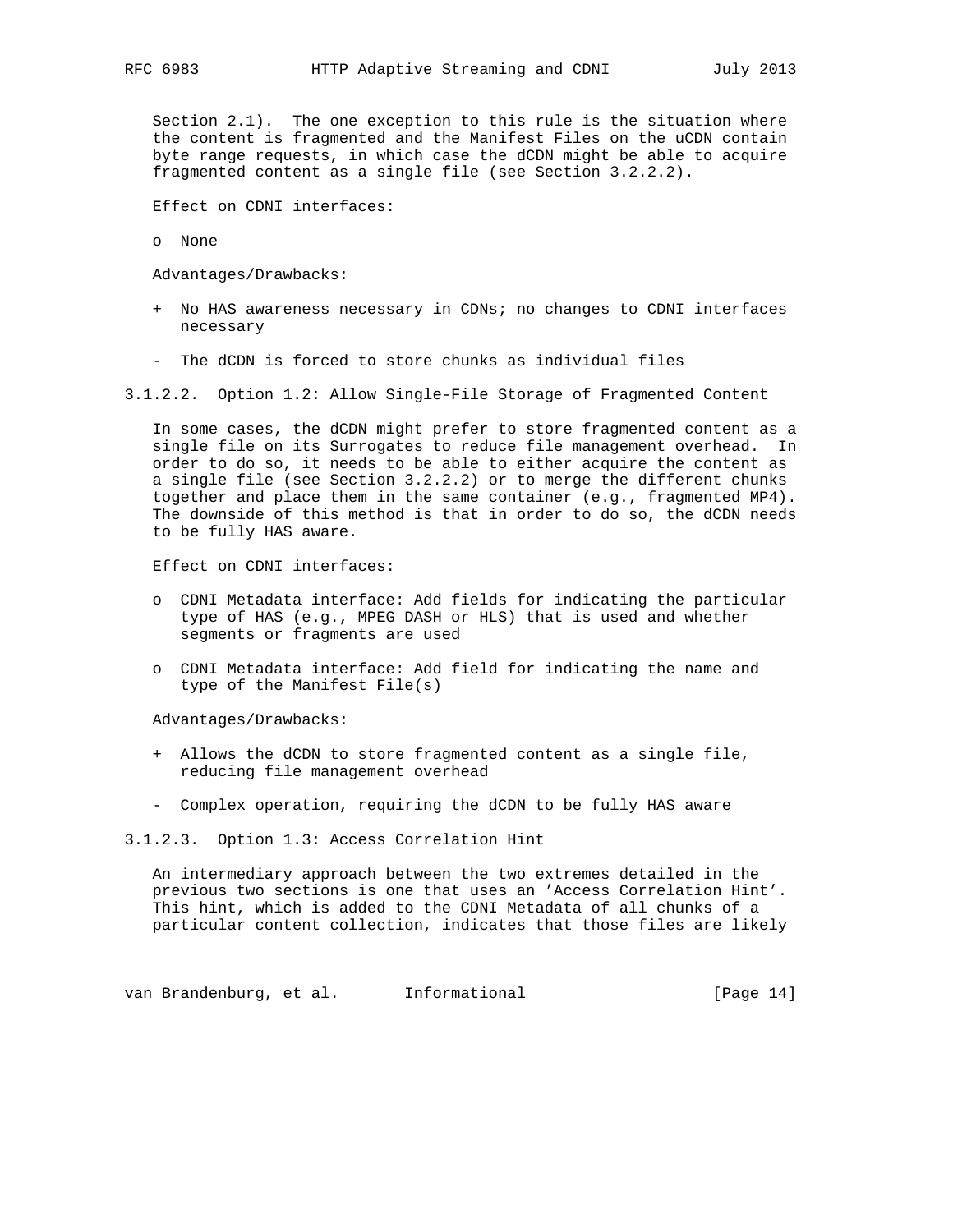to be requested in a short time window from each other. This information can help a dCDN to implement local file storage optimizations for VoD items (e.g., by bundling all files with the same Access Correlation Hint value in a single bundle/file), thereby reducing the number of files it has to manage while not requiring any HAS awareness.

Effect on CDNI interfaces:

 o CDNI Metadata interface: Add field for indicating Access Correlation Hint

Advantages/Drawbacks:

- + Allows the dCDN to perform file management optimization
- + Does not require any HAS awareness
- + Very small impact on CDNI interfaces
- Expected benefit compared with Option 1.1 is small

#### 3.1.3. Recommendations

 Based on the listed pros and cons, the authors recommend that the WG go for Option 1.1 (do nothing). The likely benefits of going for Option 1.3 are not believed to be significant enough to warrant changing the CDNI Metadata interface. Although Option 1.2 would bring definite benefits for HAS-aware dCDNs, going for this option would require significant CDNI extensions that would impact the WG's milestones. The authors therefore don't recommend including it in the current work but mark it as a possible candidate for rechartering once the initial CDNI solution is completed.

- 3.2. Content Acquisition of Content Collections
- 3.2.1. General Remarks

 In the previous section, the relationship between file management and HAS in a CDNI scenario was discussed. This section discusses a related topic: content acquisition between two CDNs.

 With regards to content acquisition, it is important to note the difference between CDNs that do dynamic acquisition of content and CDNs that perform content pre-positioning. In the case of dynamic acquisition, a CDN only requests a particular content item when a cache miss occurs. In the case of pre-positioning, a CDN proactively places content items on the nodes on which it expects traffic for

van Brandenburg, et al. 1nformational (Page 15)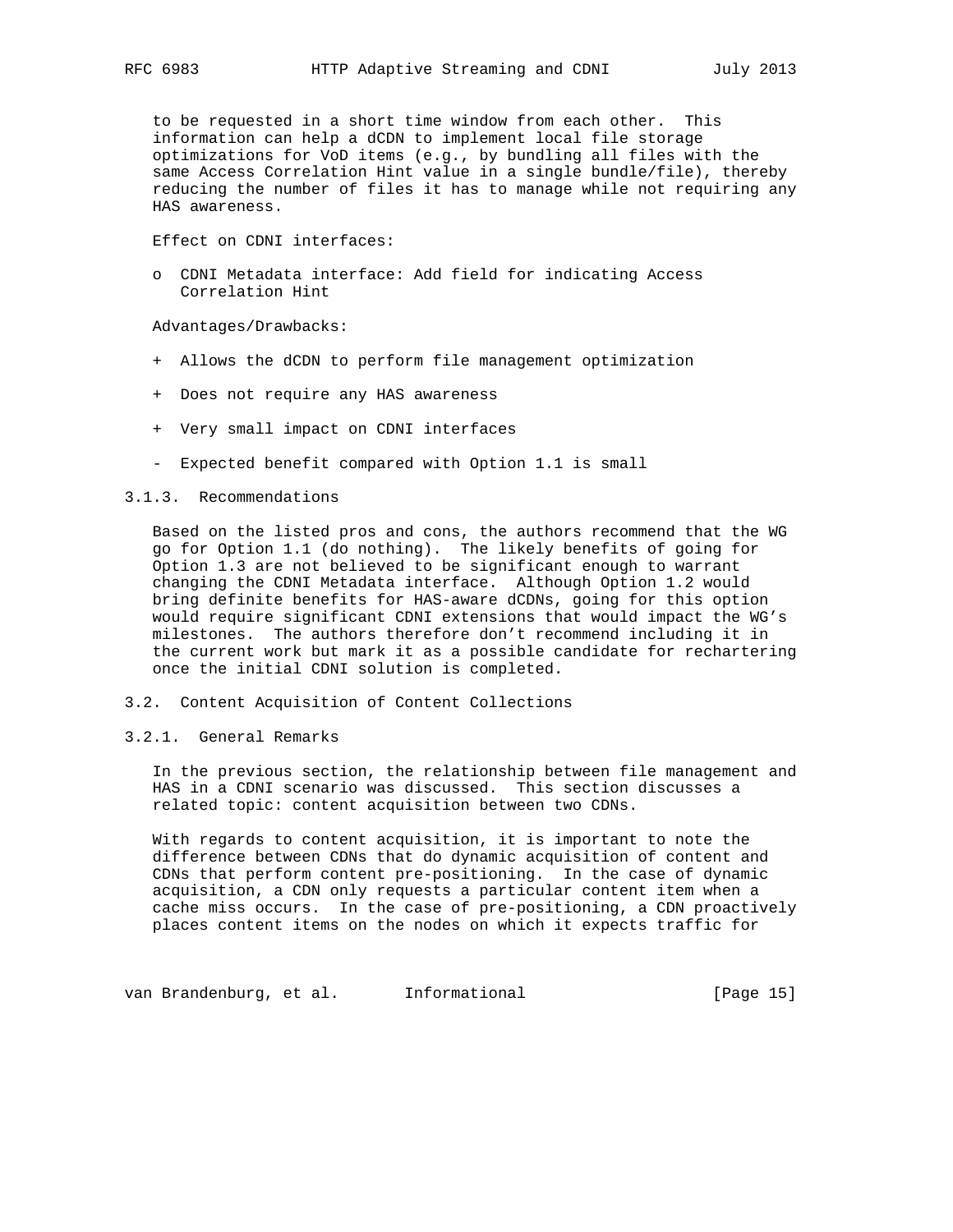that particular content item. For each of these types of CDNs, there might be a benefit in being HAS aware. For example, in the case of dynamic acquisition, being HAS aware means that after a cache miss for a given chunk occurs, that node might not only acquire the requested chunk but might also acquire some related chunks that are expected to be requested in the near future. In the case of pre-positioning, similar benefits can be had.

- 3.2.2. Candidate Approaches
- 3.2.2.1. Option 2.1: No HAS Awareness

 This option assumes no HAS awareness in both the involved CDNs and the CDNI interfaces. Just as with Option 1.1, discussed earlier with regards to file management, having no HAS awareness means that the dCDN is not aware of the relationship between chunks. In the case of content acquisition, this means that each and every file belonging to a content collection will have to be individually acquired from the uCDN by the dCDN. The exception to the rule is cases with fragmented content where the uCDN uses Manifest Files that contain byte range requests. In this case, the dCDN can simply omit the byte range identifier and acquire the complete file.

 The advantage of this approach is that it is highly flexible. If a client only requests a small portion of the chunks belonging to a particular content collection, the dCDN only has to acquire those chunks from the uCDN, saving both bandwidth and storage capacity.

 The downside of acquiring content on a per-chunk basis is that it creates more transaction overhead between the dCDN and uCDN, compared to a method in which entire content collections can be acquired as part of one transaction.

Effect on CDNI interfaces:

o None

Advantages/Drawbacks:

- + Per-chunk content acquisition allows for a high level of flexibility between the dCDN and uCDN
- Per-chunk content acquisition creates more transaction overhead between the dCDN and uCDN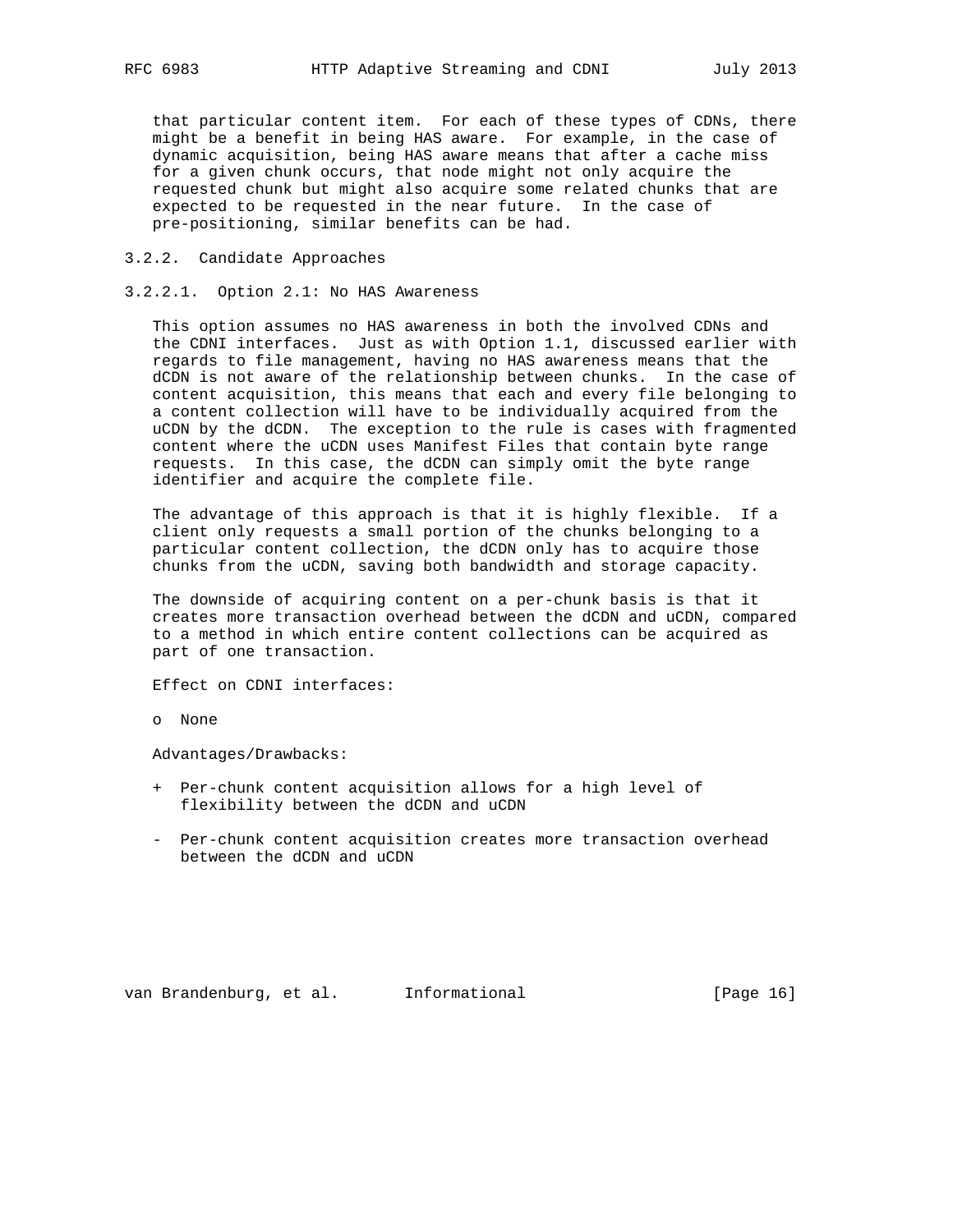3.2.2.2. Option 2.2: Allow Single-File Acquisition of Fragmented Content

 As discussed in Section 3.2.2.1, there is one (fairly rare) case where fragmented content can be acquired as a single file without any HAS awareness, and that is when fragmented content is used and where the Manifest File specifies byte range requests. This section discusses how to perform single-file acquisition in the other (very common) cases. To do so, the dCDN would have to have full HAS awareness (at least to the extent of being able to map between a single file and individual chunks to serve).

Effect on CDNI interfaces:

- o CDNI Metadata interface: Add fields for indicating the particular type of HAS (e.g., MPEG DASH or HLS) that is used and whether segments or fragments are used
- o CDNI Metadata interface: Add field for indicating the name and type of the Manifest File(s)

Advantages/Drawbacks:

- + Allows for more efficient content acquisition in all HAS-specific supported forms
- Requires full HAS awareness on the part of the dCDN
- Requires significant CDNI Metadata interface extensions

## 3.2.3. Recommendations

 Based on the listed pros and cons, the authors recommend that the WG go for Option 2.1, since it is sufficient to 'make HAS work'. While Option 2.2 would bring benefits to the acquisition of large content collections, it would require significant CDNI extensions that would impact the WG's milestones. Option 2.2 might be a candidate to include in possible rechartering once the initial CDNI solution is completed.

3.3. Request Routing of HAS Content

## 3.3.1. General Remarks

 In this section, the effect HAS content has on request routing is identified. Of particular interest in this case are the different types of Manifest Files that might be used. In Section 2.2, three different methods for identifying and addressing chunks from within a

van Brandenburg, et al. 1nformational (Page 17)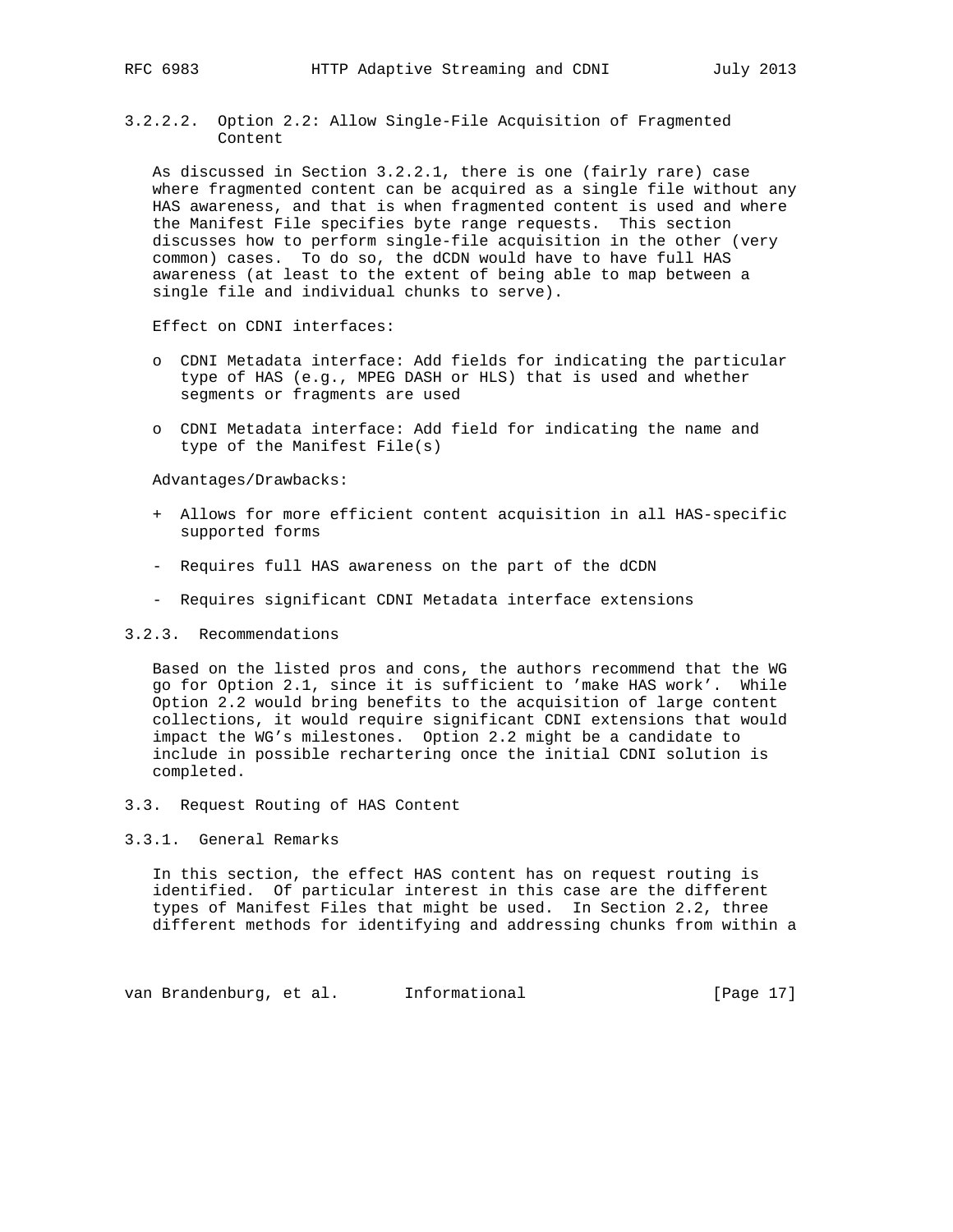Manifest File were described: relative URLs, absolute URLs with redirection, and absolute URLs without redirection. Of course, not every current CDN will use and/or support all three methods. Some CDNs may only use one of the three methods, while others may support two or all three.

 An important factor in deciding which chunk-addressing method is used is the CSP. Some CSPs may have a strong preference for a particular method and deliver the Manifest Files to the CDN in a particular way. Depending on the CDN and the agreement it has with the CSP, a CDN may either host the Manifest Files as they were created by the CSP or modify the Manifest File to adapt it to its particular architecture (e.g., by changing relative URLs to absolute URLs that point to the CDN Request Routing function).

3.3.2. Candidate Approaches

3.3.2.1. Option 3.1: No HAS Awareness

 This option assumes no HAS awareness in both the involved CDNs and the CDNI interfaces. This scenario also assumes that neither the dCDN nor the uCDN has the ability to actively manipulate Manifest Files. As was also discussed with regards to file management and content acquisition, having no HAS awareness means that each file constituting a content collection is handled on an individual basis, with the dCDN unaware of any relationship between files.

 The only chunk-addressing method that works without question in this case is absolute URLs with redirection. In other words, the CSP that ingested the content into the uCDN created a Manifest File with each chunk location pointing to the Request Routing function of the uCDN. Alternatively, the CSP may have ingested the Manifest File containing relative URLs, and the uCDN ingestion function has translated these to absolute URLs pointing to the Request Routing function.

 In this "absolute URL with redirection" case, the uCDN can simply have the Manifest File be delivered by the dCDN as if it were a regular file. Once the client parses the Manifest File, it will request any subsequent chunks from the uCDN Request Routing function. That function can then decide to outsource the delivery of those chunks to the dCDN. Depending on whether HTTP-based (recursive or iterative) or DNS-based request routing is used, the uCDN Request Routing function will then either directly or indirectly redirect the client to the Request Routing function of the dCDN (assuming that it does not have the necessary information to redirect the client directly to a Surrogate in the dCDN).

van Brandenburg, et al. 1nformational 1999 [Page 18]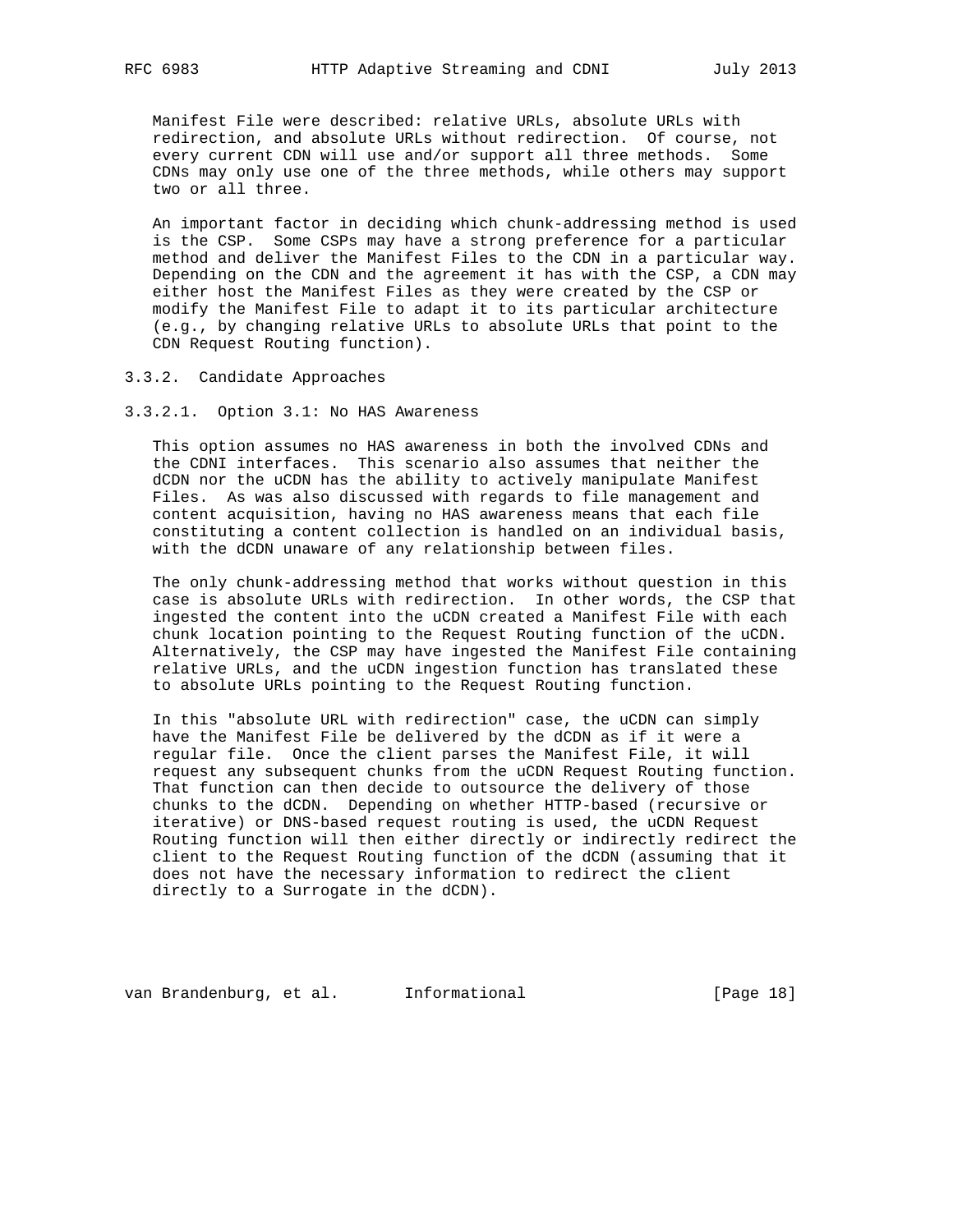The drawback of this method is that it creates a large amount of request routing overhead for both the uCDN and dCDN. For each chunk, the full inter-CDN Request Routing process is invoked (which can result in two HTTP redirections in the case of iterative redirection, or one HTTP redirection plus one CDNI Request Routing Redirection interface request/response). Even in the case where DNS-based redirection is used, there might be significant overhead involved, since both the dCDN and uCDN Request Routing functions might have to perform database lookups and query each other. While with DNS this overhead might be reduced by using DNS's inherent caching mechanism, this will have significant impact on the accuracy of the redirect.

 With no HAS awareness, relative URLs might or might not work, depending on the type of relative URL that is used. When a uCDN delegates the delivery of a Manifest File containing relative URLs to a dCDN, the client goes directly to the dCDN Surrogate from which it has received the Manifest File for every subsequent chunk. As long as the relative URL is not path-absolute (see [RFC3986]), this approach will work fine.

 Since using absolute URLs without redirection inherently requires a HAS-aware CDN, absolute URLs without redirection cannot be used in this case because the URLs in the Manifest File will point directly to a Surrogate in the uCDN. Since this scenario assumes no HAS awareness on the part of the dCDN or uCDN, it is impossible for either of these CDNs to rewrite the Manifest File and thus allow the client to either go to a Surrogate in the dCDN or to a Request Routing function.

Effect on CDNI interfaces:

o None

Advantages/Drawbacks:

- + Supports absolute URLs with redirection
- + Supports relative URLs
- + Does not require HAS awareness and/or changes to the CDNI interfaces
- Not possible to use absolute URLs without redirection
- Creates significant signaling overhead in cases where absolute URLs with redirection are used (inter-CDN request redirection for each chunk)

van Brandenburg, et al. 1nformational (Page 19)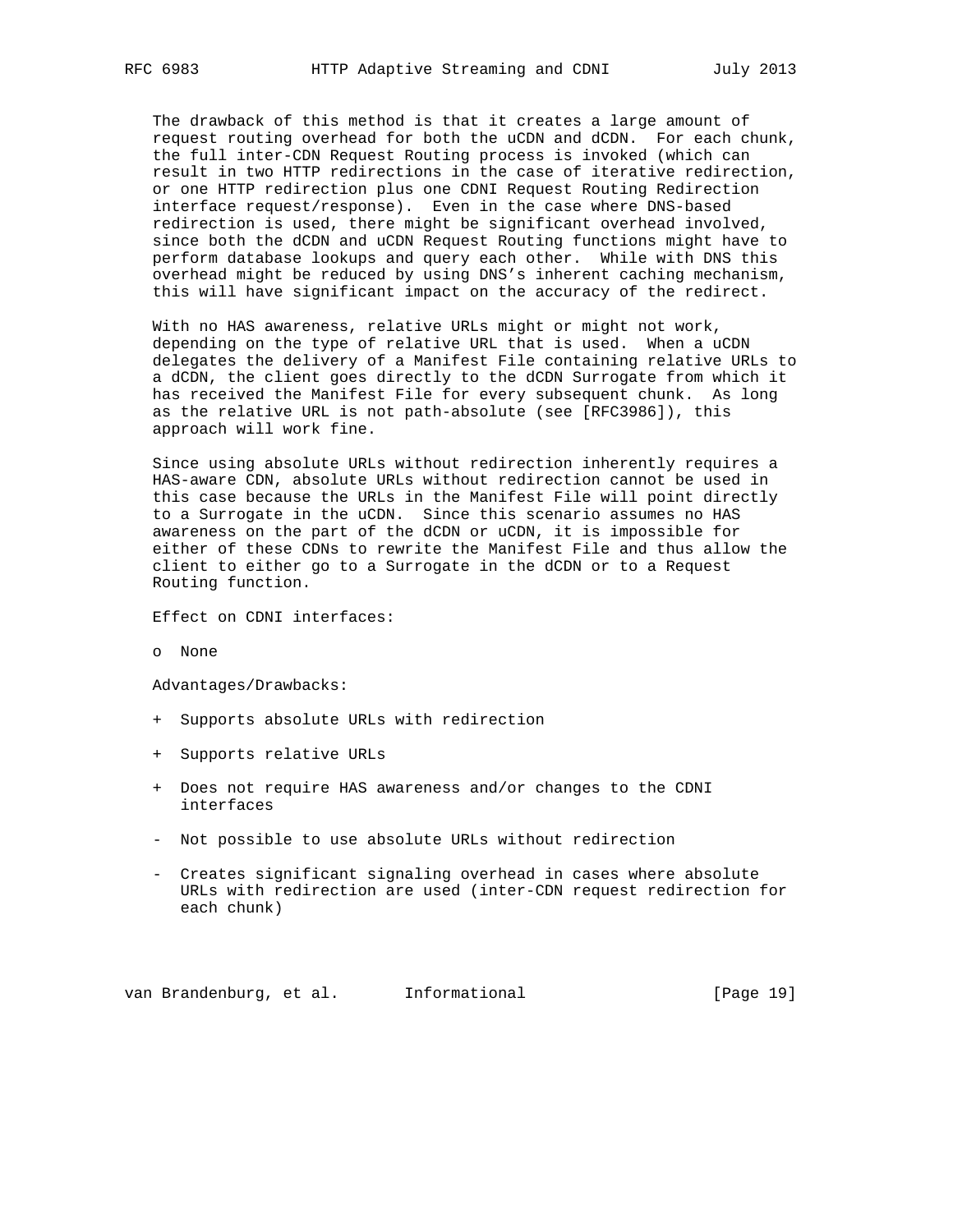## 3.3.2.2. Option 3.2: Manifest File Rewriting by uCDN

 While Option 3.1 does allow absolute URLs with redirection to be used, it does so in a way that creates a high level of request routing overhead for both the dCDN and the uCDN. This option presents a solution to significantly reduce this overhead.

 In this scenario, the uCDN is able to rewrite the Manifest File (or generate a new one) to be able to remove itself from the request routing chain for chunks being referenced in the Manifest File. As described in Section 3.3.2.1, in the case of no HAS awareness, the client will go to the uCDN Request Routing function for each chunk request. This Request Routing function can then redirect the client to the dCDN Request Routing function. By rewriting the Manifest File (or generating a new one), the uCDN is able to remove this first step and have the Manifest File point directly to the dCDN Request Routing function.

 A key advantage of this solution is that it does not directly have an impact on the CDNI interfaces and is therefore transparent to these interfaces. It is a CDN-internal function that a uCDN can perform autonomously by using information configured for regular CDNI operation or received from the dCDN as part of the regular communication using the CDNI Request Routing Redirection interface.

 More specifically, in order for the uCDN to rewrite the Manifest File, the minimum information needed is the location of the dCDN Request Routing function (or, alternatively, the location of the dCDN delivering Surrogate). This information can be available from configuration or can be derived from the regular CDNI Request Routing Redirection interface. For example, the uCDN may ask the dCDN for the location of its request routing node (through the CDNI Request Routing Redirection interface) every time a request for a Manifest File is received and processed by the uCDN Request Routing function. The uCDN would then modify the Manifest File and deliver the Manifest File to the client. One advantage of this method is that it maximizes efficiency and flexibility by allowing the dCDN to optionally respond with the locations of its Surrogates instead of the location of its Request Routing function (and effectively turning the URLs into absolute URLs without redirection). There are many variations on this approach, such as where the modification of the Manifest File is only performed once (or once per period of time) by the uCDN Request Routing function, when the first client for that particular content collection (and redirected to that particular dCDN) sends a Manifest File request. The advantage of such a variation is that the uCDN only has to modify the Manifest File once

van Brandenburg, et al. 1nformational 1999 [Page 20]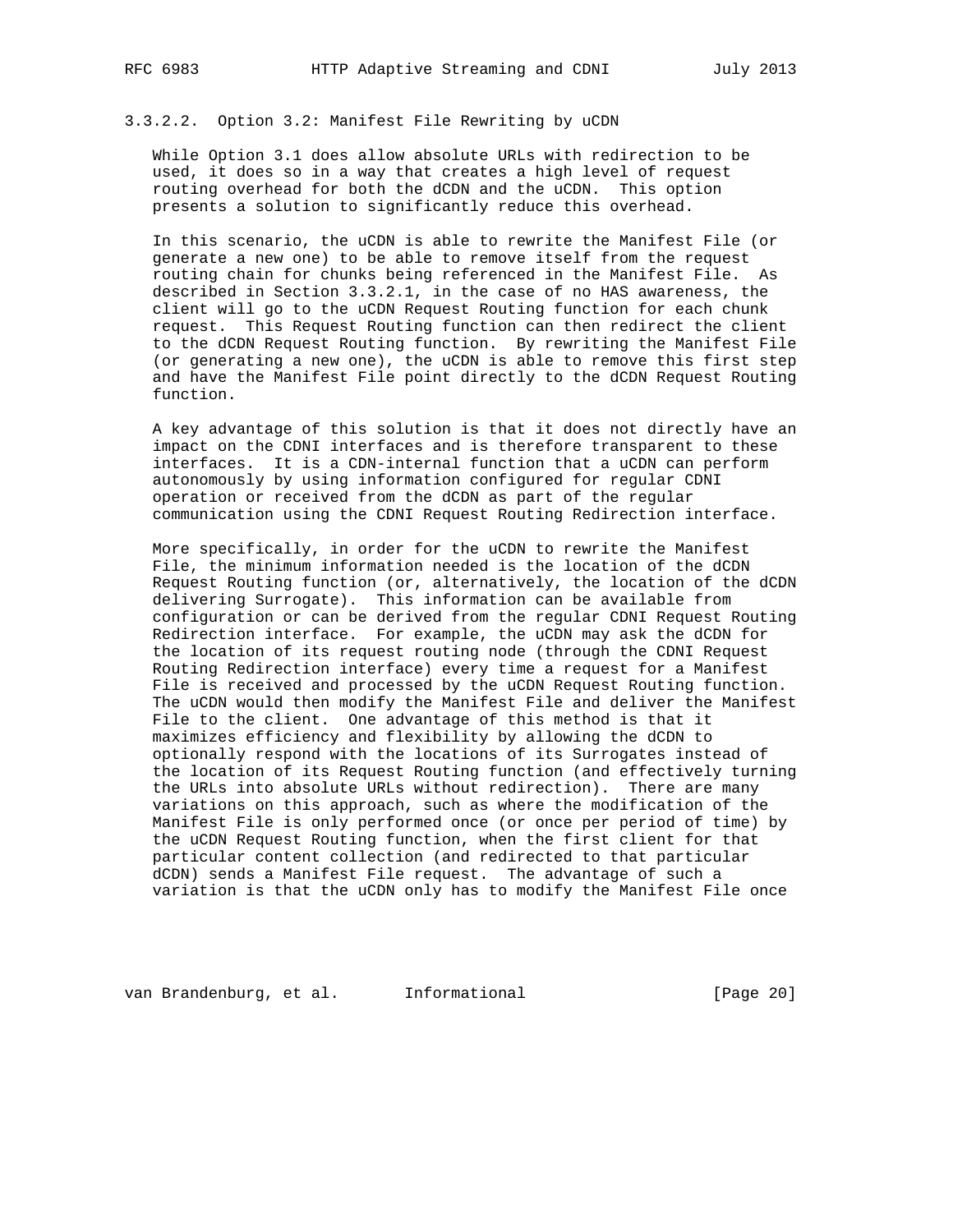(or once per time period). The drawback of this variation is that the dCDN is no longer in a position to influence the request routing decision across individual content requests.

 It should be noted that there are a number of things to take into account when changing a Manifest File (see, for example, Sections 2.3 and 2.4 on live HAS content and ad insertion). Furthermore, some CSPs might have issues with a CDN changing Manifest Files. However, in this option the Manifest File manipulation is only being performed by the uCDN, which can be expected to be aware of these limitations if it wants to perform Manifest File manipulation, since it is in its own best interest that its customer's content gets delivered in the proper way and since there is a direct commercial and technical relationship between the uCDN (the Authoritative CDN in this scenario) and its customer (the CSP). Should the CSP want to limit Manifest File manipulation, it can simply arrange this with the uCDN bilaterally.

Effect on CDNI interfaces:

o None

Advantages/Drawbacks:

- + Possible to significantly decrease signaling overhead when using absolute URLs
- + (Optional) Possible to have the uCDN rewrite the Manifest File with locations of Surrogates in the dCDN (turning absolute URLs with redirection into absolute URLs without redirection)
- + No changes to CDNI interfaces
- + Does not require HAS awareness in the dCDN
- Requires a high level of HAS awareness in the uCDN (for modifying Manifest Files)

3.3.2.3. Option 3.3: Two-Step Manifest File Rewriting

 One of the possibilities with Option 3.2 is allowing the dCDN to provide the locations of a specific Surrogate to the uCDN, so that the uCDN can fit the Manifest File with absolute URLs without redirection and the client can request chunks directly from a dCDN Surrogate. However, some dCDNs might not be willing to provide this information to the uCDN. In that case, they can only provide the uCDN with the location of their Request Routing function, thereby preventing the use of absolute URLs without redirection.

van Brandenburg, et al. 1nformational (Page 21)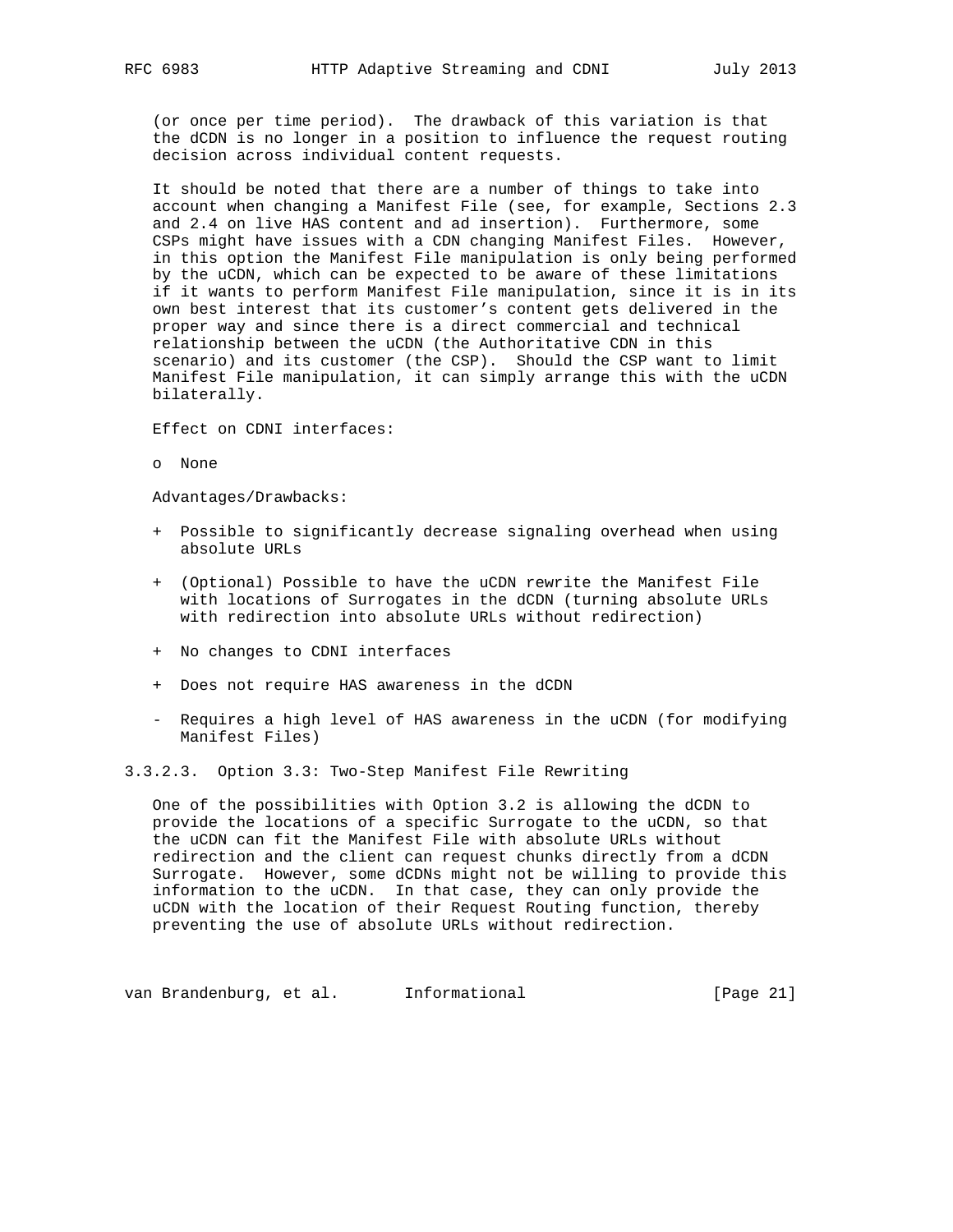One method for solving this limitation is allowing two-step Manifest File manipulation. In the first step, the uCDN would perform its own modification and place the locations of the dCDN Request Routing function in the Manifest File. Then, once a request for the Manifest File comes in at the dCDN Request Routing function, it would perform a second modification in which it replaces the URLs in the Manifest Files with the URLs of its Surrogates. This way, the dCDN can still profit from having limited request routing traffic while not having to share sensitive Surrogate information with the uCDN.

 The downside of this approach is that it not only assumes HAS awareness in the dCDN but also requires some HAS-specific additions to the CDNI Metadata interface. In order for the dCDN to be able to change the Manifest File, it has to have some information about the structure of the content. Specifically, it needs to have information about which chunks make up the content collection.

 Effect on CDNI interfaces (apart from those already listed under Option 3.2):

- o CDNI Metadata interface: Add necessary fields for conveying HAS specific information (e.g., the files that make up the content collection) to the dCDN
- o CDNI Metadata interface: Allow dCDN to modify Manifest File

 Advantages/Drawbacks (apart from those already listed under Option 3.2):

- + Allows the dCDN to use absolute URLs without redirection, without having to convey sensitive information to the uCDN
- Requires a high level of HAS awareness in the dCDN (for modifying Manifest Files)
- Requires adding HAS-specific and Manifest File manipulation specific information to the CDNI Metadata interface

# 3.3.3. Recommendations

 Based on the listed pros and cons, the authors recommend going for Option 3.1, with Option 3.2 as an optional feature that may be supported as a CDN-internal behavior by a uCDN. While Option 3.1 allows for HAS content to be delivered using the CDNI interfaces, it does so with some limitations regarding supported Manifest Files and, in some cases, with a large amount of signaling overhead. Option 3.2 can solve most of these limitations and presents a significant reduction in request routing overhead. Since Option 3.2 does not

van Brandenburg, et al. 1nformational (Page 22)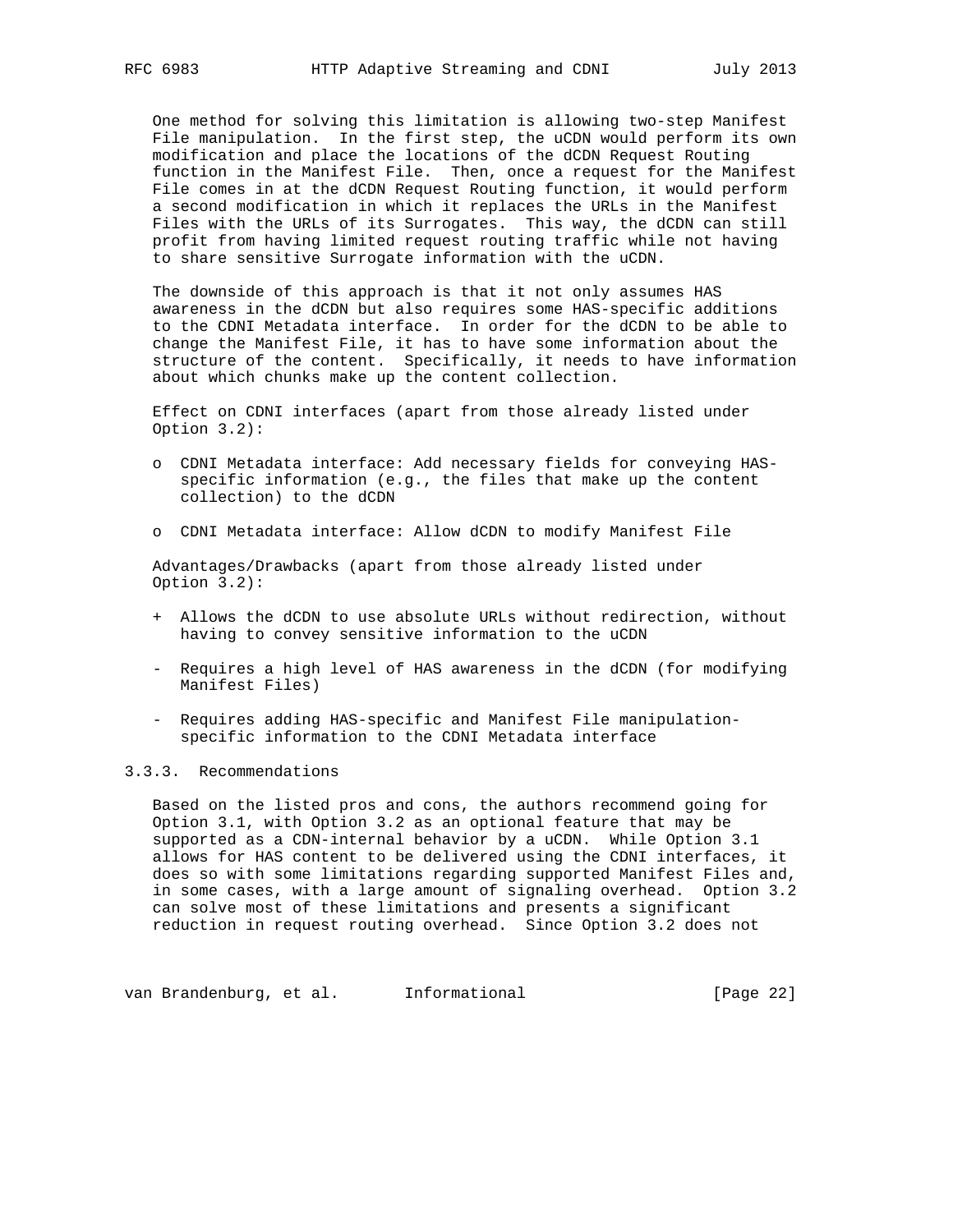require any changes to the CDNI interfaces but only changes the way the uCDN uses the existing interfaces, supporting it is not expected to result in a significant delay of the WG's milestones. The authors recommend that the WG not include Option 3.3, since it raises some questions of potential brittleness and including it would result in a significant delay of the WG's milestones.

## 3.4. Logging

## 3.4.1. General Remarks

 As stated in [RFC6707], the CDNI Logging interface enables details of logs or events to be exchanged between interconnected CDNs.

 As discussed in [CDNI-LOGGING], the CDNI logging information can be used for multiple purposes, including maintenance/debugging by a uCDN, accounting (e.g., for billing or settlement purposes), reporting and management of end-user experience (e.g., to the CSP), analytics (e.g., by the CSP), and control of content distribution policy enforcement (e.g., by the CSP).

 The key consideration for HAS with respect to logging is the potential increase of the number of log records by two to three orders of magnitude, as compared to regular HTTP delivery of a video, since by default log records would typically be generated on a per-chunk-delivery basis instead of a per-content-item-delivery basis. This impacts the scale of every processing step in the logging process (see [CDNI-LOGGING]), including:

- a. Logging information generation and storing on CDN elements (Surrogate, Request Routers, ...)
- b. Logging information aggregation within a CDN
- c. Logging information manipulation (including information protection, filtering, update, and rectification)
- d. (Where needed) CDNI reformatting of logging information (e.g., reformatting from a CDN-specific format to the CDNI Logging interface format for export by the dCDN to the uCDN)
- e. Logging exchange via the CDNI Logging interface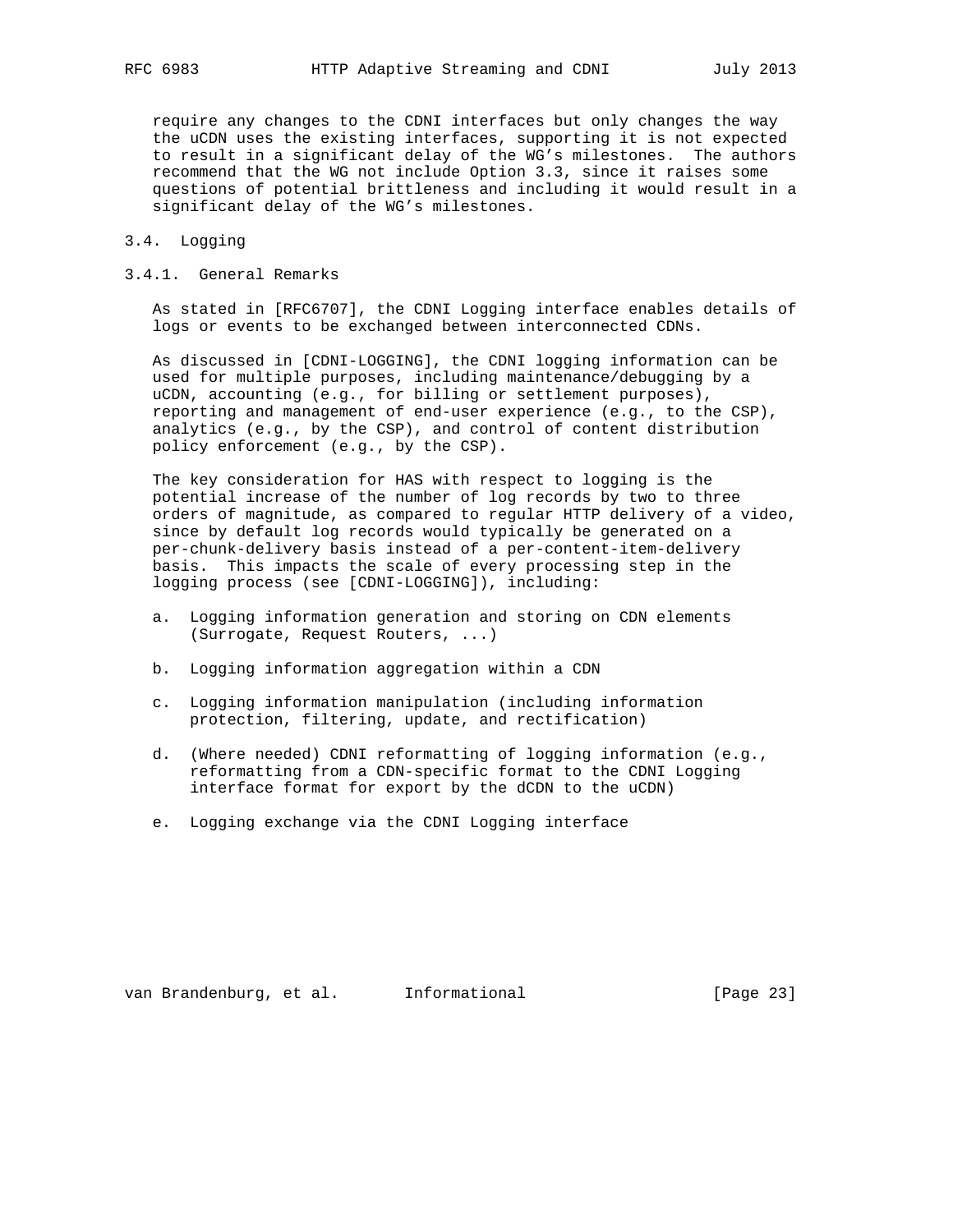- f. (Where needed) Logging re-reformatting (e.g., reformatting from the CDNI Logging interface format into a log-consuming application)
- g. Logging consumption/processing (e.g., feed logs into uCDN accounting application, feed logs into uCDN reporting system to provide per-CSP views, feed logs into debugging tools)

 Note that there may be multiple instances of steps [f] and [g] running in parallel.

 While the CDNI Logging interface is only used to perform step [e], we note that its format directly affects steps [d] and [f] and that its format also indirectly affects the other steps (for example, if the CDNI Logging interface requires per-chunk log records, steps [a], [b], and [d] cannot operate on a per-HAS-session basis, and they also need to operate on a per-chunk basis).

 This section discusses the main candidate approaches identified for CDNI in terms of dealing with HAS with respect to logging.

- 3.4.2. Candidate Approaches
- 3.4.2.1. Option 4.1: Do Nothing

 In this approach, nothing is done specifically for HAS, so each HAS-chunk delivery is considered, for CDNI logging, as a standalone content delivery. In particular, a separate log record for each HAS-chunk delivery is included in the CDNI Logging interface in step [e] (as defined in Section 3.4.1). This approach requires that steps [a], [b], [c], [d], and [f] also be performed on a per-chunk basis. This approach allows step [g] to be performed either on a per-chunk basis (assuming that step [f] maintains per-chunk records) or in a more "summarized" manner, such as on a per-HAS-session basis (assuming that step [f] summarizes per-chunk records into per-HAS session records).

Effect on CDNI interfaces:

o None

Advantages/Drawbacks:

 + No information loss (i.e., all details of each individual chunk delivery are preserved). While this full level of detail may not be needed for some log-consuming applications (e.g., billing), this full level of detail is likely valuable (and possibly required) for some log-consuming applications (e.g., debugging)

van Brandenburg, et al. 1nformational (Page 24)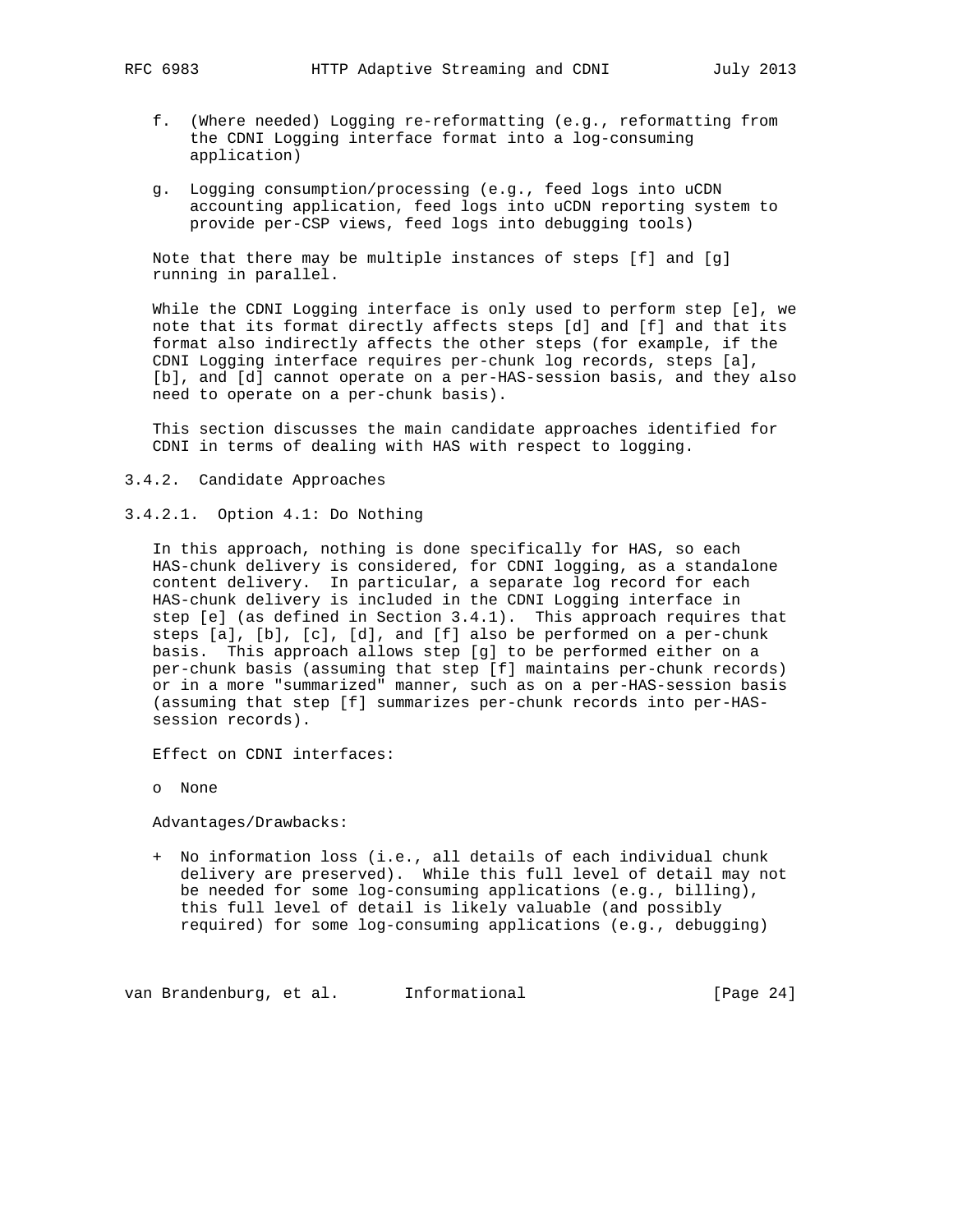- - + Easier integration (at least in the short term) into existing logging tools, since those tools are all capable of handling per-chunk records
	- + No extension needed on CDNI interfaces
	- High volume of logging information to be handled (storing and processing) at every step of the logging process, from steps [a] to [g] (while summarization in step [f] is conceivable, it may be difficult to achieve in practice without any hints for correlation in the log records)

 An interesting question is whether a dCDN could use the CDNI Logging interface specified for the "do nothing" approach to report summarized "per-session" log information in the case where the dCDN performs such summarization. The high-level idea would be that when a dCDN performs HAS log summarization, for its own purposes anyway, this dCDN could include in the CDNI Logging interface one or more log entries for a HAS session (instead of one entry per HAS chunk) that summarize the deliveries of many/all HAS chunks for a session. However, the authors feel that when considering the details of this idea, it is not achievable without explicit agreement between the uCDN and dCDN about how to perform/interpret such summarization. For example, when a HAS session switches between representations, the uCDN and dCDN would have to agree on things such as:

- o whether the session will be represented by a single log entry (which therefore cannot convey the distribution across representations), or multiple log entries, such as one entry per contiguous period at a given representation (which therefore would be generally very difficult to correlate back into a single session)
- o what the single URI included in the log entry would correspond to (for example, the Manifest File, top-level playlist, or next-level playlist, ...)

 The authors feel that since explicit agreement is needed between the uCDN and dCDN on how to perform/interpret the summarization, this method can only work if it is specified as part of the CDNI Logging interface, in which case it would effectively boil down to Option 4.4 (full HAS awareness / per-session logs) as defined below.

van Brandenburg, et al. 1nformational 1999 [Page 25]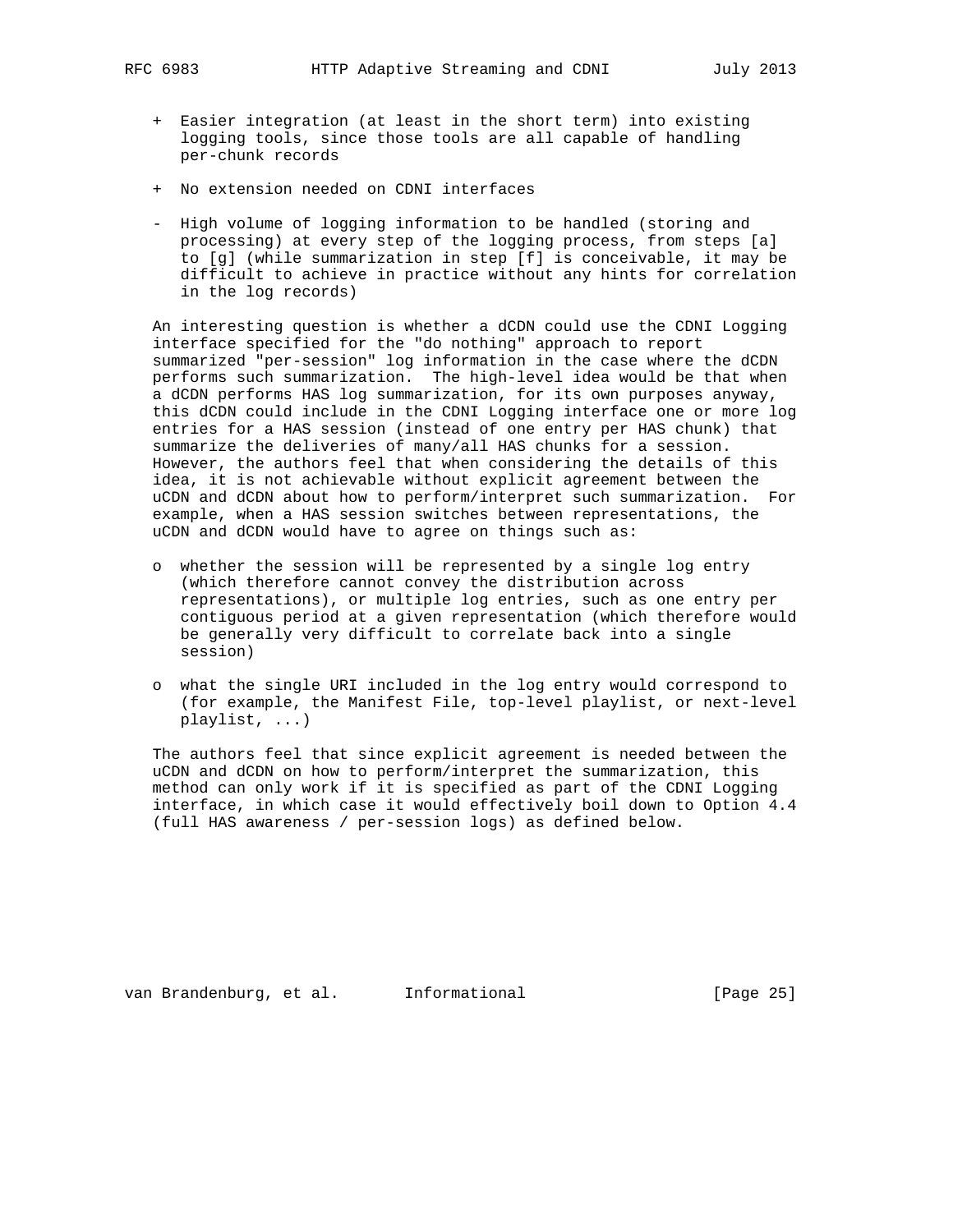We note that support by CDNI of a mechanism (independent of HAS) allowing the customization of the fields to be reported in log entries by the dCDN to the uCDN would mitigate concerns related to the scaling of HAS logging, because it ensures that only the necessary subset of fields is actually stored, reported, and processed.

## 3.4.2.2. Option 4.2: CDNI Metadata Content Collection ID

 In this approach, a "Content Collection IDentifier (CCID)" field is distributed through the CDNI Metadata interface, and the same CCID value is associated through the CDNI Metadata interface with every chunk of the same content collection. The CCID value needs to be such that it allows, in combination with the content URI, unique identification of a content collection. When the CCID is distributed, and CCID logging is requested from the dCDN, the dCDN Surrogates are to store the CCID value in the corresponding log entries. The objective of this field is to facilitate optional summarization of per-chunk records at step [f] into something along the lines of per-HAS-session logs, at least for the log-consuming applications that do not require per-chunk detailed information (for example, billing).

 We note that if the dCDN happens to have sufficient HAS awareness to be able to generate a "Session IDentifier (Session-ID)", optionally including such a Session-ID (in addition to the CCID) in the per-chunk log record would further facilitate optional summarization at step [f]. The Session-ID value to be included in a log record by the delivering CDN is such that

- o different per-chunk log records with the same Session-ID value must correspond to the same user session (i.e., delivery of the same content to the same End User at a given point in time).
- o log records for different chunks of the same user session (i.e., delivery of the same content to the same End User at a given point in time) should be provided with the same Session-ID value. While undesirable, there may be situations where the delivering CDN uses more than one Session-ID value for different per-chunk log records of a given session -- for example, in scenarios of fail-over or load balancing across multiple Surrogates and where the delivering CDN does not implement mechanisms to synchronize Session-IDs across Surrogates.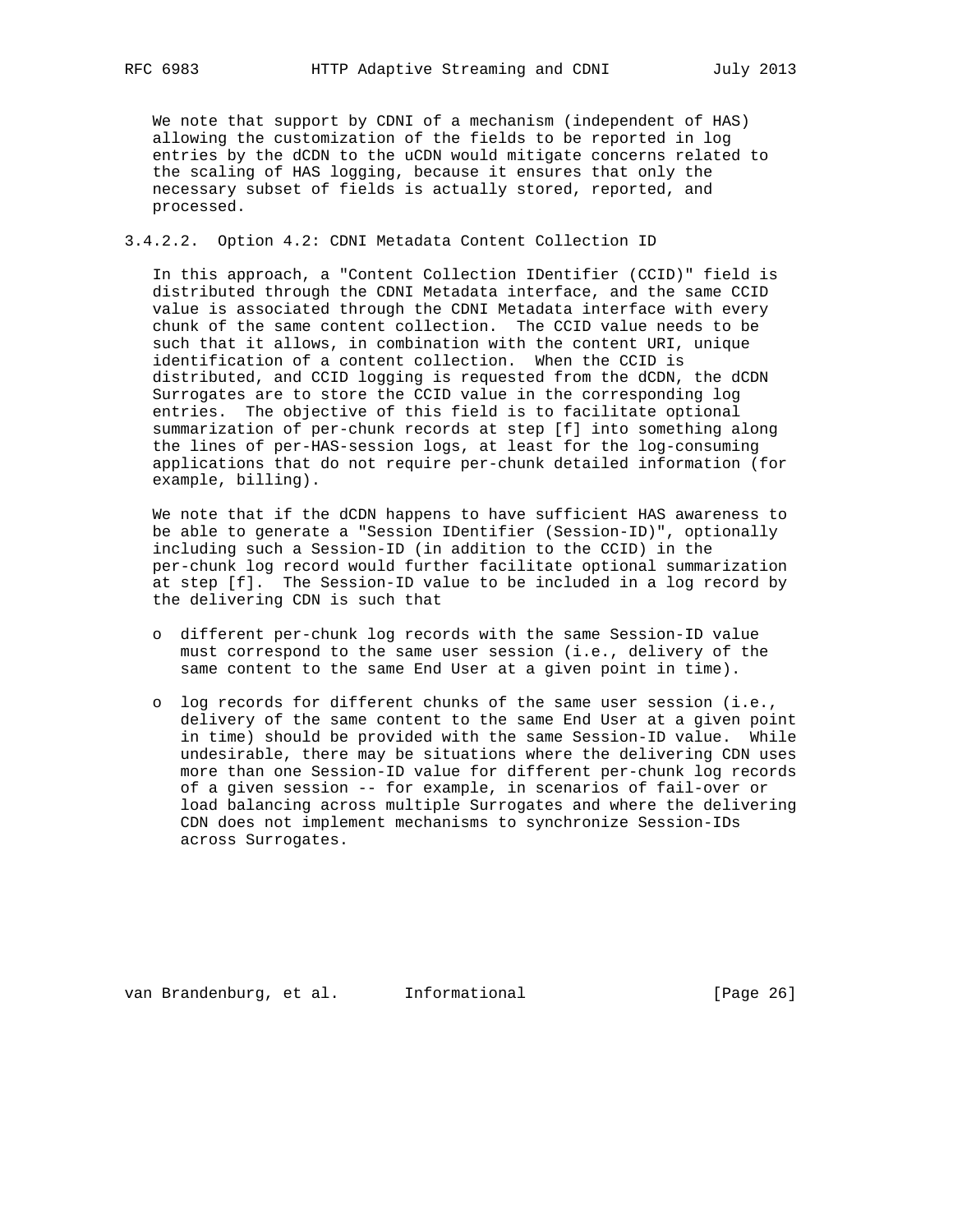Effect on CDNI interfaces:

- o CDNI Metadata interface: One additional metadata field (CCID) in the CDNI Metadata interface. We note that a similar content collection ID is discussed for the handling of other aspects of HAS and observe that further thought is needed to determine whether such a CCID should be shared for multiple purposes or should be independent.
- o CDNI Logging interface: Two additional fields (CCID and Session-ID) in CDNI logging records.

Advantages/Drawbacks:

- + No information loss (i.e., all details of each individual chunk delivery are preserved). While this full level of detail may not be needed for some log-consuming applications (e.g., billing), this full level of detail is likely valuable (and possibly required) for some log-consuming applications (e.g., debugging)
- + Easier integration (at least in the short term) into existing logging tools, since those tools are all capable of handling per-chunk records
- + Very minor extension to CDNI interfaces needed
- + Facilitated summarization of records related to a HAS session in step [f] and therefore ability to operate on a lower volume of logging information in step [g] by log-consuming applications that do not need per-chunk record details (e.g., billing) or that need per-session information (e.g., analytics)
- High volume of logging information to be handled (storing and processing) at every step of the logging process, from steps [a] to [f]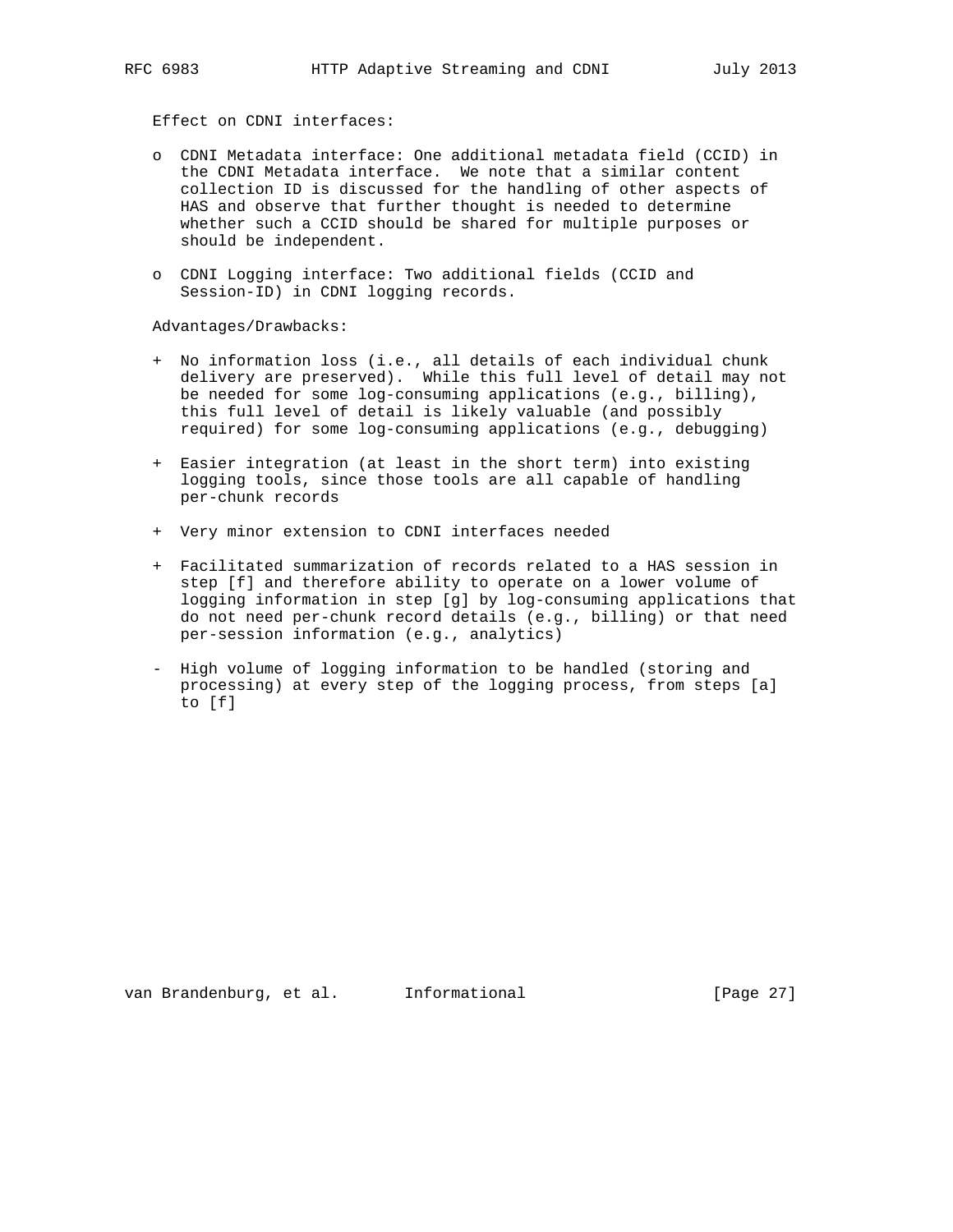3.4.2.3. Option 4.3: CDNI Logging Interface Compression

 In this approach, a lossless compression technique is applied to the sets of logging records (e.g., logging files) for transfer on the CDNI Logging interface. The objective of this approach is to reduce the volume of information to be stored and transferred in step [e].

Effect on CDNI interfaces:

 o One compression mechanism to be included in the CDNI Logging interface

Advantages/Drawbacks:

- + No information loss (i.e., all details of each individual chunk delivery are preserved). While this full level of detail may not be needed for some log-consuming applications (e.g., billing), this full level of detail is likely valuable (and possibly required) for some log-consuming applications (e.g., debugging)
- + Easier integration (at least in the short term) into existing logging tools, since those tools are all capable of handling per-chunk records
- + Small extension to CDNI interfaces needed
- + Reduced volume of logging information in step [e]
- + Compression likely to also be applicable to logs for non-HAS content
- High volume of logging information to be handled (storing and processing) at every step of the logging process, from steps [a] to [g], except step [e].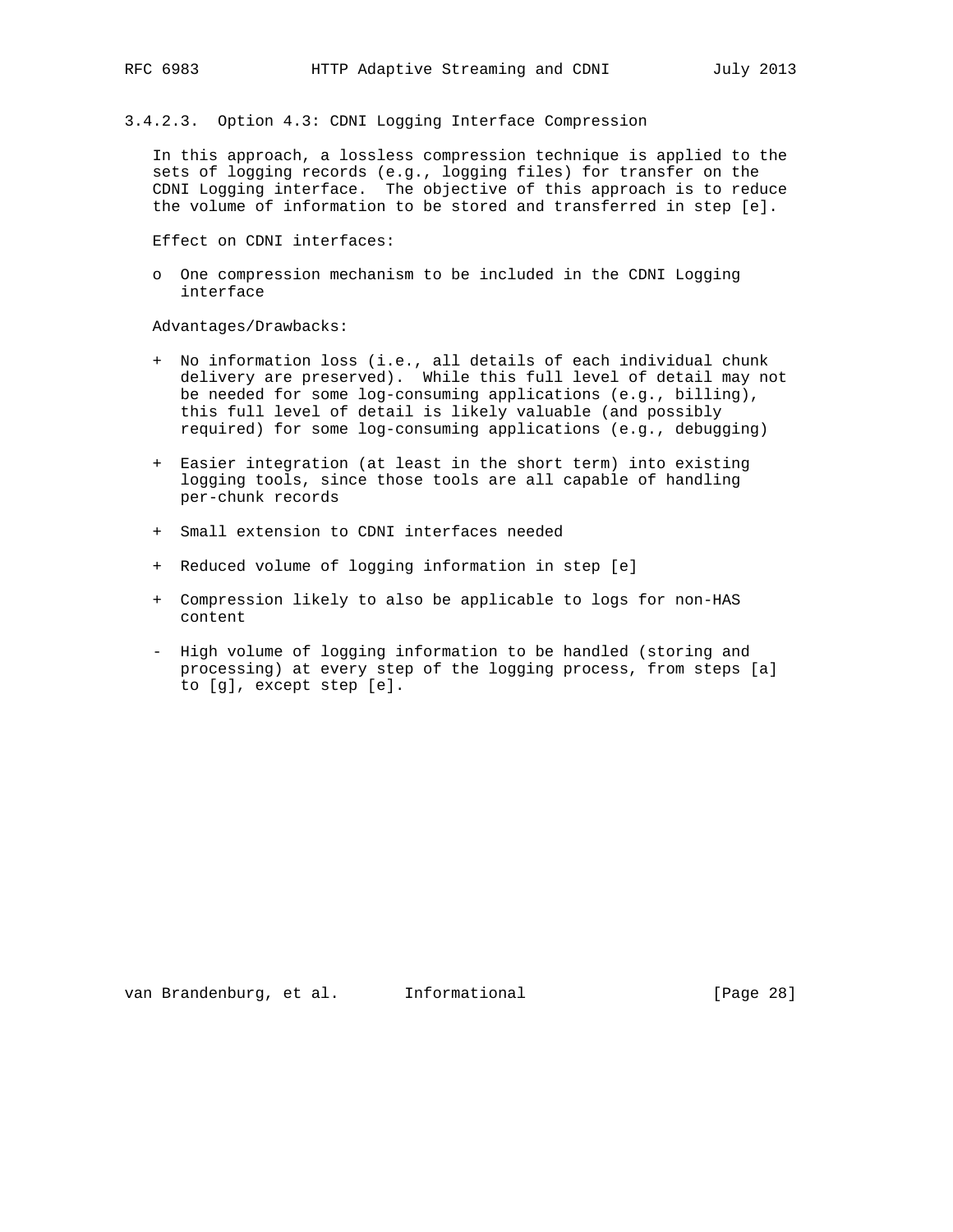# 3.4.2.4. Option 4.4: Full HAS Awareness/Per-Session Logs

 In this approach, HAS awareness is assumed across the CDNs interconnected via CDNI, and the necessary information to describe the HAS relationship across all chunks of the same content collection is distributed through the CDNI Metadata interface. In this approach, the dCDN leverages the HAS information distributed through the CDNI Metadata and their HAS awareness, to do one of the following:

- o directly generate summarized logging information at logging information generation time (which has the benefit of operating on a lower volume of logging information as early as possible in the successive steps of the logging process), or
- o (if per-chunk logs are generated) accurately correlate and summarize per-chunk logs into per-session logs for exchange over the CDNI Logging interface

Effect on CDNI interfaces:

- o CDNI Metadata interface: Significant extension to convey HAS relationship across chunks of a content collection. Note that this extension requires specific support for every HAS protocol to be supported over the CDNI mesh
- o CDNI Logging interface: Extension to specify summarized per session logs

Advantages/Drawbacks:

- + Lower volume of logging information to be handled (storing and processing) at every step of the logging process, from steps [a] to [g]
- + Accurate generation of summarized logs because of HAS awareness in the dCDN (for example, where the Surrogate is also serving the Manifest File(s) for a content collection, the Surrogate may be able to extract definitive information about the relationship between all chunks)
- Very significant extensions to CDNI interfaces needed, including specific support for available HAS protocols
- Very significant additional requirement for HAS awareness on the dCDN and for this HAS awareness to be consistent with the defined CDNI logging summarization

van Brandenburg, et al. 1nformational (Page 29)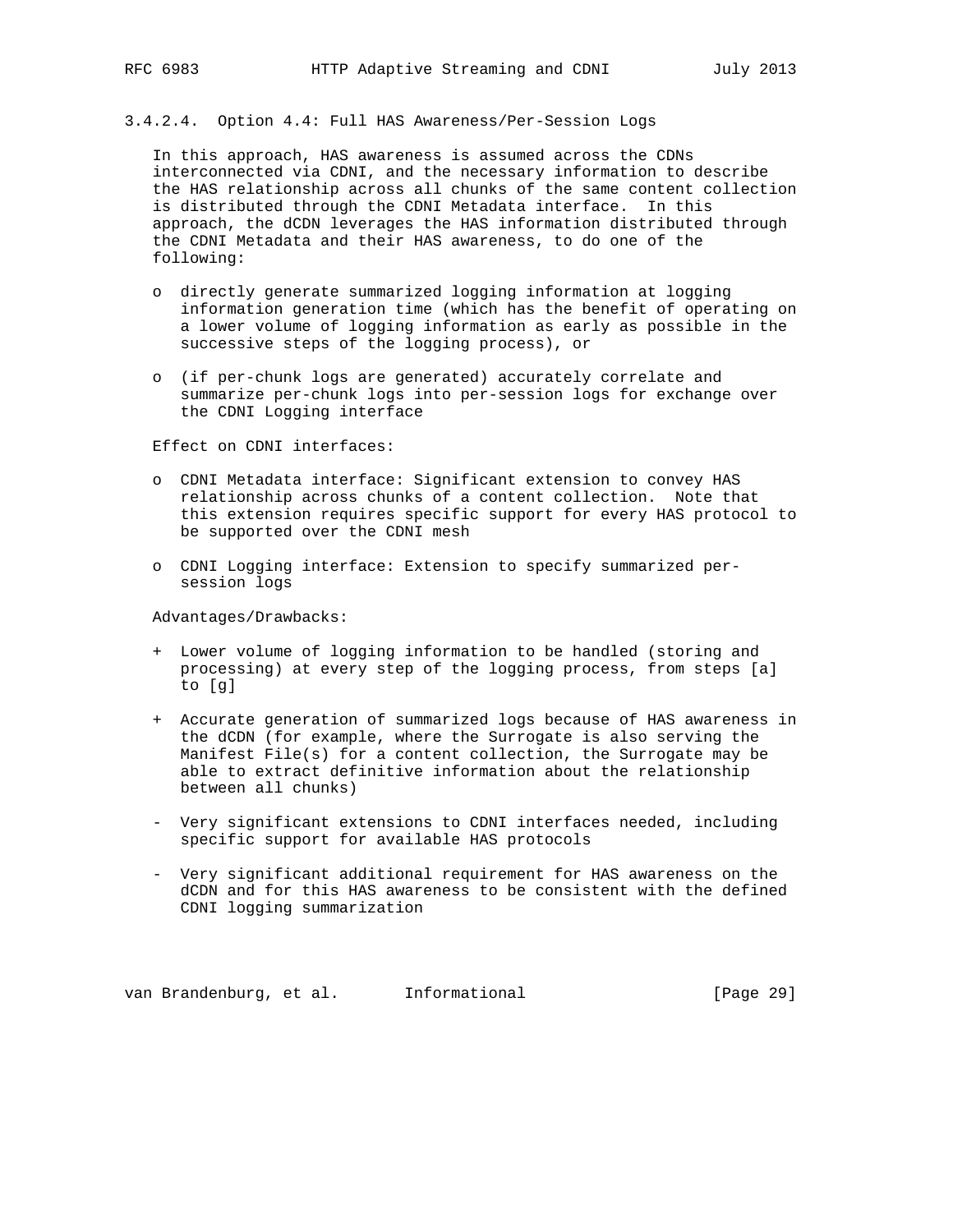- Some information loss (i.e., all details of each individual chunk delivery are not preserved). The actual information loss depends on the summarization approach selected (typically, the lower the information loss, the lower the summarization gain), so the right "sweet spot" would have to be selected. While a full level of detail may not be needed for some log-consuming applications (e.g., billing), such a full level of detail is likely valuable (and possibly required) for some log-consuming applications (e.g., debugging)
	- Less easy integration (at least in the short term) into existing logging tools, since those tools are all capable of handling per-chunk records but may not be capable of handling CDNI summarized records
	- Challenges in defining behavior (and achieving summarization gain) in the presence of load balancing of a given HAS session across multiple Surrogates (in the same dCDN or a different dCDN)

#### 3.4.3. Recommendations

 Because of its benefits (in particular simplicity, universal support by CDNs, and support by all log-consuming applications), the authors recommend that per-chunk logging as described in Section 3.4.2.1 (Option 4.1) be supported by the CDNI Logging interface as a "High Priority" (as defined in [CDNI-REQUIREMENTS]) and be a mandatory capability of CDNs implementing CDNI.

 Because of its very low complexity and its benefits in facilitating some useful scenarios (e.g., per-session analytics), we recommend that the CCID mechanisms and Session-ID mechanism as described in Section 3.4.2.2 (Option 4.2) be supported by the CDNI Metadata interface and the CDNI Logging interface as a "Medium Priority" (as defined in [CDNI-REQUIREMENTS]) and be an optional capability of CDNs implementing CDNI.

The authors also recommend that

- (i) the ability of the uCDN to request inclusion of the CCID and Session-ID fields (in log entries provided by the dCDN) be supported by the relevant CDNI interfaces
- (ii) the ability of the dCDN to include the CCID and Session-ID fields in CDNI log entries (when the dCDN is capable of doing so) be indicated in the CDNI Logging interface (in line with the "customizable" log format expected to be defined independently of HAS)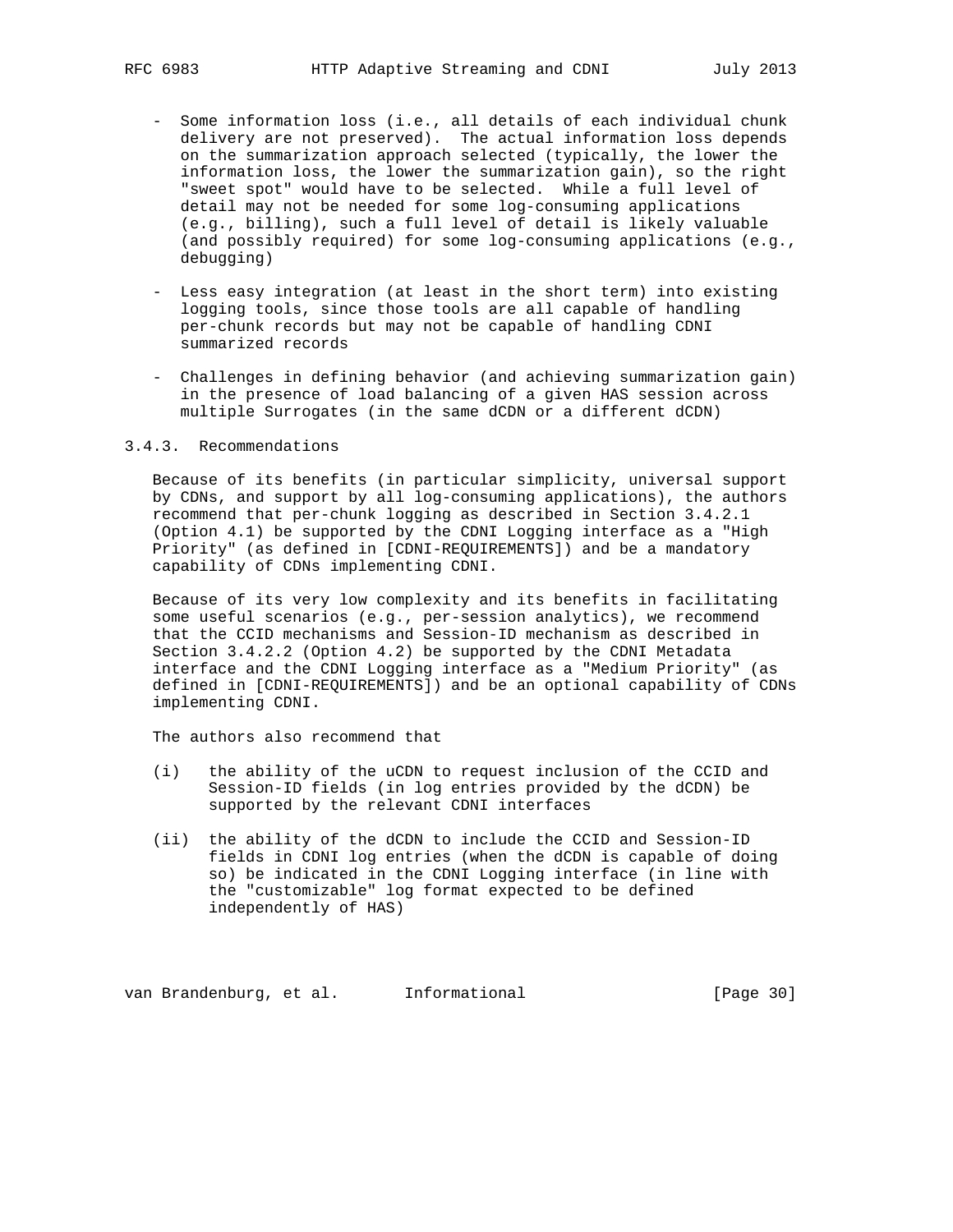(iii) items (i) and (ii) be supported as a "Medium Priority" (as defined in [CDNI-REQUIREMENTS]) and be an optional capability of CDNs implementing CDNI

 When performing dCDN selection, a uCDN may want to take into account whether a given dCDN is capable of reporting the CCID and Session-ID. Thus, the authors recommend that the ability of a dCDN to advertise its support of the optional CCID and Session-ID capability be supported by the CDNI Footprint & Capabilities Advertisement interface as a "Medium Priority" (as defined in [CDNI-REQUIREMENTS]).

 The authors also recommend that a generic mechanism (independent of HAS) be supported that allows the customization of the fields to be reported in logs by CDNs over the CDNI Logging interface -- because of the reduction of the logging information volume exchanged across CDNs that it allows by removing information that is not of interest to the other CDN.

 Because the following can be achieved with very little complexity and can provide some clear storage/communication compression benefits, the authors recommend that, in line with the concept of Option 4.3, some existing very common compression techniques (e.g., gzip) be supported by the CDNI Logging interface as a "Medium Priority" (as defined in [CDNI-REQUIREMENTS]) and be an optional capability of CDNs implementing CDNI.

 Because of its complexity, the time it would take to understand the trade-offs of candidate summarization approaches, and the time it would take to specify the corresponding support in the CDNI Logging interface, the authors recommend that the log summarization discussed in Section 3.4.2.4 (Option 4.4) not be supported by the CDNI Logging interface at this stage but that it be kept as a candidate topic of great interest for a rechartering of the CDNI WG once the first set of deliverables is produced. At that time, we suggest investigating the notion of complementing a "push style" CDNI Logging interface that would support summarization via an on-demand "pull type" interface that would in turn allow a uCDN to request the subset of the detailed logging information that it may need but that is lost in the summarized pushed information.

 The authors note that while a CDN only needs to adhere to the CDNI Logging interface on its external interfaces and can perform logging in a different format within the CDN, any possible CDNI logging approach effectively places some constraints on the dCDN logging format. For example, to support the "do nothing" approach, a CDN needs to perform and retain per-chunk logs. As another example, to support the "full HAS awareness/per-session logs" approach, the dCDN cannot use a logging format that summarizes data in a way that is

van Brandenburg, et al. Informational (Page 31)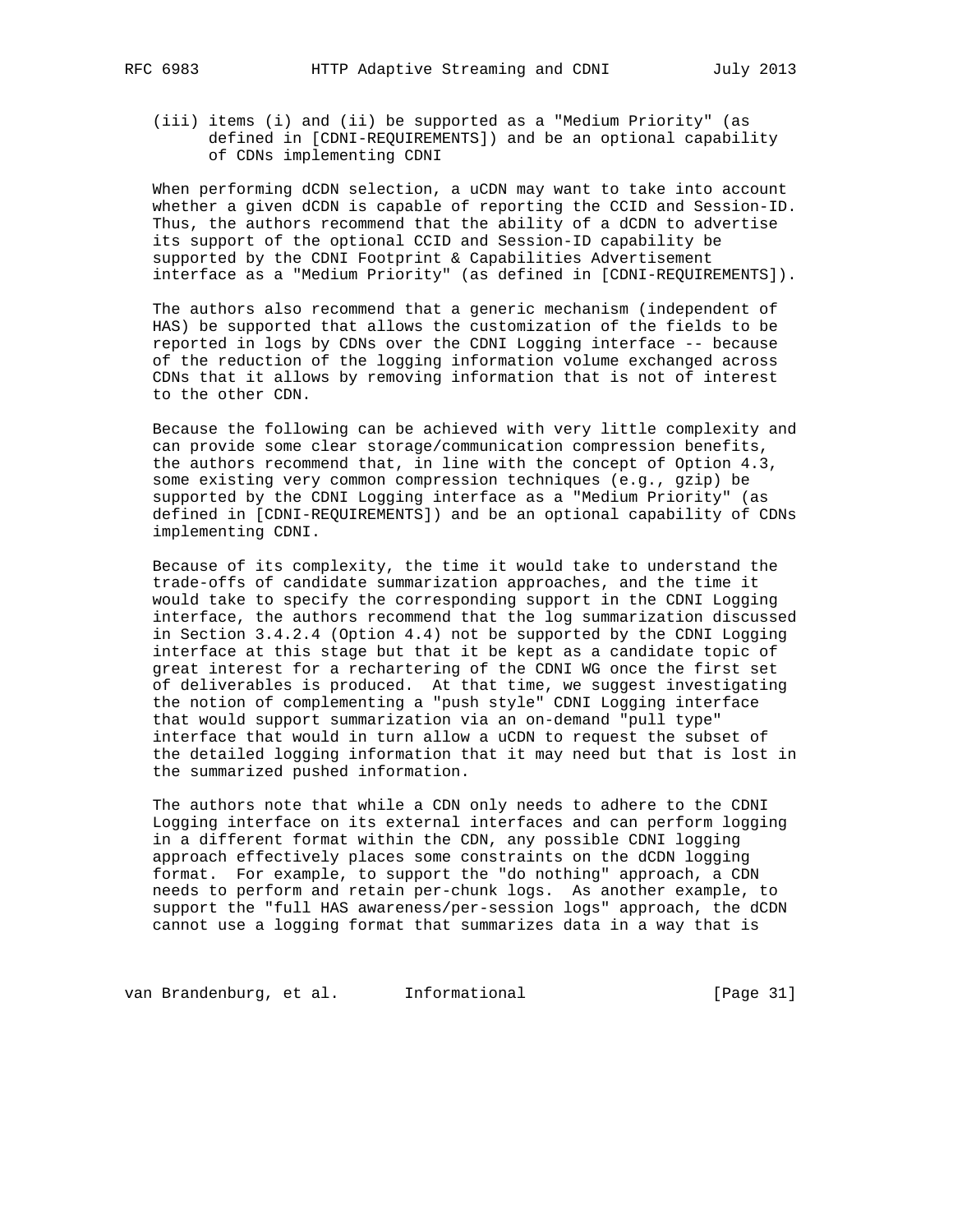incompatible with the summarization specified for CDNI logging (e.g., summarizes data into a smaller set of information than what is specified for CDNI logging). However, the authors feel that such constraints are (i) inevitable, (ii) outweighed by the benefits of a standardized logging interface, and (iii) acceptable because, in the case of incompatible summarization, most or all CDNs are capable of reverting to per-chunk logging as per the "do nothing" approach that we recommend as the base mandatory approach.

## 3.5. URL Signing

 URL signing is an authorization method for content delivery. This is based on embedding the HTTP URL with information that can be validated to ensure that the request has legitimate access to the content. There are two parts: 1) parameters that convey authorization restrictions (e.g., source IP address and time period) and/or a protected URL portion, and 2) a message digest that confirms the integrity of the URL and authenticates the entity that creates the URL. The authorization parameters can be anything agreed upon between the entity that creates the URL and the entity that validates the URL. A key is used to generate the message digest (i.e., sign the URL) and validate the message digest. The two functions may or may not use the same key.

 There are two types of keys used for URL signing: asymmetric keys and symmetric keys. Asymmetric keys always have a key pair made up of a public key and private key. The private key and public key are used for signing and validating the URL, respectively. A symmetric key is the same key that is used for both functions. Regardless of the type of key, the entity that validates the URL has to obtain the key. Distribution of the symmetric key requires security to prevent others from taking it. A public key can be distributed freely, while a private key is kept by the URL signer. The method for key distribution is out of scope for this document.

 URL signing operates in the following way. A signed URL is provided by the content owner (i.e., URL signer) to the user during website navigation. When the user selects the URL, the HTTP request is sent to the CDN, which validates that URL before delivering the content.

## 3.5.1. HAS Implications

 The authorization lifetime for URL signing is affected by HAS. The expiration time in the authorization parameters of URL signing limits the period that the content referenced by the URL can be accessed. This works for URLs that directly access the media content, but for HAS content the Manifest File contains another layer of URLs that reference the chunks. The chunk URL that is embedded in the content

van Brandenburg, et al. 1nformational (Page 32)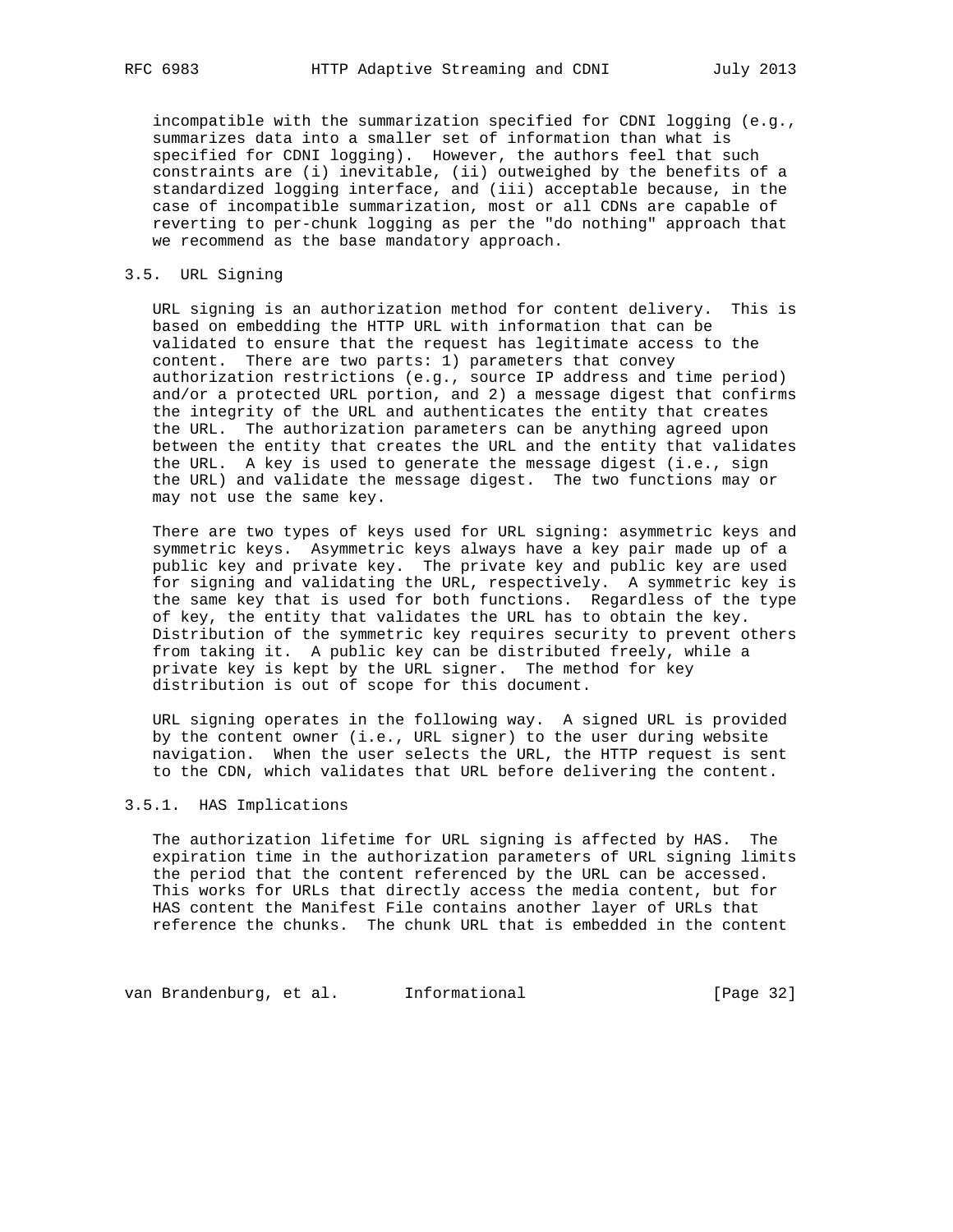may be requested some undetermined amount of time later. The time period between access to the Manifest File and chunk retrieval may vary significantly. The type of content (i.e., live or VoD) impacts this time variance as well. This property of HAS content needs to be addressed for URL signing.

## 3.5.2. CDNI Considerations

 For CDNI, the two types of request routing are DNS-based and HTTP based. The use of symmetric vs. asymmetric keys for URL signing has implications for the trust model between the CSP and CDNs and for the key distribution method that can be used.

 DNS-based request routing does not change the URL. In the case of a symmetric key, the CSP and the Authoritative CDN have a business relationship that allows them to share a key (or multiple keys) for URL signing. When the user requests content from the Authoritative CDN, the URL is signed by the CSP. The Authoritative CDN (as a uCDN) redirects the request to a dCDN via DNS. There may be more than one level of redirection to reach the delivering CDN. The user would obtain the IP address from DNS and send the HTTP request to the delivering CDN, which needs to validate the URL. This requires that the key be distributed from the Authoritative CDN to the delivering CDN. This may be problematic when the key is exposed to a delivering CDN that does not have a relationship with the CSP. The combination of DNS-based request routing and symmetric key function is a generic issue for URL signing and not specific to HAS content. In the case of asymmetric keys, the CSP signs the URL with its private key. The delivering CDN validates the URL with the associated public key.

 HTTP-based request routing changes the URL during the redirection procedure. In the case of a symmetric key, the CSP signs the original URL with the same key used by the Authoritative CDN to validate the URL. The Authoritative CDN (as a uCDN) redirects the request to the dCDN. The new URL is signed by the uCDN with the same key used by the dCDN to validate that URL. The key used by the uCDN to validate the original URL is expected to be different than the key used to sign the new URL. In the case of asymmetric keys, the CSP signs the original URL with its private key. The Authoritative CDN validates that URL with the CSP's public key. The Authoritative CDN redirects the request to the dCDN. The new URL is signed by the uCDN with its private key. The dCDN validates that URL with the uCDN's public key. There may be more than one level of redirection to reach the delivering CDN. The URL signing operation described previously applies at each level between the uCDN and dCDN for both symmetric keys and asymmetric keys.

van Brandenburg, et al. 1nformational 1999 [Page 33]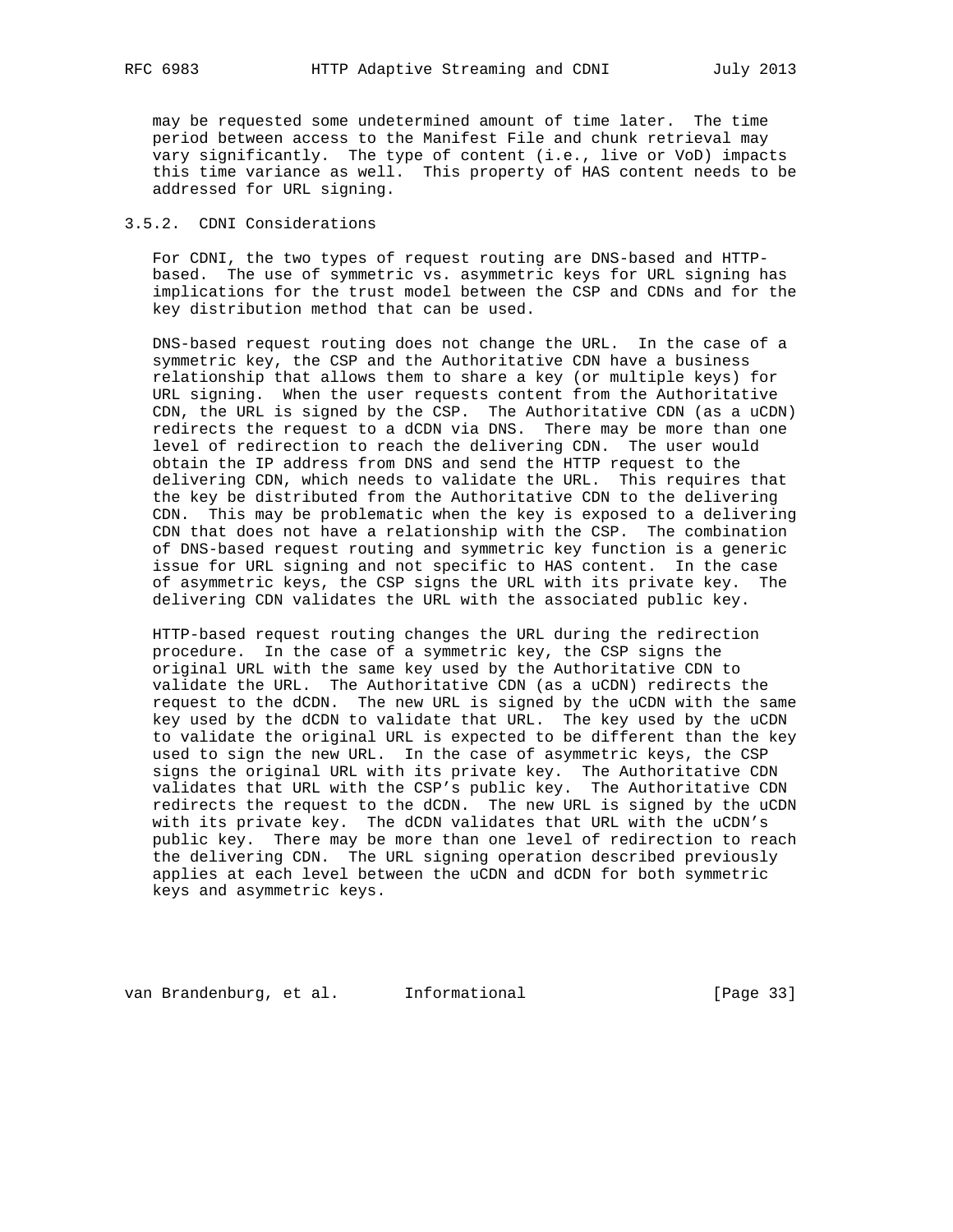URL signing requires support in most of the CDNI interfaces. The CDNI Metadata interface should specify the content that is subject to URL signing and provide information to perform the function. The dCDN should inform the uCDN that it supports URL signing in the asynchronous capabilities information advertisement as part of the Request Routing interface. This allows the CDN selection function in request routing to choose the dCDN with URL signing capability when the CDNI Metadata of the content requires this authorization method. The logging interface provides information on the authorization method (e.g., URL signing) and related authorization parameters used for content delivery. Having the information in the URL is not sufficient to know that the Surrogate enforced the authorization. URL signing has no impact on the control interface.

3.5.3. Option 5.1: Do Nothing

 This approach means that the CSP can only perform URL signing for the top-level Manifest File. The top-level Manifest File contains chunk URLs or lower-level Manifest File URLs, which are not modified (i.e., no URL signing for the embedded URLs). In essence, the lower-level Manifest Files and chunks are delivered without content access authorization.

Effect on CDNI interfaces:

o None

Advantages/Drawbacks:

- + Top-level Manifest File access is protected
- + The uCDN and dCDN do not need to be aware of HAS content
- Lower-level Manifest Files and chunks are not protected, making this approach unqualified for content access authorization

3.5.4. Option 5.2: Flexible URL Signing by CSP

 In addition to URL signing for the top-level Manifest File, the CSP performs flexible URL signing for the lower-level Manifest Files and chunks. For each HAS session, the top-level Manifest File contains signed chunk URLs or signed lower-level Manifest File URLs for the specific session. The lower-level Manifest File contains session based signed chunk URLs. The CSP generates the Manifest Files dynamically for the session. The chunk (segment/fragment) is delivered with content access authorization using flexible URL signing, which protects the invariant portion of the URL. A "segment" URL (e.g., HLS) is individually signed for the invariant

van Brandenburg, et al. 1nformational (Page 34)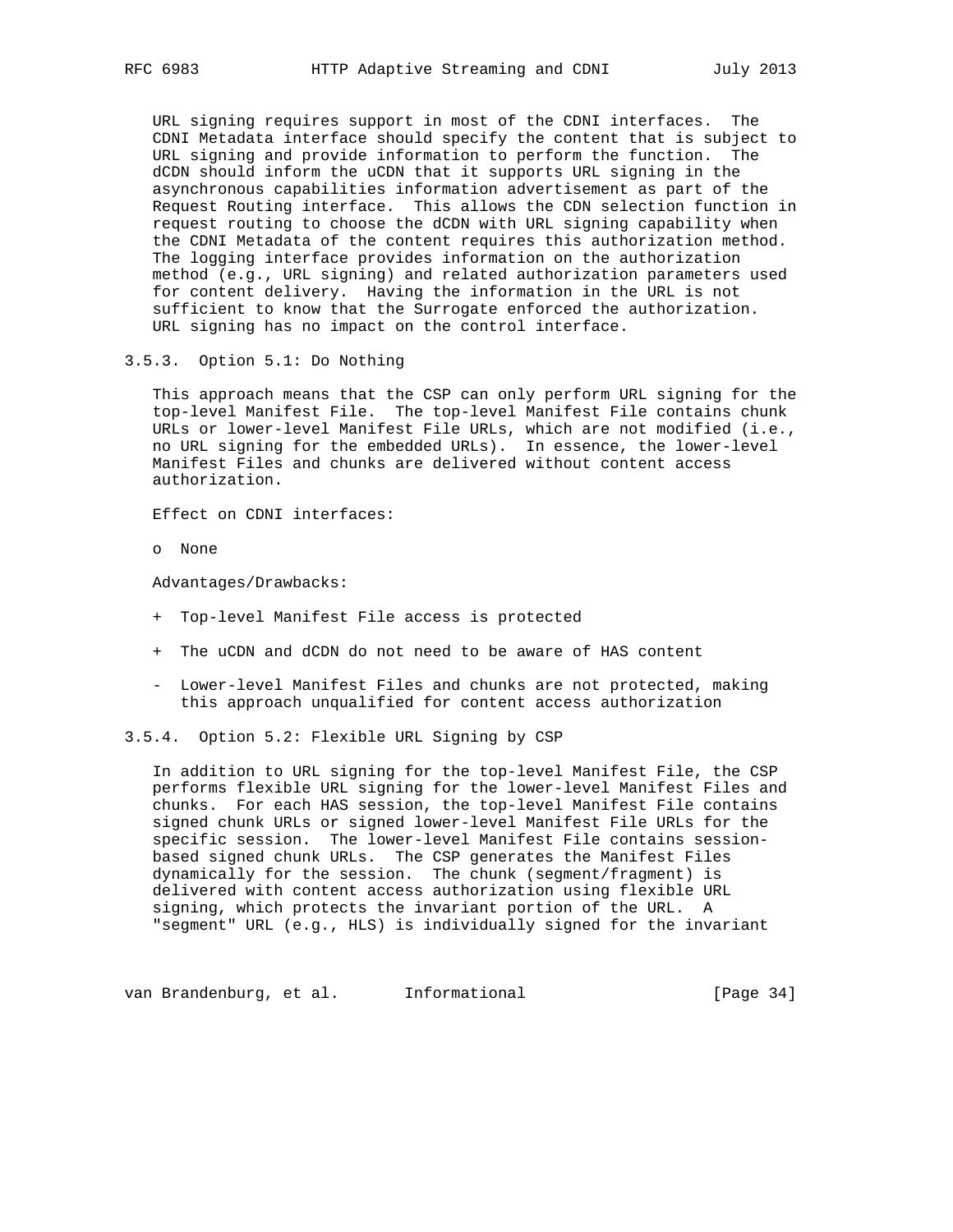URL portion (relative URL) or the entire URL (absolute URL without redirection) in the Manifest File. A "fragment" URL (e.g., HTTP Smooth Streaming) is signed for the invariant portion of the template URL in the Manifest File. More details are provided later in this section. The URL signing expiration time for the chunk needs to be long enough to play the video. There are implications related to signing the URLs in the Manifest File. For live content, the Manifest Files are requested at a high frequency. For VoD content, the Manifest File may be quite large. URL signing can add more computational load and delivery latency in high-volume cases.

 For HAS content, the Manifest File contains the relative URL, absolute URL without redirection, or absolute URL with redirection for specifying the chunk location. Signing the chunk URL requires that the CSP know the portion of the URL that remains when the content is requested from the delivering CDN Surrogate.

 For absolute URLs without redirection, the CSP knows that the chunk URL is explicitly linked with the delivering CDN Surrogate and can sign the URL based on that information. Since the entire URL is set and does not change, the Surrogate can validate the URL. The CSP and the delivering CDN are expected to have a business relationship in this case, and so either symmetric keys or asymmetric keys can be used for URL signing.

 For relative URLs, the URL of the Manifest File provides the root location. The method of request routing affects the URL used to ultimately request the chunk from the delivering CDN Surrogate. For DNS, the original URL does not change. This allows the CSP to sign the chunk URL based on the Manifest File URL and the relative URL. For HTTP, the URL changes during redirection. In this case, the CSP does not know the redirected URL that will be used to request the Manifest File. This uncertainty makes it impossible to accurately sign the chunk URLs in the Manifest File. Basically, URL signing using this reference method "as is" for protection of the entire URL is not supported. However, instead of signing the entire URL, the CSP signs the relative URL (i.e., the invariant portion of the URL) and conveys the protected portion in the authorization parameters embedded in the chunk URL. This approach works in the same way as absolute URLs without redirection, except that the HOST part and (part of) the PATH part of the URL are not signed and validated. The security level should remain the same, as content access authorization ensures that the user that requested the content has the proper credentials. This scheme does not seem to compromise the authorization model, since the resource is still protected by the authorization parameters and message digest. Further evaluation of security might be helpful.

van Brandenburg, et al. 1nformational 1999 [Page 35]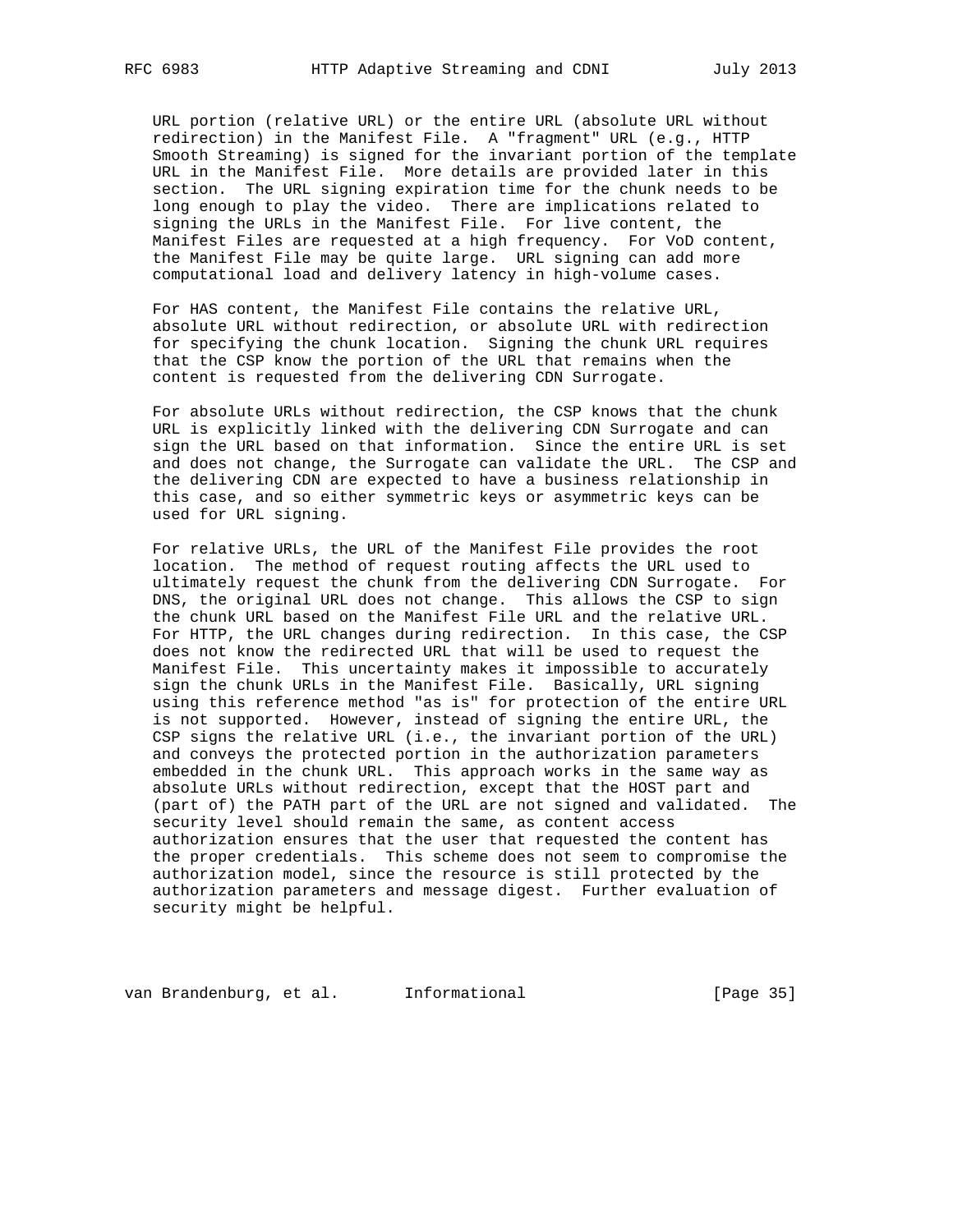For absolute URLs with redirection, the method of request routing affects the URL used to ultimately request the chunk from the delivering CDN Surrogate. This case has the same conditions as those indicated above for the relative URL. The difference is that the URL is for the chunk instead of the Manifest File. For DNS, the chunk URL does not change and can be signed by the CSP. For HTTP, the URL used to deliver the chunk is unknown to the CSP. In this case, the CSP cannot sign the URL, and this method of reference for the chunk is not supported.

Effect on CDNI interfaces:

 o Requires the ability to exclude the variant portion of the URL in the signing process. (NOTE: Is this issue specific to URL signing support for HAS content and not CDNI?)

Advantages/Drawbacks:

- + The Manifest File and chunks are protected
- + The uCDN and dCDN do not need to be aware of HAS content
- + DNS-based request routing with asymmetric keys and HTTP-based request routing for relative URLs and absolute URLs without redirection work
- The CSP has to generate Manifest Files with session-based signed URLs and becomes involved in content access authorization for every HAS session
- Manifest Files are not cacheable
- DNS-based request routing with symmetric keys may be problematic due to the need for transitive trust between the CSP and delivering CDN
- HTTP-based request routing for absolute URLs with redirection does not work, because the URL used by the delivering CDN Surrogate is unknown to the CSP

van Brandenburg, et al. Informational [Page 36]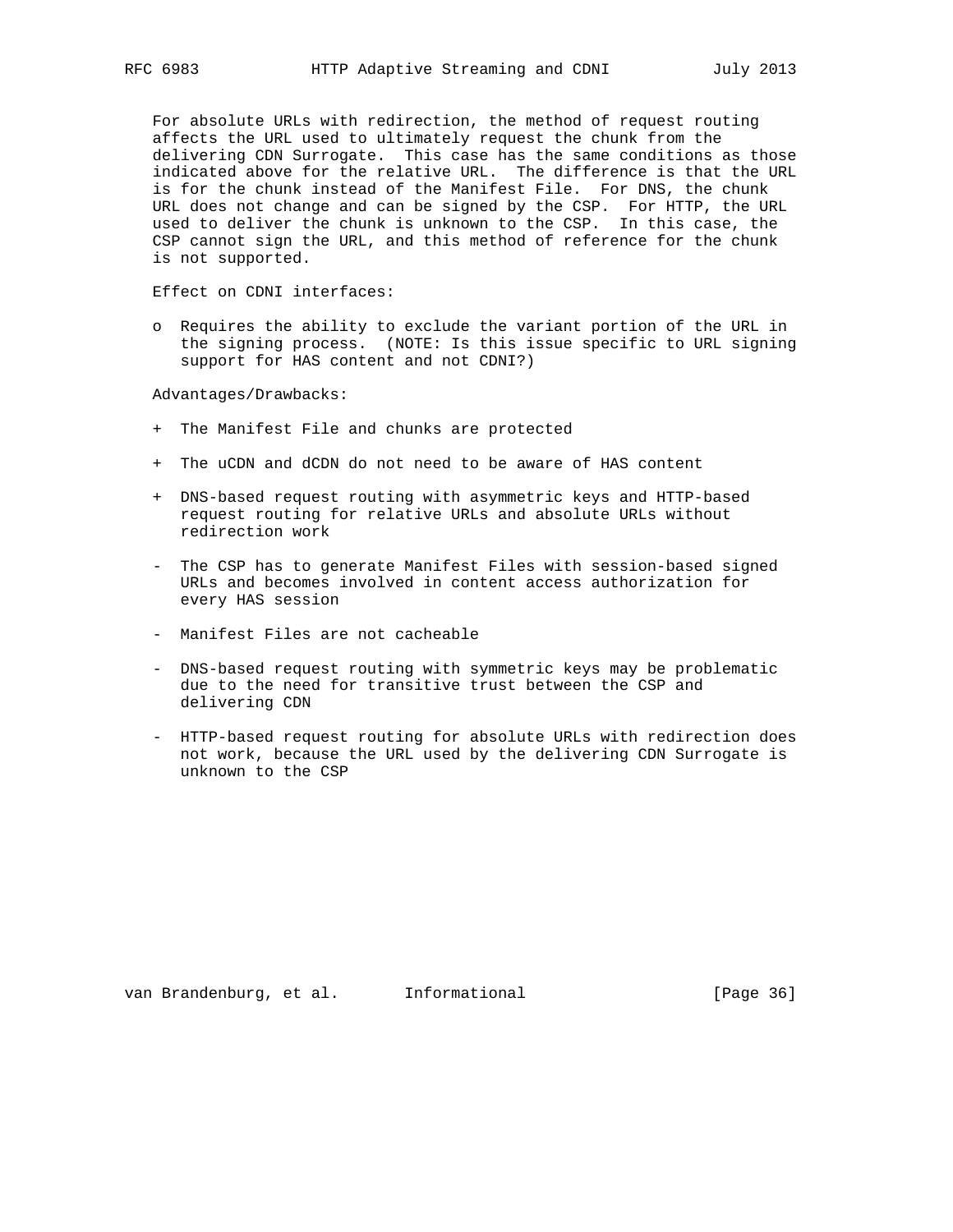3.5.5. Option 5.3: Flexible URL Signing by uCDN

 This is similar to the previous section, with the exception that the uCDN performs flexible URL signing for the lower-level Manifest Files and chunks. URL signing for the top-level Manifest File is still provided by the CSP.

Effect on CDNI interfaces:

 o Requires the ability to exclude the variant portion of the URL in the signing process. (NOTE: Is this issue specific to URL signing support for HAS content and not CDNI?)

Advantages/Drawbacks:

- + The Manifest File and chunks are protected
- + The CSP does not need to be involved in content access authorization for every HAS session
- + The dCDN does not need to be aware of HAS content
- + DNS-based request routing with asymmetric keys and HTTP-based request routing for relative URLs and absolute URLs without redirection work
- The uCDN has to generate Manifest Files with session-based signed URLs and becomes involved in content access authorization for every HAS session
- Manifest Files are not cacheable
- The Manifest File needs to be distributed through the uCDN
- DNS-based request routing with symmetric keys may be problematic due to the need for transitive trust between the uCDN and non-adjacent delivering CDN
- HTTP-based request routing for absolute URLs with redirection does not work, because the URL used by the delivering CDN Surrogate is unknown to the uCDN
- 3.5.6. Option 5.4: Authorization Group ID and HTTP Cookie

 Based on the Authorization Group ID metadata, the CDN validates the URL signing or validates the HTTP cookie for request of content in the group. The CSP performs URL signing for the top-level Manifest File. The top-level Manifest File contains lower-level Manifest File

van Brandenburg, et al. 1nformational (Page 37)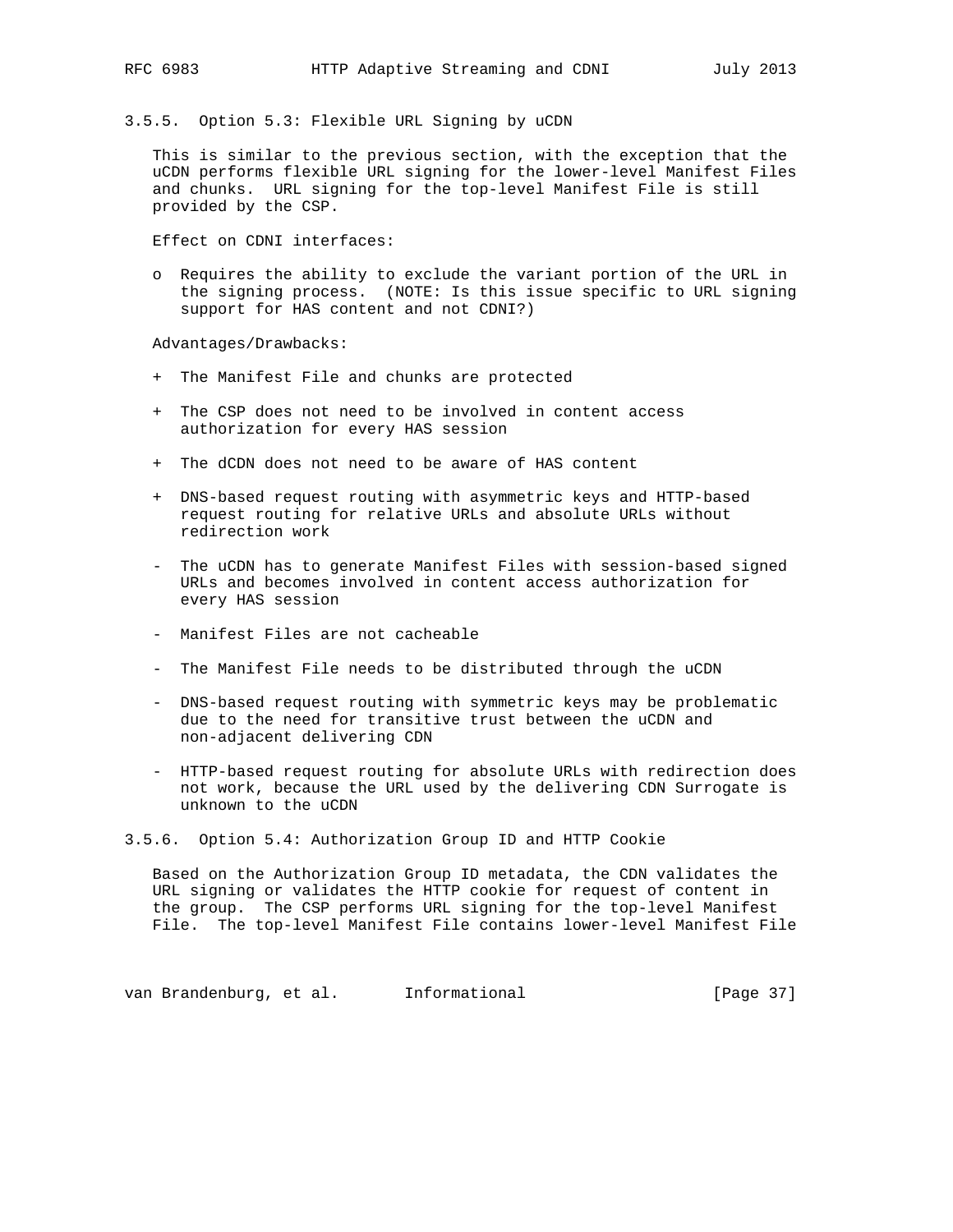URLs or chunk URLs. The lower-level Manifest Files and chunks are delivered with content access authorization using an HTTP cookie that contains session state associated with authorization of the top-level Manifest File. The Group ID metadata is used to associate the related content (i.e., Manifest Files and chunks). It also specifies content (e.g., regexp method) that needs to be validated by either URL signing or an HTTP cookie. Note that the creator of the metadata is HAS aware. The duration of the chunk access may be included in the URL signing of the top-level Manifest File and set in the cookie. Alternatively, the access control duration could be provided by the CDNI Metadata interface.

Effect on CDNI interfaces:

- o CDNI Metadata interface: Authorization Group ID metadata identifies the content that is subject to validation of URL signing or validation of an HTTP cookie associated with the URL signing
- o CDNI Logging interface: Report the authorization method used to validate the request for content delivery

Advantages/Drawbacks:

- + The Manifest File and chunks are protected
- + The CDN does not need to be aware of HAS content
- + The CSP does not need to change the Manifest Files
- Authorization Group ID metadata is required (i.e., CDNI Metadata interface enhancement)
- Requires the use of an HTTP cookie, which may not be acceptable in some environments (e.g., where some targeted User Agents do not support HTTP cookies)
- The Manifest File has to be delivered by the Surrogate

3.5.7. Option 5.5: HAS Awareness with HTTP Cookie in CDN

 The CDN is aware of HAS content and uses URL signing and HTTP cookies for content access authorization. URL signing is fundamentally about authorizing access to a content item or its specific content collections (representations) for a specific user during a time period, possibly also using some other criteria. A chunk is an instance of the sets of chunks referenced by the Manifest File for the content item or its specific content collections. This

van Brandenburg, et al. 1nformational (Page 38)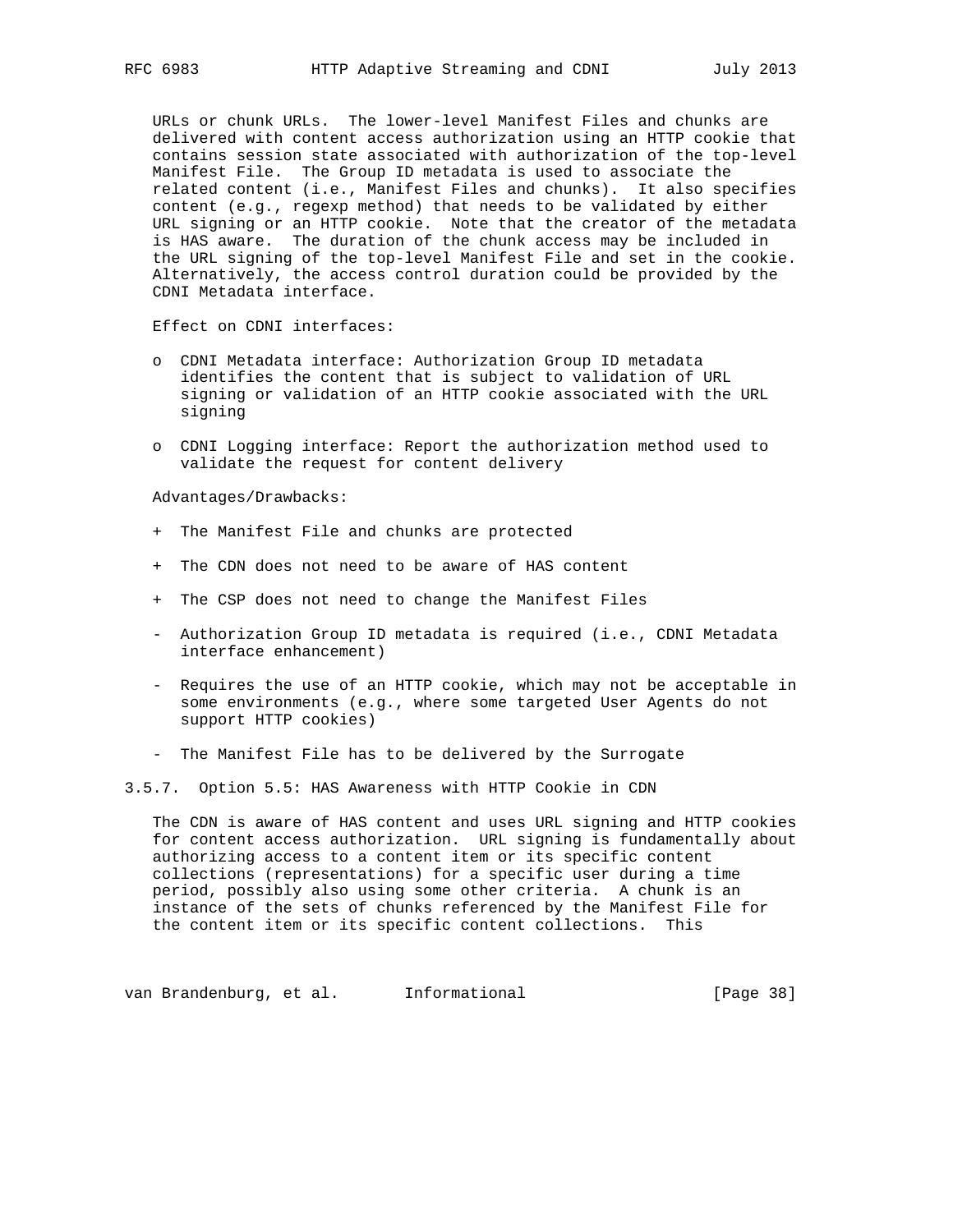relationship means that once the dCDN has authorized the Manifest File, it can assume that the associated chunks are implicitly authorized. The new function for the CDN is to link the Manifest File with the chunks for the HTTP session. This can be accomplished by using an HTTP cookie for the HAS session.

 After validating the URL and detecting that the requested content is a top-level Manifest File, the delivering CDN Surrogate sets an HTTP cookie with a signed session token for the HTTP session. When a request for a lower-level Manifest File or chunk arrives, the Surrogate confirms that the HTTP cookie value contains the correct session token. If so, the lower-level Manifest File or chunk is delivered in accordance with the transitive authorization mechanism. The duration of the chunk access may be included in the URL signing of the top-level Manifest File and set in the cookie. The details of the operation are left to be determined later.

Effect on CDNI interfaces:

- o CDNI Metadata interface: New metadata identifies the content that is subject to validation of URL signing and information in the cookie for the type of HAS content
- o Request Routing interface: The dCDN should inform the uCDN that it supports URL signing for known HAS content types in the asynchronous capabilities information advertisement. This allows the CDN selection function in request routing to choose the appropriate dCDN when the CDNI Metadata identifies the content
- o CDNI Logging interface: Report the authorization method used to validate the request for content delivery

Advantages/Drawbacks:

- + The Manifest File and chunks are protected
- + The CSP does not need to change the Manifest Files
- Requires full HAS awareness on the part of the uCDN and dCDN
- Requires extensions to CDNI interfaces
- Requires the use of an HTTP cookie, which may not be acceptable in some environments (e.g., where some targeted User Agents do not support HTTP cookies)
- The Manifest File has to be delivered by the Surrogate

van Brandenburg, et al. 1nformational 1999 [Page 39]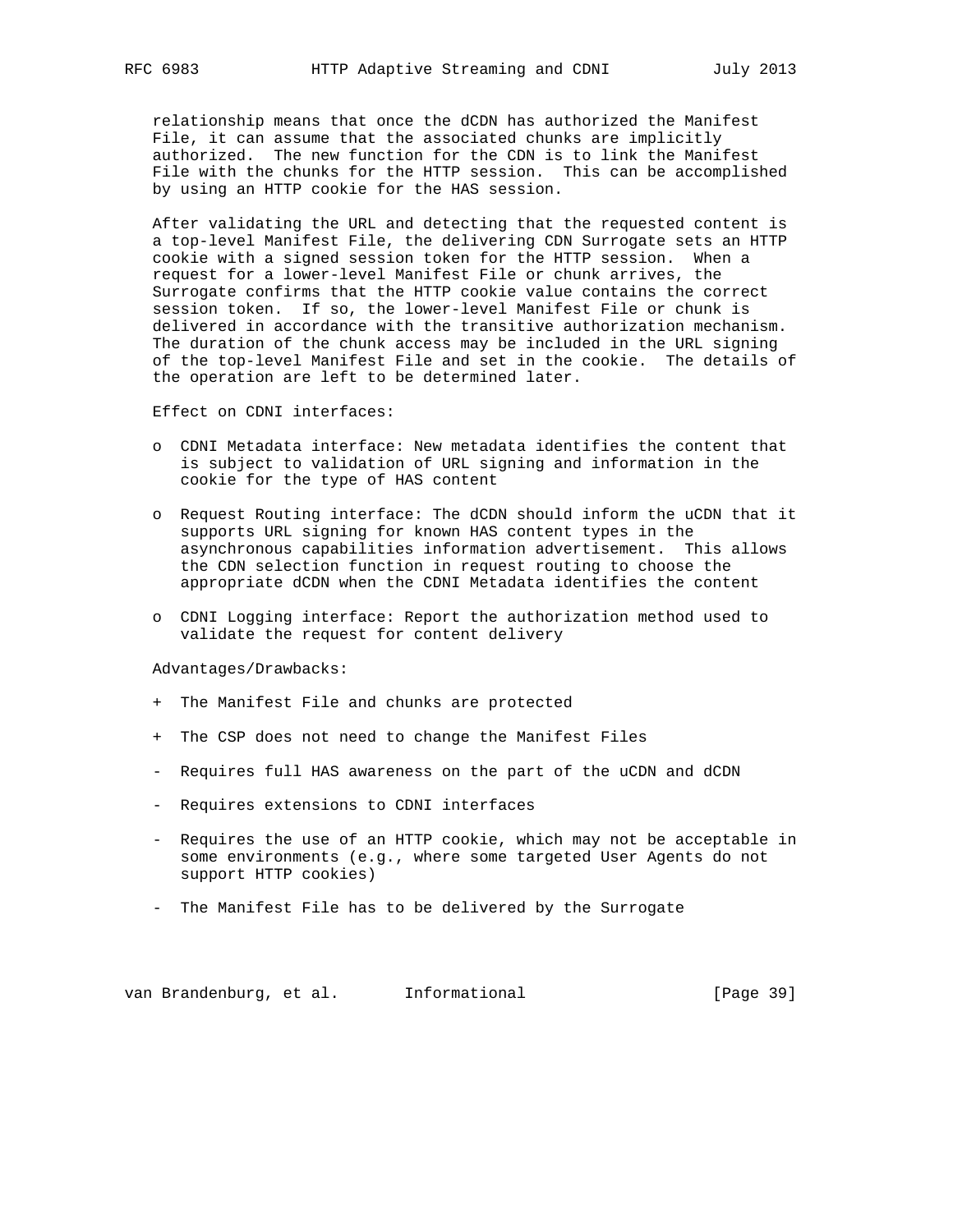3.5.8. Option 5.6: HAS Awareness with Manifest File in CDN

 The CDN is aware of HAS content and uses URL signing for content access authorization of Manifest Files and chunks. The CDN generates or rewrites the Manifest Files and learns about the chunks based on the Manifest File. The embedded URLs in the Manifest File are signed by the CDN. The duration of the chunk access may be included in the URL signing. The details of the operation are left to be determined later. Since this approach is based on signing the URLs in the Manifest File, the implications for live and VoD content mentioned in Section 3.5.4 apply.

Effect on CDNI interfaces:

- o CDNI Metadata interface: New metadata identifies the content that is subject to validation of URL signing and information in the cookie for the type of HAS content
- o Request Routing interface: The dCDN should inform the uCDN that it supports URL signing for known HAS content types in the asynchronous capabilities information advertisement. This allows the CDN selection function in request routing to choose the appropriate dCDN when the CDNI Metadata identifies the content
- o CDNI Logging interface: Report the authorization method used to validate the request for content delivery

Advantages/Drawbacks:

- + The Manifest File and chunks are protected
- + The CSP does not need to change the Manifest Files
- Requires full HAS awareness on the part of the uCDN and dCDN
- Requires extensions to CDNI interfaces
- Requires the CDN to generate or rewrite the Manifest File
- The Manifest File has to be delivered by the Surrogate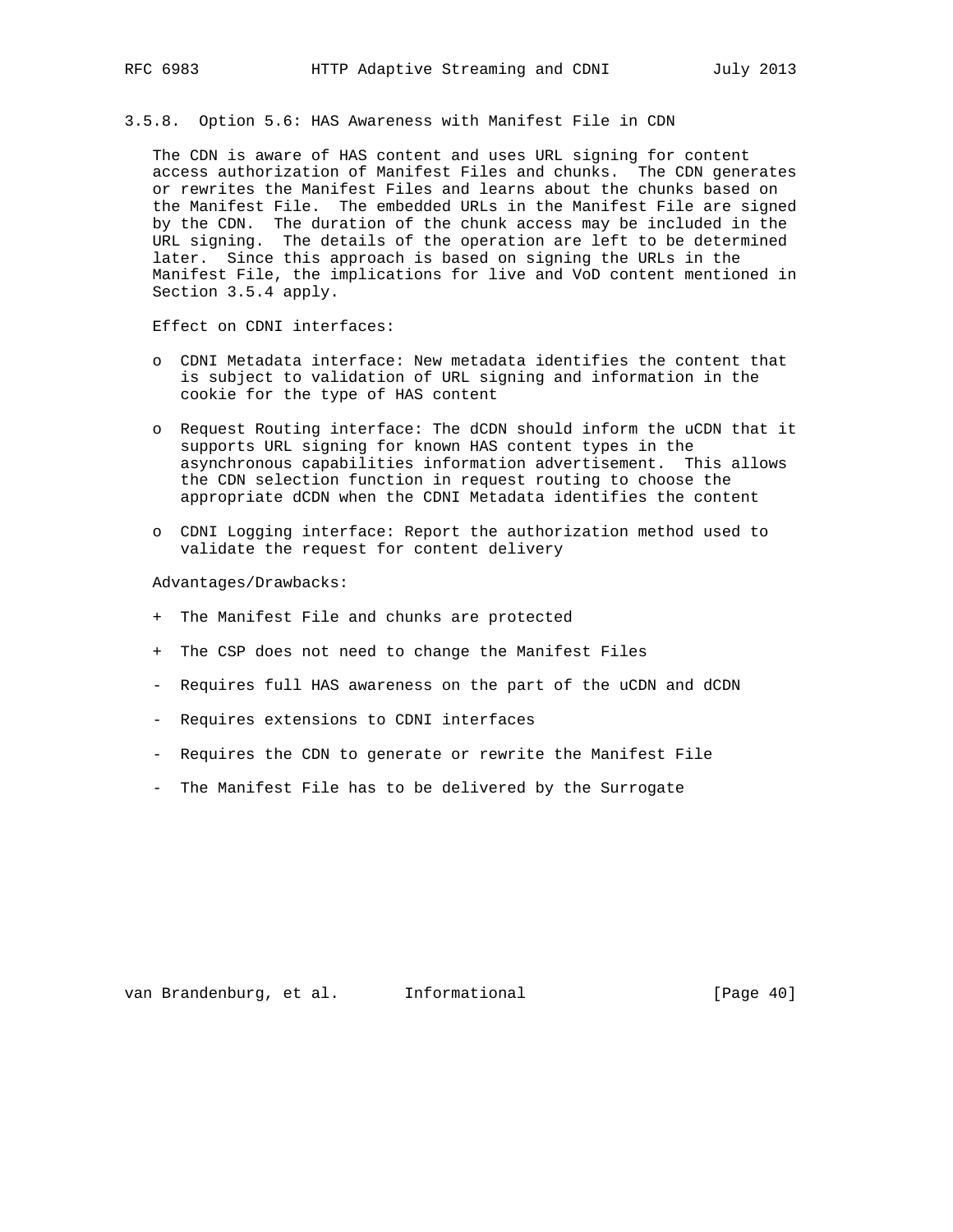## 3.5.9. Recommendations

 The authors consider Option 5.1 (do nothing) unsuitable for access control of HAS content.

 Where the HTTP cookie mechanism is supported by the targeted User Agents and the security requirements can be addressed through the proper use of HTTP cookies, the authors recommend using Option 5.4 (Authorization Group ID and HTTP cookie) and therefore that Option 5.4 be supported by the CDNI solution. This method does not require Manifest File manipulation, as Manifest File manipulation may be a significant obstacle to deployment. Otherwise, the authors recommend that Option 5.2 (flexible URL signing by the CSP) or Option 5.3 (flexible URL signing by the uCDN) be used and therefore that flexible URL signing be supported by the CDNI solution. Options 5.2 and 5.3 protect all the content, do not require that the dCDN be aware of HAS, do not impact CDNI interfaces, support all different types of devices, and support the common cases of request routing for HAS content (i.e., DNS-based request routing with asymmetric keys and HTTP-based request routing for relative URLs).

 Options 5.5 and 5.6 (HAS awareness in CDNs using HTTP cookies or Manifest Files) have some advantages that should be considered for future support (e.g., a CDN that is aware of HAS content can manage the content more efficiently in a broader context). Content distribution, storage, delivery, deletion, access authorization, etc. can all benefit. Including HAS awareness as part of the current CDNI charter, however, would almost certainly delay the CDNI WG's milestones, and the authors therefore do not recommend it right now.

## 3.6. Content Purge

 At some point in time, a uCDN might want to remove content from a dCDN. With regular content, this process can be relatively straightforward; a uCDN will typically send the request for content removal to the dCDN, including a reference to the content that it wants to remove (e.g., in the form of a URL). However, due to the fact that HAS content consists of large groups of files, things might be more complex. Section 3.1 described a number of different scenarios for doing file management on these groups of files, while Section 3.2 listed the options for performing content acquisition on these content collections. This section presents the options for requesting a content purge for the removal of a content collection from a dCDN.

van Brandenburg, et al. 1nformational 1999 [Page 41]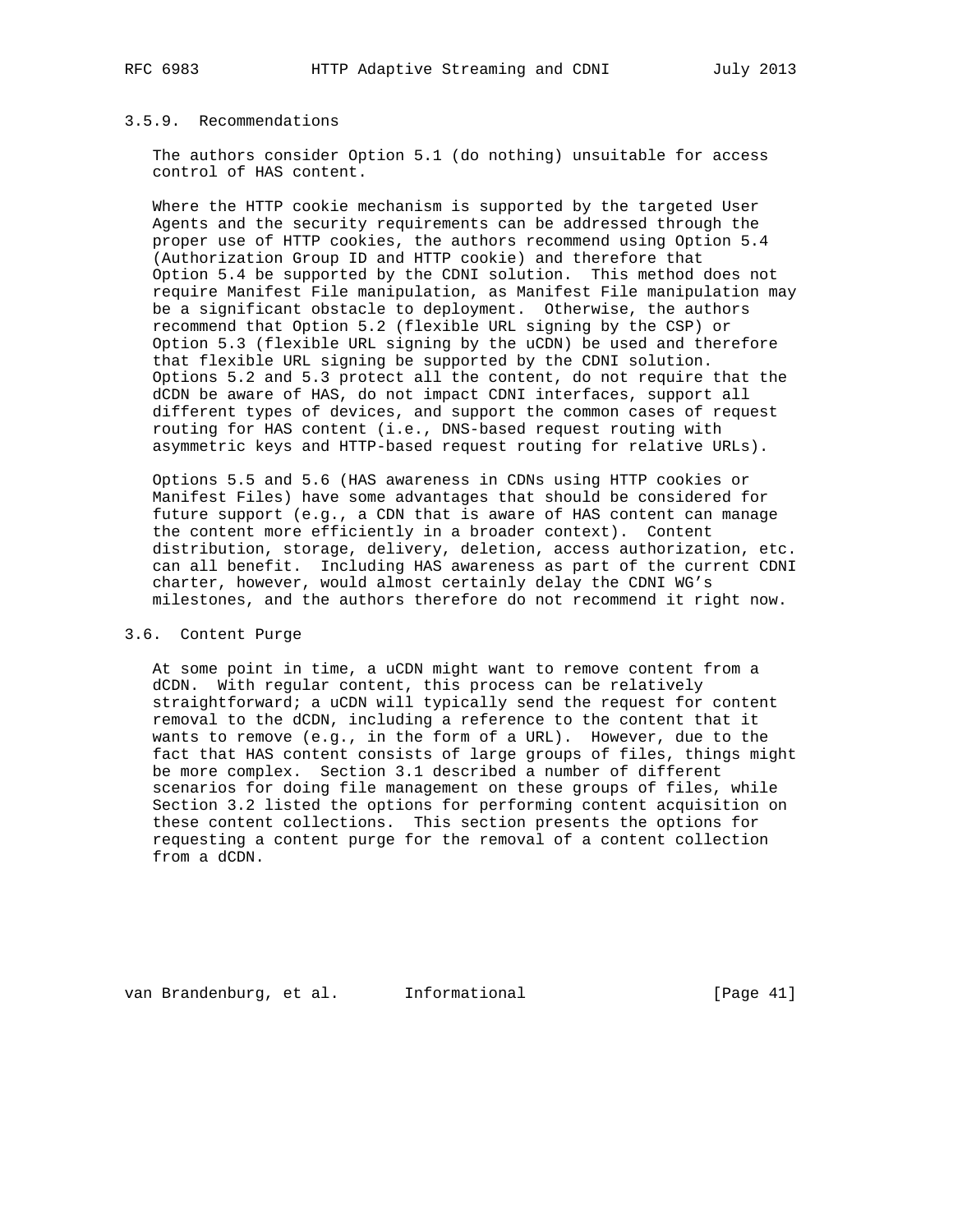3.6.1. Option 6.1: No HAS Awareness

 The most straightforward way to signal content purge requests is to just send a single purge request for every file that makes up the content collection. While this method is very simple and does not require HAS awareness, it obviously creates signaling overhead between the uCDN and dCDN, since a reference is to be provided for each content chunk to be purged.

Effect on CDNI interfaces:

o None

 Advantages/Drawbacks (apart from those already listed under Option 3.3):

- + Does not require changes to the CDNI interfaces or HAS awareness
- Requires individual purge request for every file making up a content collection (or, alternatively, requires the ability to convey references to all the chunks making up a content collection inside a purge request), which creates signaling overhead
- 3.6.2. Option 6.2: Purge Identifiers

 There exists a potentially more efficient method for performing content removal of large numbers of files simultaneously. By including a "Purge IDentifier (Purge-ID)" in the metadata of a particular file, it is possible to virtually group together different files making up a content collection. A Purge-ID can take the form of an arbitrary number or string that is communicated as part of the CDNI Metadata interface, and that is the same for all files making up a particular content item but different across different content items. If a uCDN wants to request that the dCDN remove a content collection, it can send a purge request containing this Purge-ID. The dCDN can then remove all files that share the corresponding Purge-ID.

 The advantage of this method is that it is relatively simple to use by both the dCDN and uCDN and requires only limited additions to the CDNI Metadata interface and CDNI Control interface.

 The Purge-ID is similar to the CCID discussed in Section 3.4.2.2 for handling HAS logging, and we note that further thought is needed to determine whether the CCID and Purge-ID should be collapsed into a single element or remain separate elements.

van Brandenburg, et al. Informational [Page 42]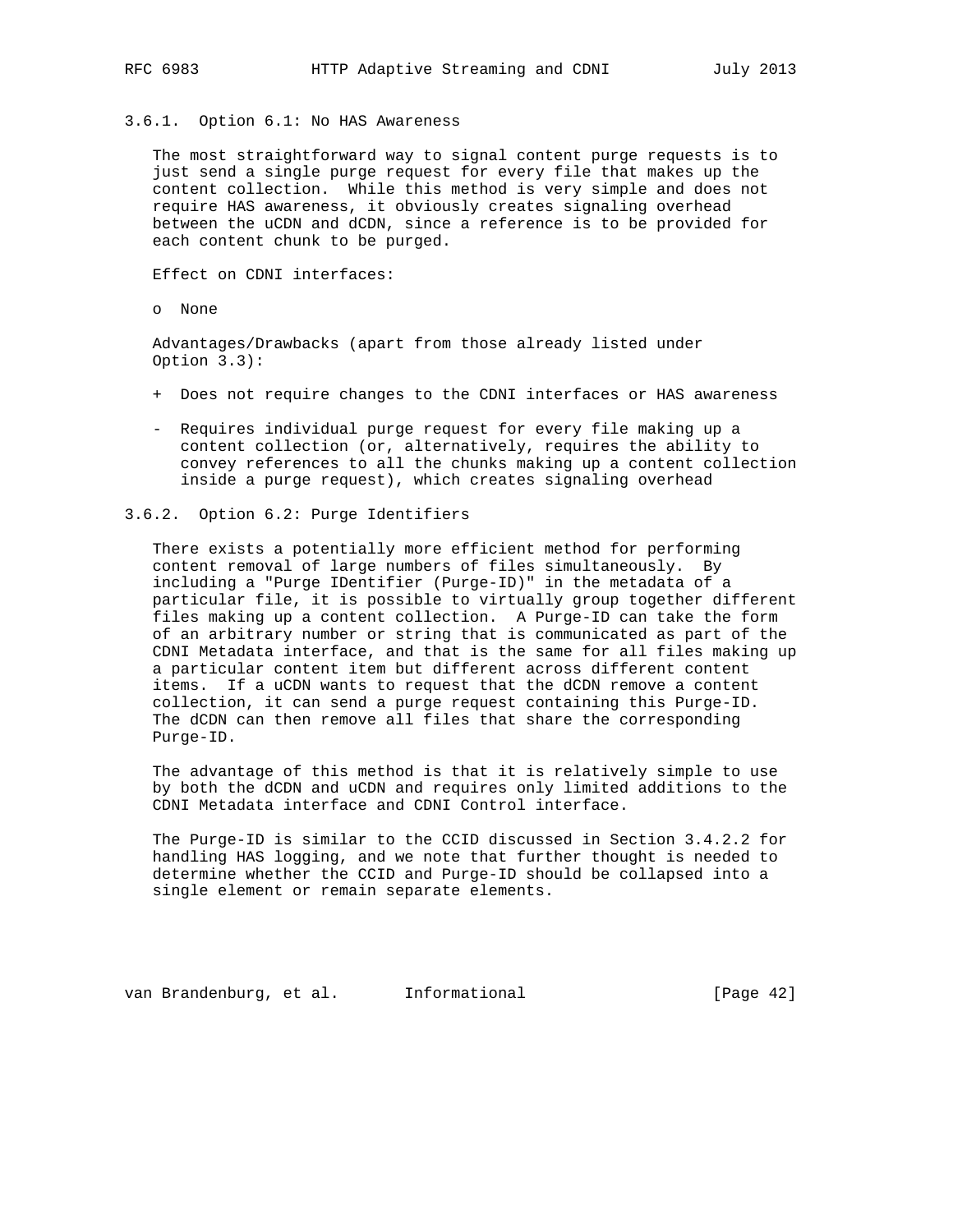Effect on CDNI interfaces:

- o CDNI Metadata interface: Add metadata field for indicating Purge-ID
- o CDNI Control interface: Add functionality to convey a Purge-ID in purge requests

Advantages/Drawbacks:

- + Allows for efficient purging of content from a dCDN
- + Does not require HAS awareness on the part of a dCDN
- 3.6.3. Recommendations

 Based on the listed pros and cons, the authors recommend that the WG have mandatory support for Option 1.1 (do nothing). In addition, because of its very low complexity and its benefit in facilitating low-overhead purge of large numbers of content items simultaneously, the authors recommend that Purge-IDs (Option 6.2; see Section 3.6.2) be supported as an optional feature by the CDNI Metadata interface and the CDNI Control interface.

3.7. Other Issues

 This section includes some HAS-specific issues that came up during the discussion of this document and that do not fall under any of the categories discussed in the previous sections.

 - As described in Section 2.2, a Manifest File might be delivered by either a CDN or the CSP and thereby be invisible to the CDN delivering the chunks. Obviously, the decision of whether the CDN or CSP delivers the Manifest File is made between the uCDN and CSP, and the dCDN has no choice in the matter. However, some dCDNs might only want to offer their services in the cases where they have access to the Manifest File (e.g., because their internal architecture is based on the knowledge inside the Manifest File). For these cases, it might be useful to include a field in the CDNI Capability Advertisement to allow dCDNs to advertise the fact that they require access to the Manifest File.

## 4. Security Considerations

 This document does not discuss security issues related to HTTP or HAS delivery, as these topics are expected to be discussed in the CDNI WG documents, including [CDNI-FRAMEWORK].

van Brandenburg, et al. Informational (Page 43)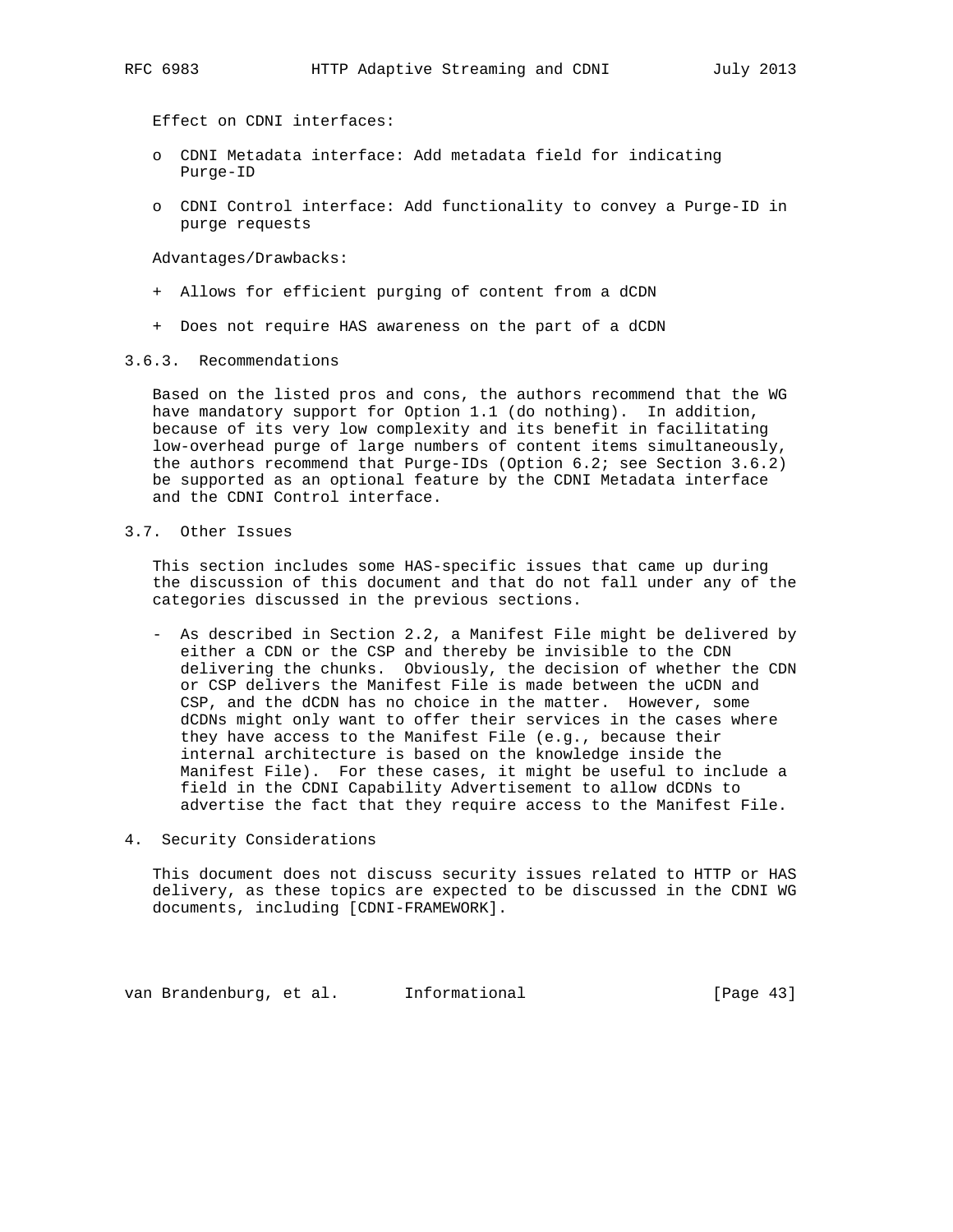5. Acknowledgements

 The authors would like to thank Kevin Ma, Stef van der Ziel, Bhaskar Bhupalam, Mahesh Viveganandhan, Larry Peterson, Ben Niven-Jenkins, and Matt Caulfield for their valuable contributions to this document.

- 6. References
- 6.1. Normative References

 [RFC6707] Niven-Jenkins, B., Le Faucheur, F., and N. Bitar, "Content Distribution Network Interconnection (CDNI) Problem Statement", RFC 6707, September 2012.

6.2. Informative References

[CDNI-FRAMEWORK]

 Peterson, L., Ed., and B. Davie, "Framework for CDN Interconnection", Work in Progress, February 2013.

[CDNI-LOGGING]

 Bertrand, G., Ed., Stephan, E., Peterkofsky, R., Le Faucheur, F., and P. Grochocki, "CDNI Logging Interface", Work in Progress, October 2012.

[CDNI-REQUIREMENTS]

 Leung, K., Ed., and Y. Lee, Ed., "Content Distribution Network Interconnection (CDNI) Requirements", Work in Progress, July 2013.

 [RFC3986] Berners-Lee, T., Fielding, R., and L. Masinter, "Uniform Resource Identifier (URI): Generic Syntax", STD 66, RFC 3986, January 2005.